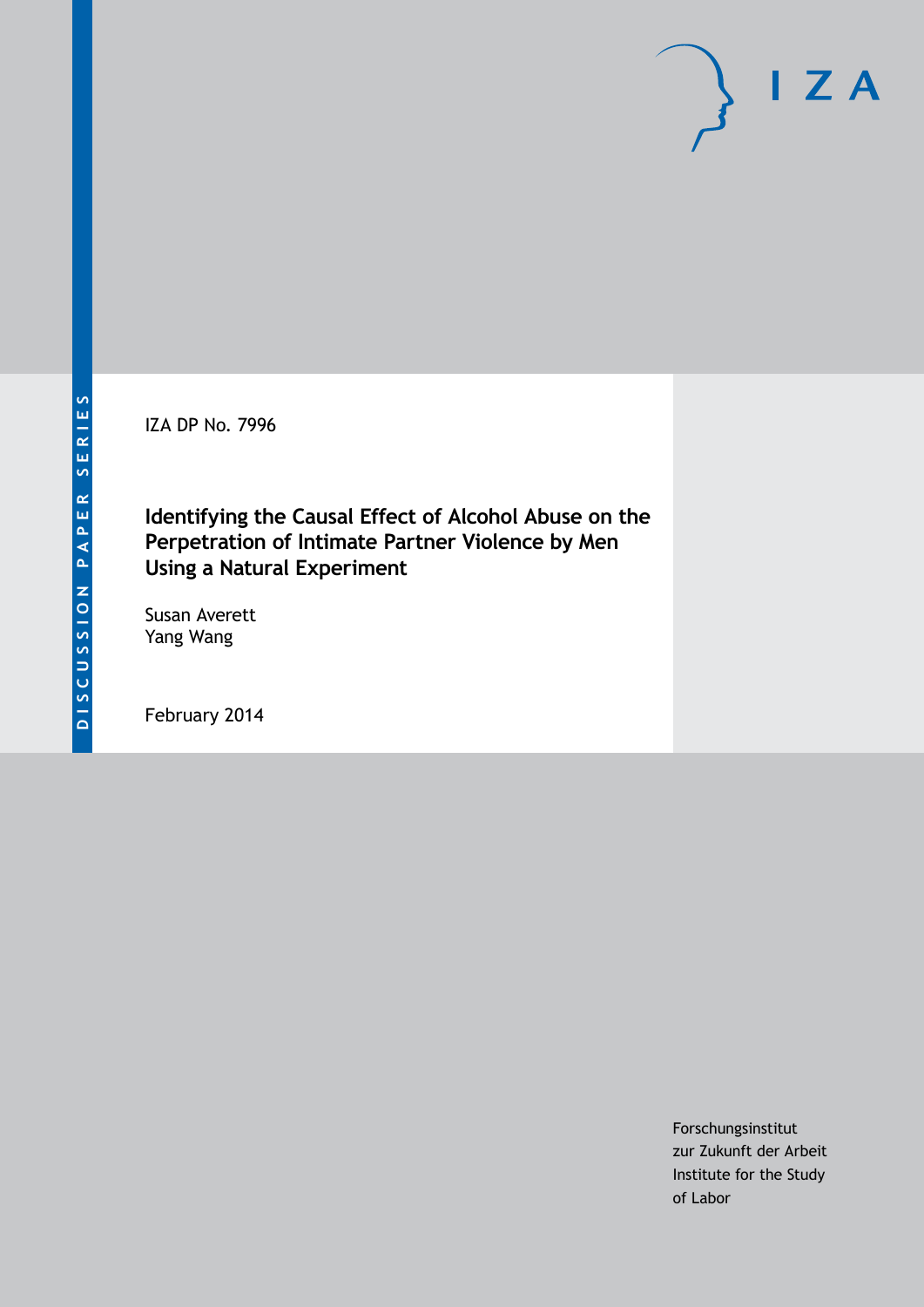# **Identifying the Causal Effect of Alcohol Abuse on the Perpetration of Intimate Partner Violence by Men Using a Natural Experiment**

#### **Susan Averett**

*Lafayette College and IZA*

#### **Yang Wang**

*Lafayette College*

Discussion Paper No. 7996 February 2014

IZA

P.O. Box 7240 53072 Bonn Germany

Phone: +49-228-3894-0 Fax: +49-228-3894-180 E-mail: [iza@iza.org](mailto:iza@iza.org)

Any opinions expressed here are those of the author(s) and not those of IZA. Research published in this series may include views on policy, but the institute itself takes no institutional policy positions. The IZA research network is committed to the IZA Guiding Principles of Research Integrity.

The Institute for the Study of Labor (IZA) in Bonn is a local and virtual international research center and a place of communication between science, politics and business. IZA is an independent nonprofit organization supported by Deutsche Post Foundation. The center is associated with the University of Bonn and offers a stimulating research environment through its international network, workshops and conferences, data service, project support, research visits and doctoral program. IZA engages in (i) original and internationally competitive research in all fields of labor economics, (ii) development of policy concepts, and (iii) dissemination of research results and concepts to the interested public.

IZA Discussion Papers often represent preliminary work and are circulated to encourage discussion. Citation of such a paper should account for its provisional character. A revised version may be available directly from the author.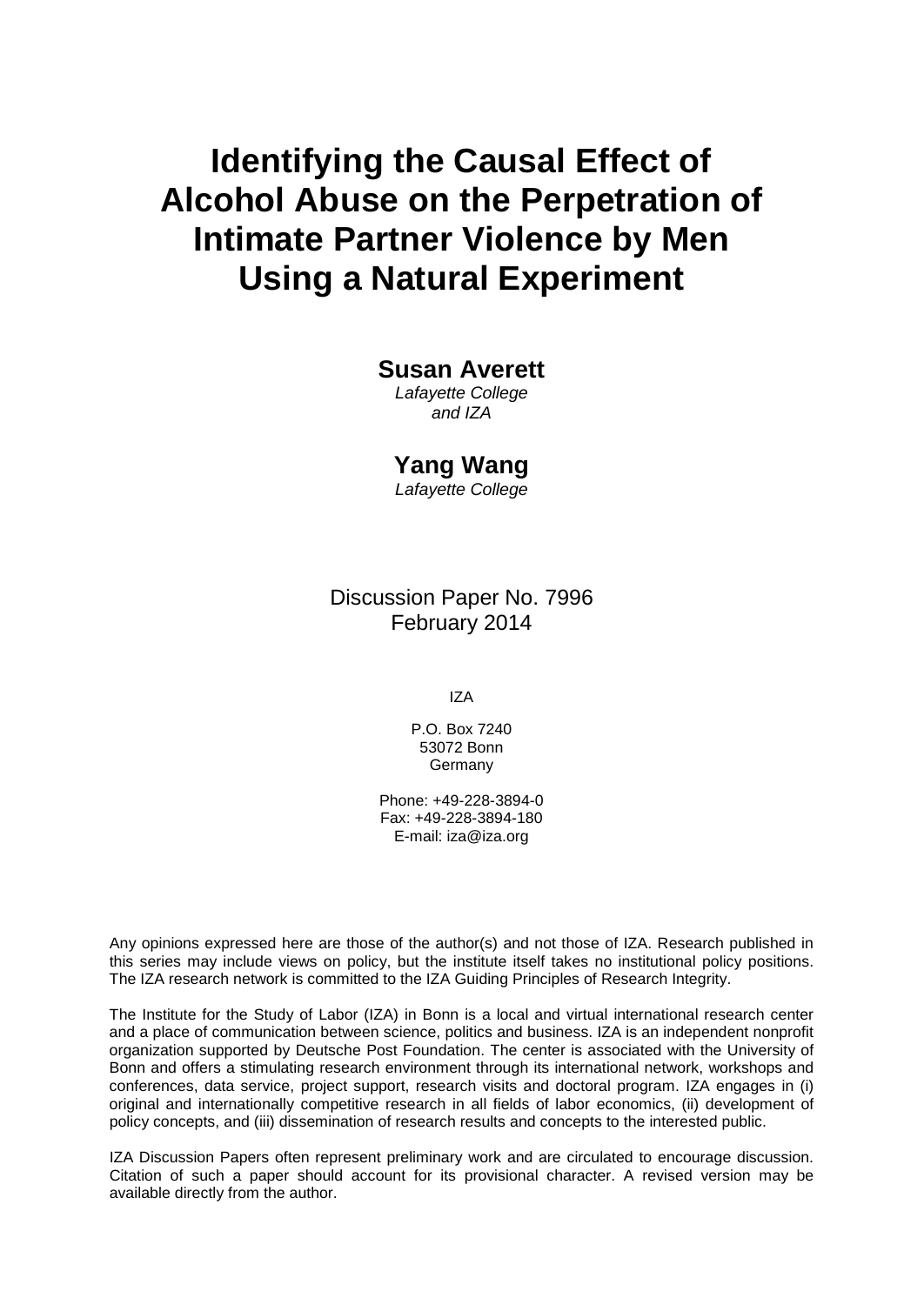IZA Discussion Paper No. 7996 February 2014

## **ABSTRACT**

## **Identifying the Causal Effect of Alcohol Abuse on the Perpetration of Intimate Partner Violence by Men Using a Natural Experiment**

Intimate partner violence (IPV) is widespread among women, with substantial and longlasting negative consequences. Researchers have documented a strong positive correlation between alcohol abuse and IPV. Yet prior researchers have struggled with the problem of the potential endogeneity of alcohol abuse. In this paper, we deal with this problem by exploring a unique instrumental variable – the September 11 terrorist attack (9/11) – in Wave III of the National Longitudinal Study of Adolescent Health. 9/11 was found in our data to lead to a significant increase in the frequency of alcohol abuse for respondents interviewed just after 9/11 compared to those interviewed before. Our OLS results indeed confirm earlier research of a strong positive correlation between alcohol abuse and IPV. However, the 2SLS results show no statistically significant effect of alcohol abuse on IPV. These results indicate that alcohol abuse might not have causal effects on IPV, and therefore have important policy implications.

JEL Classification: I12, I18, J12

Keywords: intimate partner violence, alcohol abuse, 9/11, instrumental variable

Corresponding author:

Susan Averett Department of Economics Lafayette College Easton, PA 18042 USA E-mail: [averetts@lafayette.edu](mailto:averetts@lafayette.edu)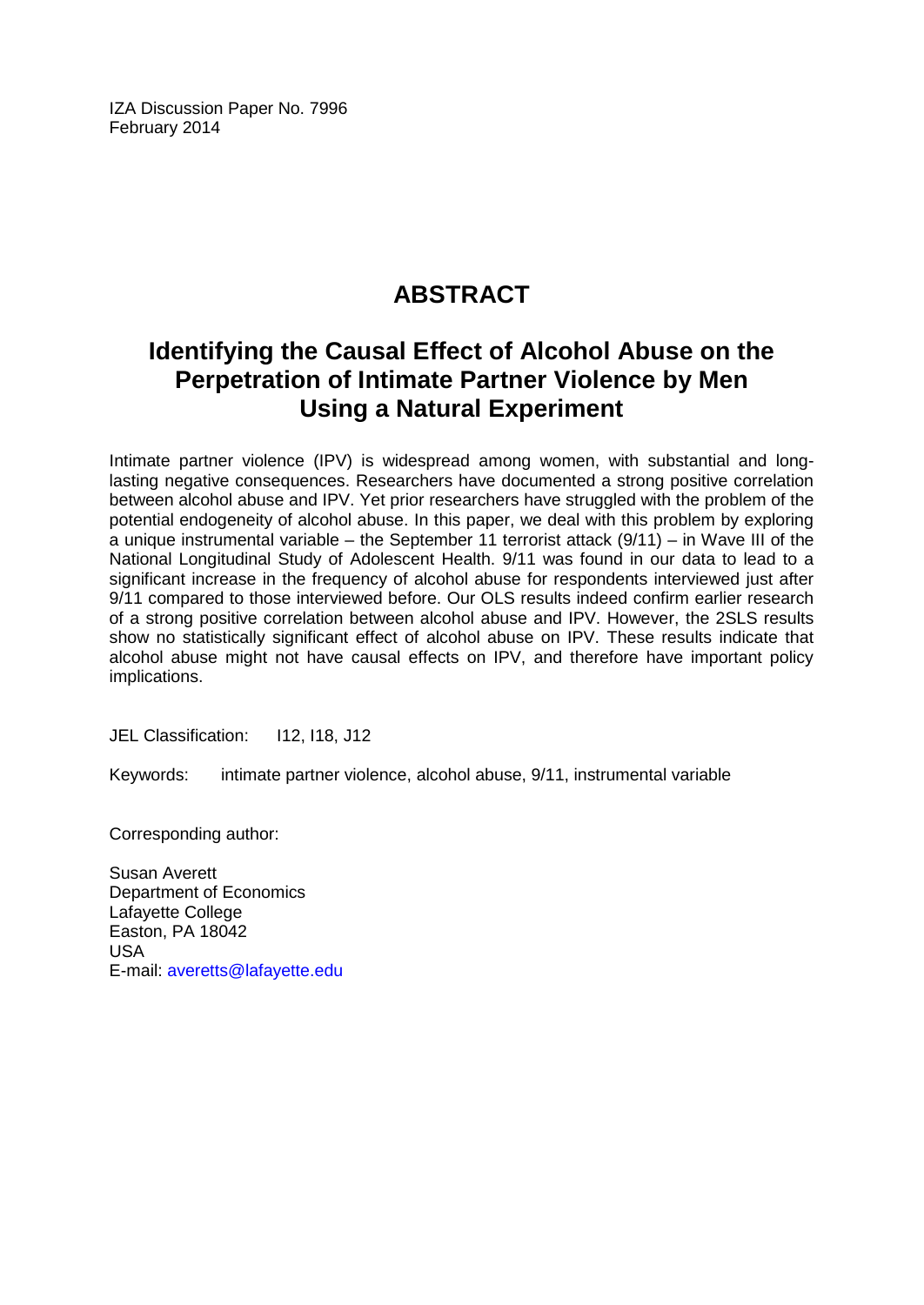## 1 Introduction and Previous Research

Intimate partner violence (IPV) is widespread nationally and globally (Garcia-Moreno et al., 2006; Ruiz-Perez et al., 2007). 5.3 million IPV victimizations occur among U.S. women aged 18 and older each year (CDC, 2003) and 25 to 54 percent of women in the U.S. report exposure to IPV in their adult lifetime, making it four times more common than breast cancer (Thompson et al., 2006). Worldwide, according to the World Health Organization (WHO), IPV is the most common type of violence against women — more common than rape or other violent attacks by a stranger (WHO, 2005).

Although there is no accepted formal definition, IPV includes both physical violence and forced sexual activity. It has substantial and long-lasting negative consequences, even after the abuse has ended (Campbell, 2002), and it has put increased strain on societies (Sabia, 2004; Thompson, et al., 2006). Studies show that somewhere between 40 and 60 percent of murders of women in North America are due to an intimate partner (Campbell, 2002), and among the 2 million injuries caused by IPV, more than 550,000 of them require medical attention (Tjaden and Thoennes, 2000). The costs of IPV in the U.S. have been estimated to be 5.8 billion dollars per year, including both physical and mental medical costs and loss of work productivity (CDC, National Center for Injury Prevention and Control, 2003).<sup>[1](#page-3-0)</sup>

Because of its prevalence and high costs, IPV is an issue of grave concern to policy makers. For example, in 1994, the U.S. federal government passed the Violence Against Women Act (VAWA) which, among other provisions, provides \$1.6 billion toward investigation and prosecution of violent crimes against women (and in some cases men), and imposes automatic and mandatory restitution on those convicted, and allows victims to pursue a civil claim for damages if their case is not prosecuted in criminal court. The VAWA also established the Office on Violence Against Women within the Department of Justice. In March of 2013, Congress reauthorized the VAWA and included provisions

<span id="page-3-0"></span><sup>&</sup>lt;sup>1</sup>This number does not yet include negative effects of IPV on the next generation. According to Aizer (2011) who exploits variation in the enforcement of laws against IPV for identification, hospitalization due to IPV for pregnant women leads to statistically significant reductions in birth weight for newborns.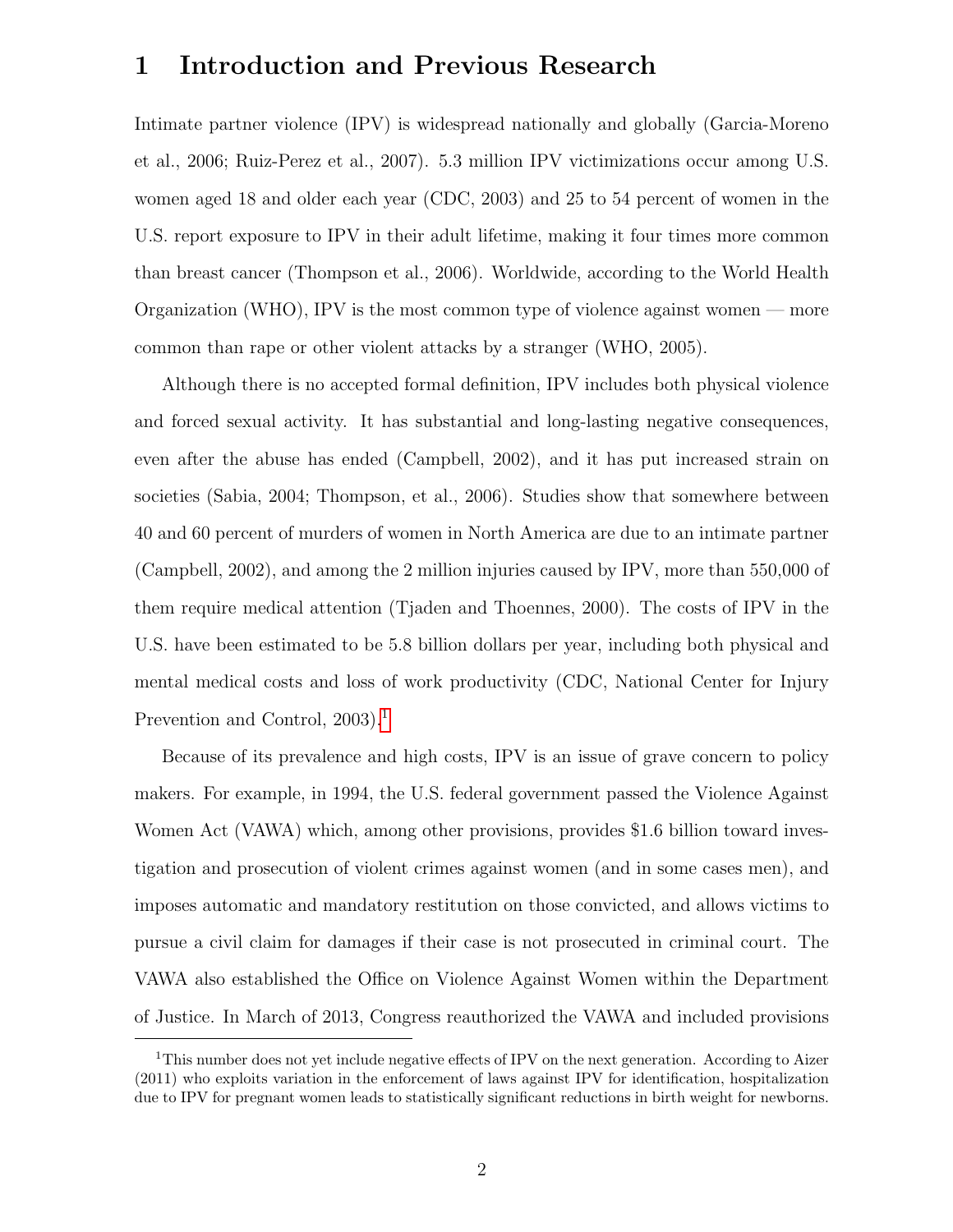for same sex couples and immigrants. Internationally, a stated priority of the United Nation's fourth World Conference on Women held in Beijing in 1995 was to study the causes and consequences of violence against women. Consequently, governments around the world were urged to promote research in this area (UN, 1995).

Many factors may contribute to the occurrence of IPV (see, e.g., Tauchen, Witte, and Long, 1992; Farmer and Tiefenthaler, 1997; Iyengar, 2009; Pollak, 2004; Card and Dahl, 2011; Kiss et al., 2012; Hidrobo and Fernald, 2013). The focus of this paper is on one factor which has an established strong positive correlation with IPV, namely, alcohol abuse (e.g., Johnson, 2001; Graham et al., 2011; Tumwesigye et al, 2012).

Three explanations for why we might expect a link between violence and excess alcohol consumption have been put forth by researchers. First, excess alcohol consumption and the ensuing chemical/psychopharmacological effect can provide a man with a false sense of bravery, a heightened sense of excitability and a reduced moral sensibility. These changes thus increase the probability of IPV.[2](#page-4-0) Second, a man may use his inebriation as an excuse for his violent behavior since behaving violently while drunk may be more socially acceptable (to the extent that violence is acceptable). Finally, it is possible that a third factor may cause a man to both drink heavily and commit IPV (Markowitz and Grossman, 1998; Markowitz, 2000; Caetano et al., 2001, 2008).

Empirically, an overview of studies on IPV shows that, when the violence occurred, men were drinking in about 45 percent of the cases (ranging from 6 to 57 percent) and women were drinking in about 20 percent of the cases (ranging from 10 to 27 percent) (Roizen 1993). Although there is an extensive literature linking alcohol to IPV (e.g., Johnson, 2001; White and Chen, 2002; Graham et al., 2011; Tumwesigye et al, 2012), much of this literature has not been able to establish a causal relationship (e.g., Caetano et al., 2001; Johnson, 2001; Connor et al., 2009; Djikanovic et al., 2010).

Establishing whether there is a causal effect of alcohol abuse on IPV has been challenging due to the possible endogeneity issue. There might exist some unobserved or

<span id="page-4-0"></span><sup>2</sup>Although we refer to the man as the perpetrator of the IPV and focus on young adult male's IPV behavior in this paper, women have also been known to commit IPV.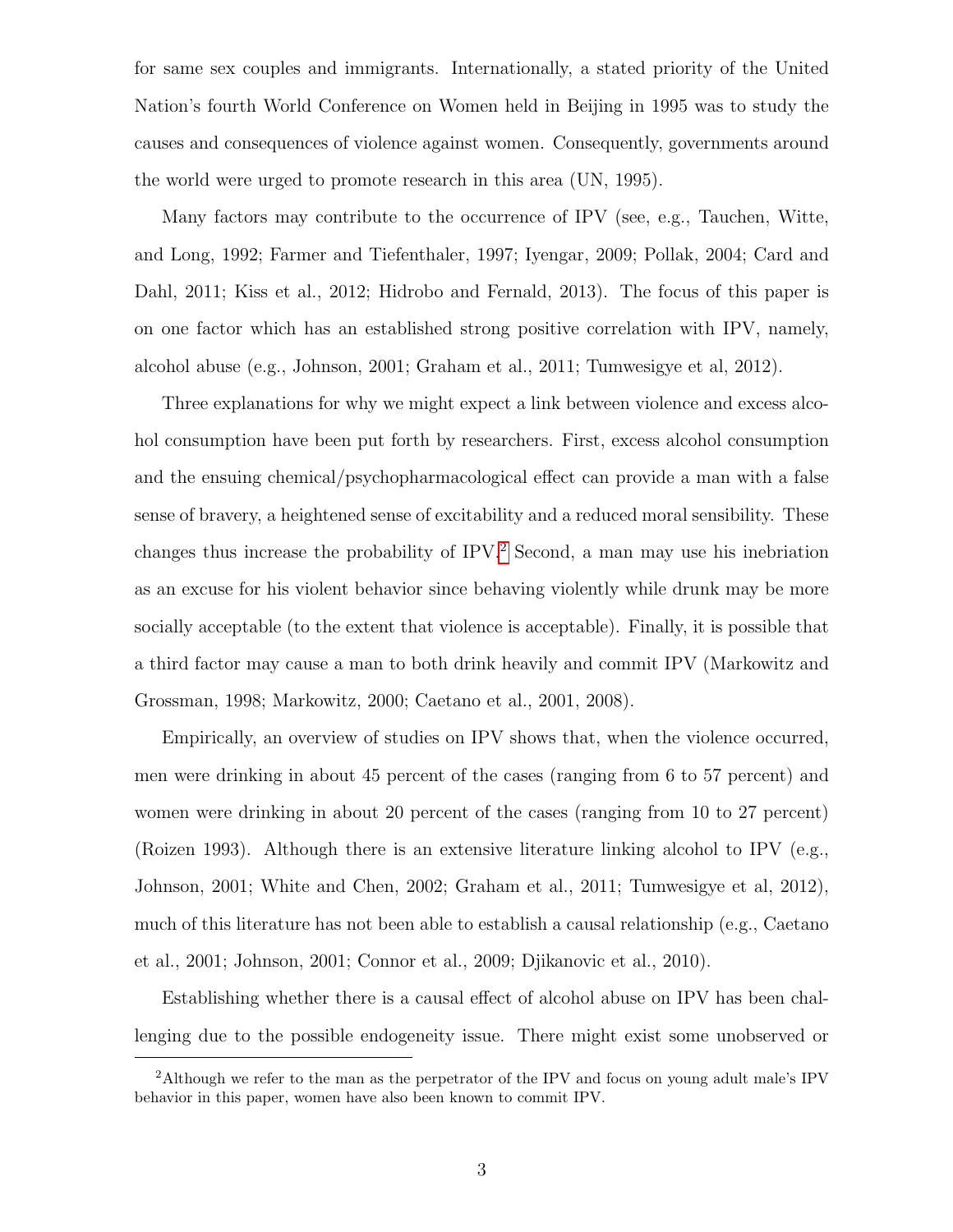unobservable personal characteristics that cause both alcohol abuse and other risky behaviors such as IPV; the reported alcohol abuse might be a noisy measure of the actual level of alcohol abuse; and one could even question the direction of causality — perhaps being violent makes one more prone to drink. In these cases, OLS models that treat alcohol abuse as exogenous will result in inconsistent estimates of the impact of alcohol abuse on violent behavior (Powell et al., 2002).

Despite the challenges noted above, several studies have made notable efforts towards identifying the causal effect of alcohol abuse on IPV. In one of the earliest economics studies on this topic, Markowitz (2000) examines the relationship between price of alcohol and incidence of domestic violence using data from the U.S. National Family Violence Survey. Using a reduced-form framework and an individual-level fixed effects model to control for unobserved characteristics, she finds that an increase in the price of alcohol, as measured by a weighted average of the price of alcohol from beer, wine, and liquor, reduces IPV by husbands aimed at their wives.<sup>[3](#page-5-0)</sup> This study is noteworthy for its focus on establishing a causal relationship, but because the author does not have information on alcohol consumption in her data she cannot directly link the price of alcohol to how much the husbands actually drank or even if they drank.

Sabia (2004) extends Markowitz's work in several ways. Using data from the Fragile Families Survey, he examines the effect of alcohol consumption of men on violence perpetrated to new mothers and pregnant women. He employs several empirical approaches including using state level liquor taxes and state laws on drunk driving to identify variation in alcohol use as instrumental variables and concludes that it is unlikely that alcohol use is the cause of the violence perpetrated towards the women in the sample. Rather, unobservable characteristics of the father may be correlated with the likelihood that he abuses pregnant women and/or new mothers and that he is a heavy drinker.

More recently, using a natural experiment to identify exogenous variation in alcohol consumption, Herttua (2010) documents that lower alcohol prices increased domestic

<span id="page-5-0"></span><sup>&</sup>lt;sup>3</sup>A related body of research suggests that access to alcohol and alcohol consumption increase criminal behavior or violent injury, particularly among young adults (Markowitz, 2001; Powell et al., 2002; Matthews et al., 2006; Carpenter and Dobkin, 2008).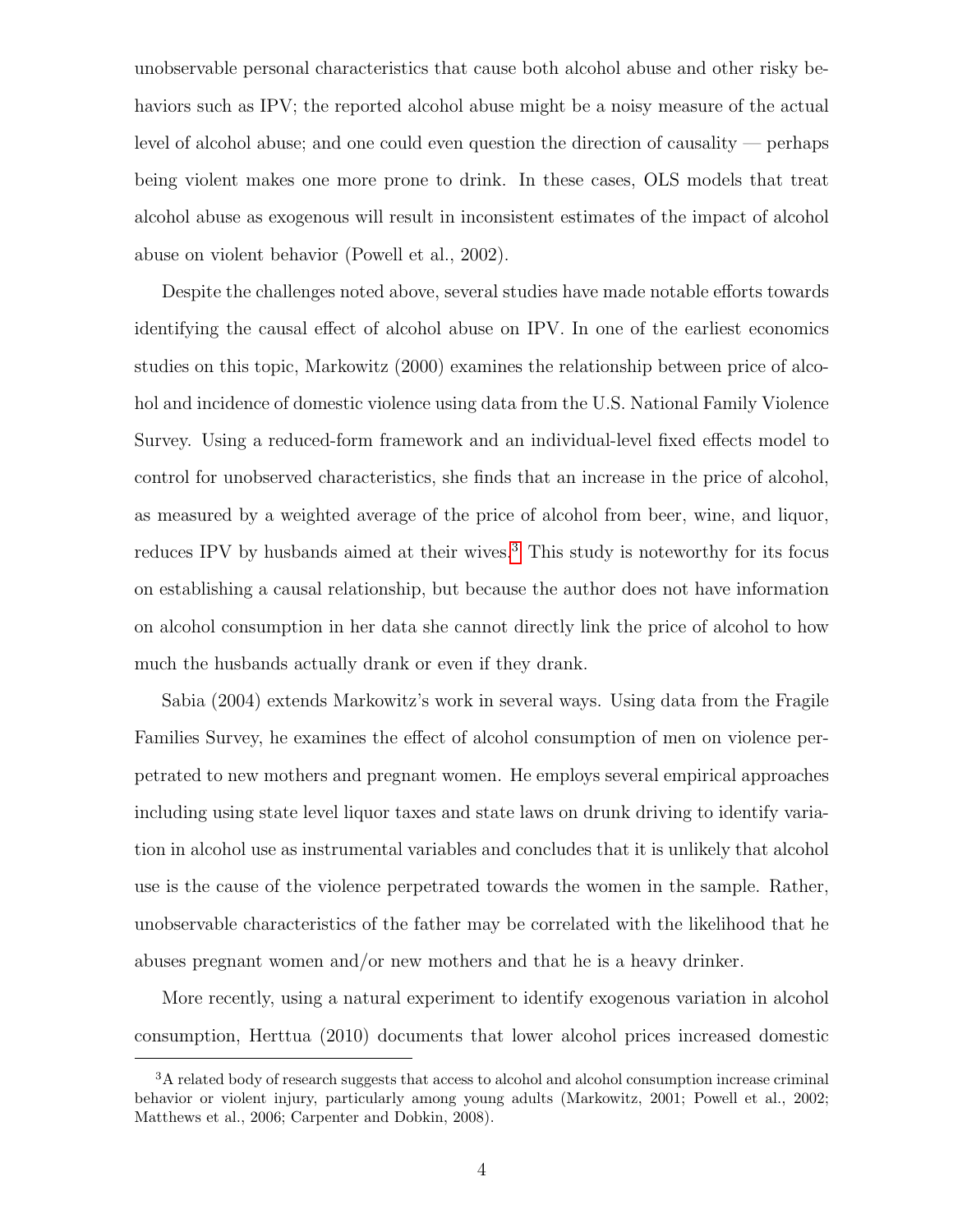violence in the Helsinki Finland metropolitan area. Finally, Livingston (2011) uses aggregate panel data fielded in Australian to determine the relationship between alcohol outlet density and domestic violence in a fixed-effects framework. He reports a positive relationship between alcohol outlet density and domestic violence.[4](#page-6-0)

Because of the paucity of studies using plausible identification strategies to uncover the causal effect of drinking on IPV, and the conflicting results from these studies, researchers have questioned whether we know enough about the causes of IPV to advocate particular types of treatments (Gil-Gonzlez et al., 2006). Yet numerous programs already exist to mitigate IPV by lowering alcohol use; i.e., these programs make the assumption that alcohol is one of the causes of IPV and that treatment for alcoholism will help lower the occurrence of IPV (O'Farrel et al., 2004). Clearly, understanding the causes of IPV is important if policymakers are interested in designing effective policies aimed at reducing its incidence. This paper adds to this literature by using a more contemporary data set and exploiting a new instrument to identify the causal effect of alcohol abuse on IPV perpetrated by men.

We use data from Wave III of the National Longitudinal Study of Adolescent Health (AddHealth) fielded in 2001 and 2002. Our strategy for identifying the effect of alcohol abuse on IPV is to use a unique instrumental variable available in our data. Specifically, during Wave III of AddHealth, the September 11 terrorist attack (hereafter  $9/11$ ) occurred.[5](#page-6-1) We hypothesize that this exogenous event, unprecedented and unexpected, had a significant impact on the frequency of individuals' alcohol abuse.

Indeed, there has been ample media coverage on the effect of  $9/11$  on alcohol abuse<sup>[6](#page-6-2)</sup>.

<span id="page-6-0"></span><sup>4</sup>Durrance, Golden, and Cook (2011) estimate the direct relationship between alcohol taxes, and the most extreme form of violence against women, homicide. Although they find evidence that alcohol taxes reduce alcohol consumption, they do not find a significant effect of alcohol taxes on female homicide.

<span id="page-6-1"></span><sup>5</sup>9/11 has been used as an instrumental variable by other studies. Averett and Wang (2012) and Wang and Yang (2012) use 9/11 as their IV and find that crisis-induced depression leads to increased sexual activities and engagement in risky sex for young women, and reduced physical activity and increased fast-food restaurant visits for young adults, respectively.

<span id="page-6-2"></span><sup>6</sup>See, for example, the story of NYC firefighters ([http://www.firehouse.com/](http://www.firehouse.com/article/10466012/fdny-was-faced-with-alcohol-drug-abuse-problems-following-9-11) [article/10466012/fdny-was-faced-with-alcohol-drug-abuse-problems-following-9-11](http://www.firehouse.com/article/10466012/fdny-was-faced-with-alcohol-drug-abuse-problems-following-9-11), last accessed on 01/29/2014) and the report of a survey of over 1,000 residents of lower NYC conducted 5 – 8 weeks post 9/11 ([http://www.examiner.com/article/](http://www.examiner.com/article/impact-of-9-11-on-alcohol-use-the-interplay-of-stress-anxiety-and-drinking) [impact-of-9-11-on-alcohol-use-the-interplay-of-stress-anxiety-and-drinking](http://www.examiner.com/article/impact-of-9-11-on-alcohol-use-the-interplay-of-stress-anxiety-and-drinking), last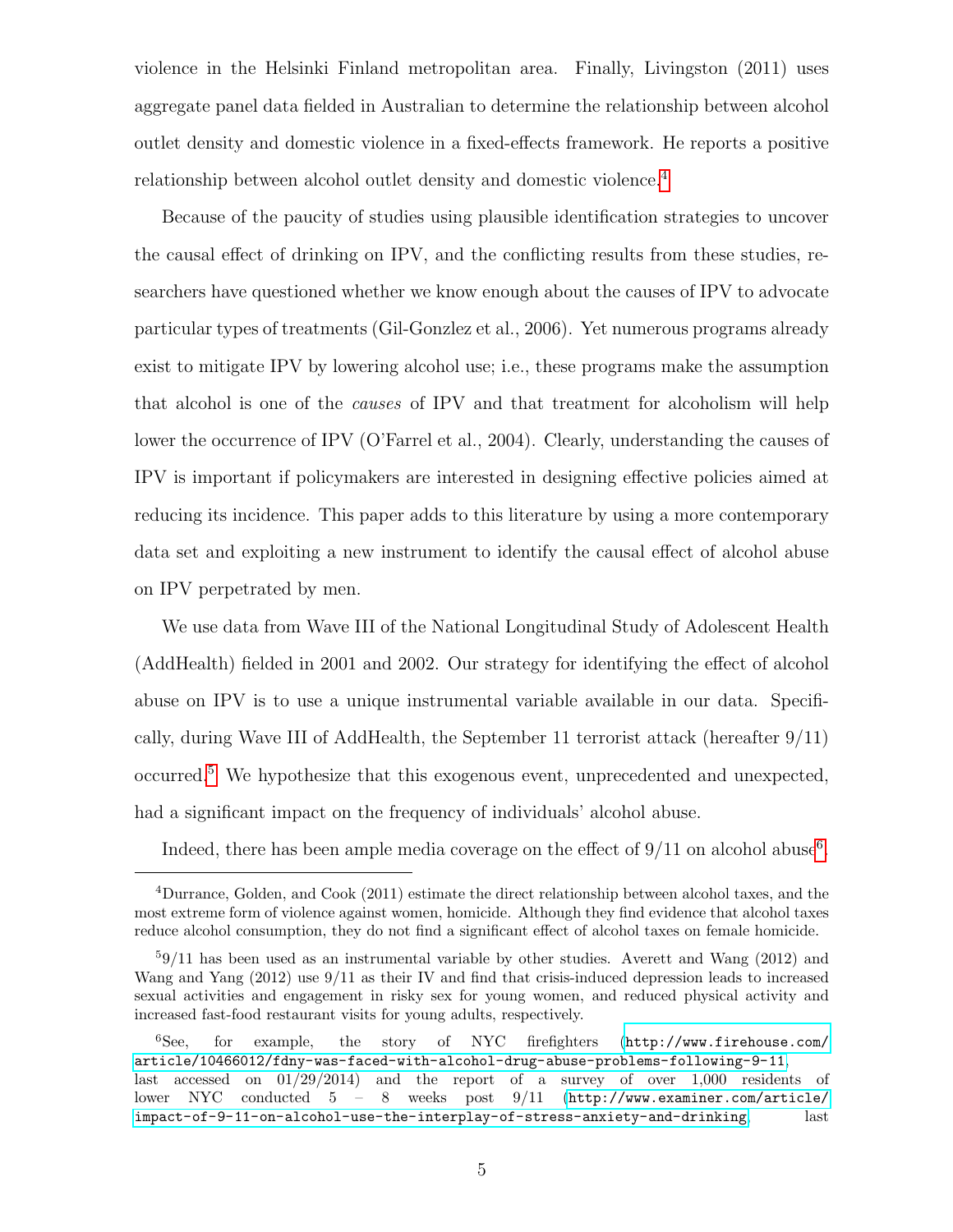Columbia University's National Center on Addiction and Substance Abuse reported that by December 2001, 13 states had already detected an increased demand for alcohol and drug treatment, and the number increased to 23 by April, 2002 (CASA, 2001). Actually, researchers have found substantial and significant effects of disasters on alcohol and other substance abuse, following events such as 9/11 (Smith, et al., 1999; Vlahov et al., 2002, 2004; Joseph, et al., 2011).

Because previous research has established that predictors of IPV vary by gender (Markowitz, 2000; Archer, 2002; Gomez, 2011), and men are more likely to have been drinking when engaging in IPV as compared to women (Caetano et al, 2008), we focus our analysis on young adult men. As expected, 9/11 is found in our data to lead to a statistically and economically significant increase in the frequency of alcohol abuse for respondents interviewed just after 9/11 compared to those interviewed before, even though otherwise both groups shared similar characteristics. Combining this first stage results with the second stage estimation of the effect of (instrumented) alcohol abuse on IPV, we are able to demonstrate the importance of disentangling correlation from causation.

Specifically, the OLS results confirm earlier research of a strong positive correlation between alcohol abuse and IPV. However, the 2SLS results, robust to various specification checks, show that this OLS effect might be spurious — in the 2SLS models there is no statistically significant effect of alcohol abuse on IPV. This result suggests that policymakers should use caution when designing policies aimed at reducing IPV — alcohol may not be a causal factor.

The rest of the paper proceeds as follows. In the next two sections, we present our econometric model and then introduce our data. Following that we discuss our estimation results. Finally, we provide some concluding remarks.

accessed on 01/29/2014). Unsurprisingly, 9/11 has impacts on various aspects of people's life, such as their attitudes towards minorities (e.g., Aslund and Rooth, 2005).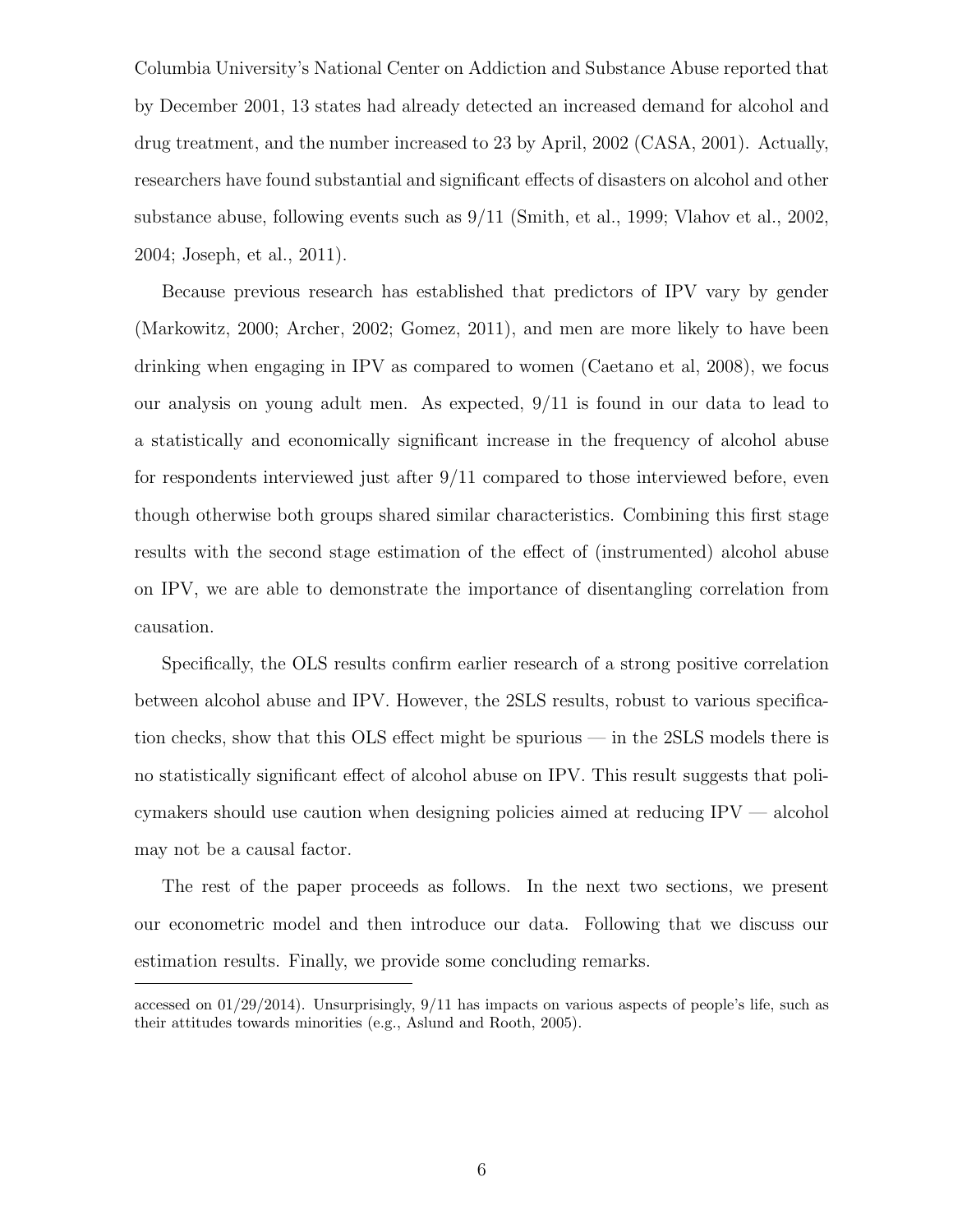### 2 Econometric Model

We start our analysis of the relationship between IPV and alcohol abuse among young men using the following OLS model:

$$
y_i = \beta_0 + \beta_1 A A_i + \mathbf{x}'_i \beta_2 + \epsilon_i,
$$
\n(2.1)

where  $\epsilon_i$  is the mean-zero error term for young man i,  $AA_i$  is a variable measuring this young man's engagement in alcohol abuse which could be potentially endogenous,  $\mathbf{x}_i$  is a vector of his characteristics, and  $y_i$  refers to our outcome variables — measures of IPV.

As mentioned in the Introduction, to deal with the potential endogeneity of alcohol abuse, in this study we explore the exogenous nature of  $9/11$  and use it to instrument young adult men's alcohol abuse when applying a two-stage least squares (2SLS) estimator to the following regression model:

$$
y_i = \beta_0 + \beta_1 A A_i + \mathbf{x}_i' \beta_2 + \epsilon_i, \qquad (2.2)
$$

$$
AA_i = \alpha_0 + \alpha_1 z_i + \mathbf{x}_i' \alpha_2 + u_i, \tag{2.3}
$$

where the first equation is exactly the same as the OLS regression model, while the second equation shows the first-stage specification of the  $2SLS$  estimator.  $u_i$  is the mean zero disturbance term, and the variable  $z_i$  is the IV for  $AA_i$  which measures the number of days between the interview dates and September 11, 2001. In both equations, the vector  $x_i$  denotes the set of variables controlling for young man i's characteristics to be discussed in the following section.

#### 3 Data

Our data are from the Wave III (fielded from July 2001 to April 2002) of the National Longitudinal Study of Adolescent Health (AddHealth). AddHealth is a school-based longitudinal study of a nationally representative sample of adolescents in grades 7 to 12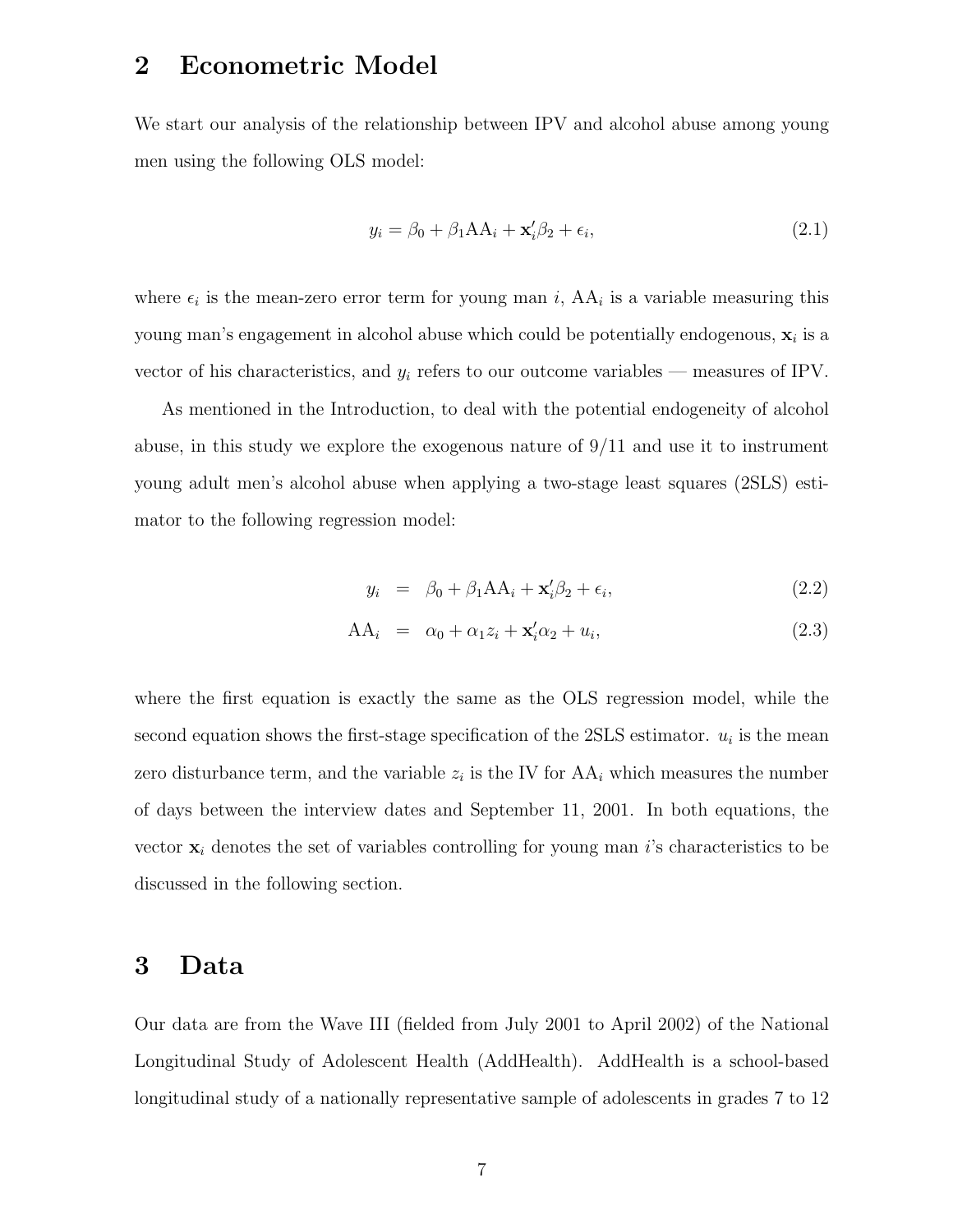in the United States during the 1994-5 school year.[7](#page-9-0)

Wave III of AddHealth is ideally suited for our analysis for three crucial reasons. First, IPV is more prevalent in early adulthood (Kaura and Allen, 2004), and in Wave III the respondents are 18 to 28 years old, precisely the relevant age group. Second, as described in more detail below, respondents are queried about both their alcohol use and their engagement, if any, in IPV, a feature lacking in many other large scale datasets. Finally, our identification strategy, that the number of days between the interview dates and 9/11 is used as the IV for the potentially endogenous measure of alcohol abuse due to 9/11's unexpected nature and its effect on drinking behavior, relies on the timing of the interviews. The availability and the spread of interview dates for Wave III of the AddHealth data make this identification strategy possible.

Respondents for Wave III were asked to compile a relationship roster where they selfidentify all romantic relationships they have had since 1995 (the year 1995 corresponds to Wave I of the AddHealth). In Wave III, recent sexual relationships and relationships that respondents identified as important were selected for a more detailed query of relationship history. Fortunately for our use, whether the relationship was currently occurring at the time of the interview was also reported.

For our sample, we select only those respondents currently in relationships at the time of interview because it could be difficult for respondents to accurately recall all the details of previous relationships, a potential source of measurement error. It is also important for respondents to be in a relationship at the time of the interview because of the unique identification method we use; if the relationship was too far in the past we would not be identifying the effect of alcohol abuse on IPV accurately given the temporal nature upon which our identification strategy rests.

Our continuous measure of alcohol abuse is based on the responses to this question, "During the past two weeks, how many times did you have five or more drinks on a single occasion, for example, in the same evening?"[8](#page-9-1) The responses to this question naturally

<span id="page-9-0"></span><sup>&</sup>lt;sup>7</sup>More details on this dataset are available at  $http://www.cpc.unc.edu/projects/addhealth/$ [design/designfacts](http://www.cpc.unc.edu/projects/addhealth/design/designfacts), last accessed on 01/29/2014.

<span id="page-9-1"></span><sup>8</sup>This definition of alcohol abuse has been widely used in the literature on alcohol studies. See, for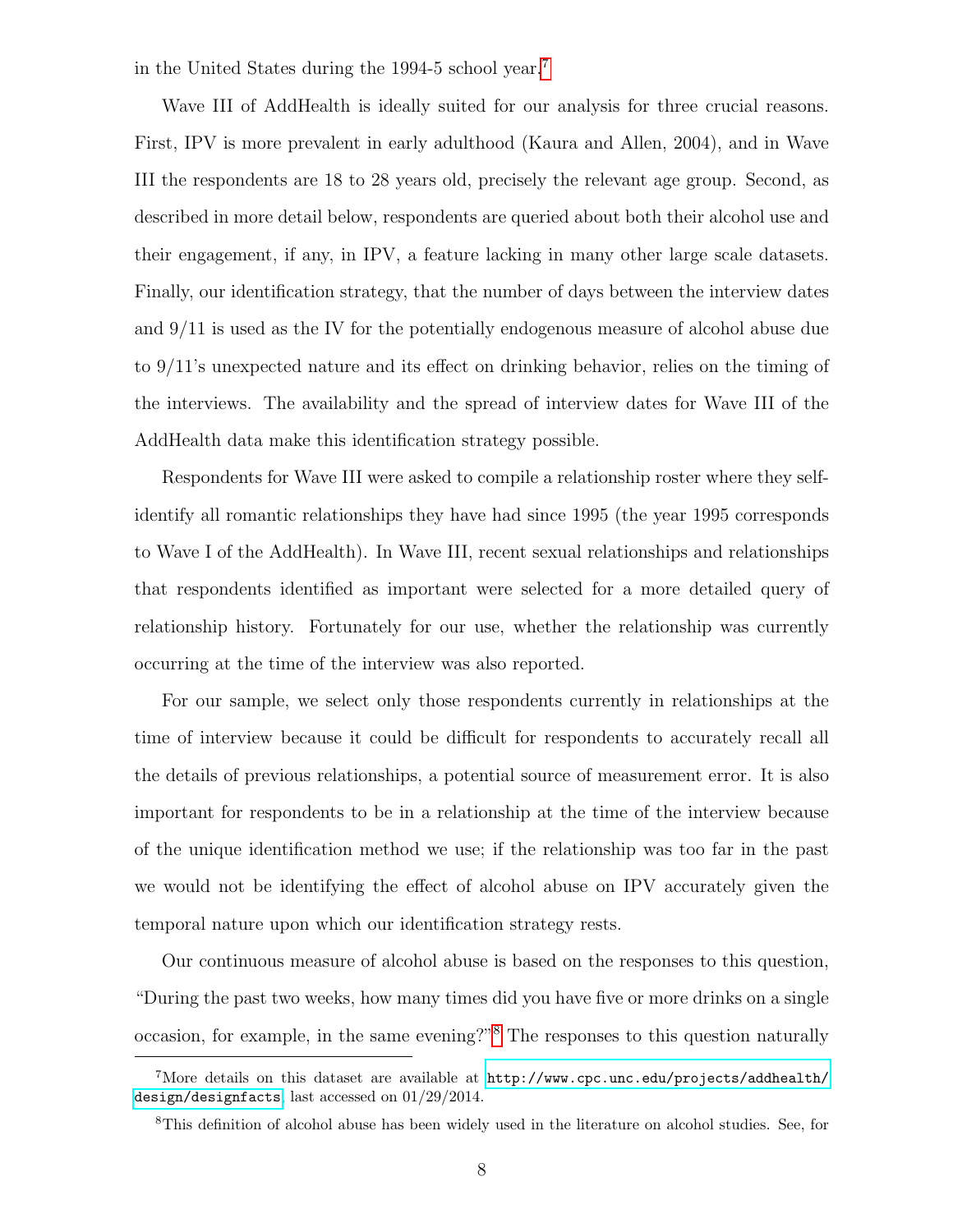range from 0 to 14.

We use two binary measures of IPV in our analysis, both adapted from the revised Conflicts and Tactics Scale (Straus et al, 1996): violence and hit. The first measure, violence, is based on respondents' answers to the following question, "How often, in the past year, have you threatened PARTNER with violence, pushed or shoved her, or thrown something at her that could hurt?" If they report any positive number, ranging from "once" to "more than 20 times", the variable violence is set to one, otherwise, zero. Similarly, the second measure of IPV, hit, is based on respondents' answers to another question, "How often, in the past year, have you slapped, hit, or kicked PARTNER?" If the answer to this question is a positive number, again ranging from "once" to "more than 20 times", then the variable hit equals one, and otherwise zero.

To deal with the potential omitted variable bias and to ascertain the robustness of our results, we present four specifications for each dependent variable with increasingly more variables included in the  $x_i$  vector. We start with the most basic specification where only the (instrumented) alcohol abuse is included. We then add in the 2nd to the 4th specifications: 2) basic demographic variables and basic measures of socioeconomic status: age, whether 21 or older, race (White or not) and ethnicity (whether they have a Hispanic or Latino origin), years of education, a binary indicator of marital status (ever married or not), and a set of categorical measures of income (because income is missing for many respondents, as is not uncommon in survey data, rather than delete those with missing income we generate six binary variables to measure income with five of them indicating income quintiles and the last one indicating that income is missing; the highest income quintile is the reference group); 3) past drinking-related problems, dating and regret, and two measures of mental health, depress and stress, to be explained momentarily; and 4) risky health behaviors and other measures of attitudes towards risk: smoking (whether they had ever regularly smoked for 30 days), marijuana use (whether they used marijuana in the year before the interview), gambling, playing the lottery, and an index of the respondent's attitude towards risk or impulsivity.

example, Bush et al., 1998.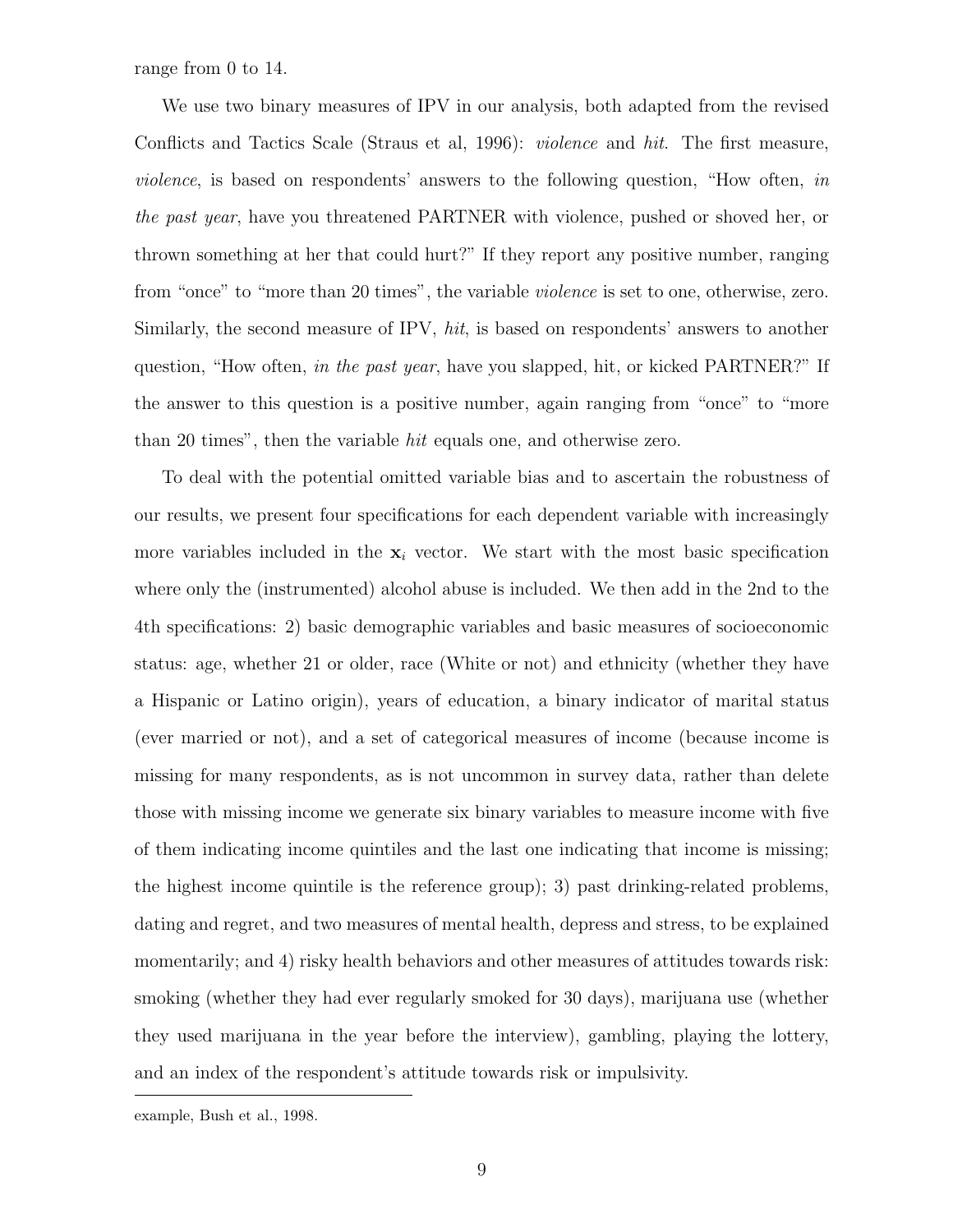The variable *dating* is a binary variable generated using young men's response to the wave I question "You had problems with someone you were dating because you had been drinking." If the answer is positive, then this variable is set to one; and zero otherwise. The variable regret is also a binary variable, generated using young men's response to another Wave I question, "You did something you later regretted because you had been drinking." Again, if the answer is positive, the variable is set to one and zero otherwise. Depress is defined using respondents' answer to the question "You were depressed, during the past seven days, which can be "0, never or rarely; 1, sometimes; 2, a lot of time; and 3, most of the time or all the time"; and stress is set to 1 if the respondents have "taken prescription medication in the past 12 months for depression or stress". The variable gamble is a binary variable generated using the responses to the question "Have you ever played casino tables or video games for money such games as craps, blackjack, roulette, slot machines, or video poker?" The variable lottery is a binary variable based on the responses to the question "Have you ever bought lottery tickets, such as daily, scratch-offs, or lotto?" And finally, we use a continuous variable to measure impulsivity (i.e. an individuals attitude towards risk) generated using responses to six different questions, ranging from 6 to 30 with higher scores indicating a greater propensity to take risks. Appendix Table 1 contains details concerning the questions used to generate this variable.

We use these additional variables, which contain a large amount of information on these young men's personal traits and are not typically available in large survey data, to control for, as well as we can, their unobserved heterogeneity — particularly their unobserved propensity for violence. For example, certain personality characteristics such as impulsiveness have been associated with perpetration of intimate partner violence because these characteristics could make individuals less able to regulate or control their behavior (Caetano et al., 2008). In addition, including such a large set of independent variables, in both the first and the second stage of our 2SLS models, helps us to mitigate the possibility that our instruments are mediating the effects of other unobservable factors that influence intimate partner violence. In particular, we include those two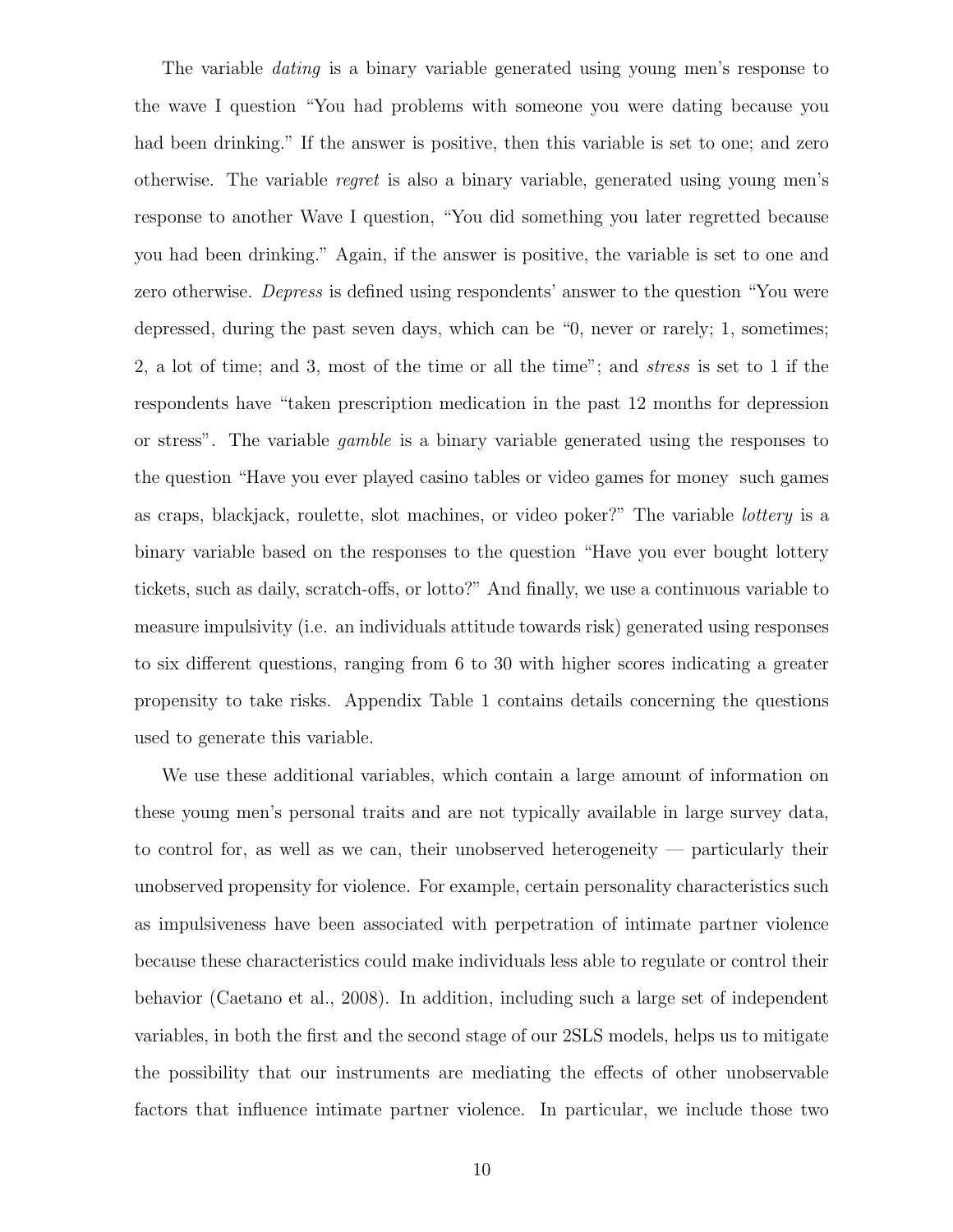measures of mental health (depress and stress), which might lead to IPV and could be potentially affected by 9/11, to isolate the effect of alcohol abuse.

We are well aware of the potential endogeneity of some of these variables included in the last two specifications, but the focus of our paper is on the causal effect of alcohol abuse on IPV and the concern over omitted variable bias provides the justification for the inclusion of these potentially endogenous control variables. However, we are careful not to attach a causal interpretation to the coefficients on these variables.

Because Wave III of AddHealth started gradually in July 2001 (with few exceptions), just two months before 9/11, in order to construct comparable "control" and "treatment" groups (in the sense that we could consider  $9/11$  as the natural treatment), we limit our sample to those young men interviewed within one month before and after 9/11.

Figure 1A shows the distribution of interview dates of Wave III, with the vertical line indicating September 11, 2001, and Figure 1B presents dates of interviews conducted one month before and after  $9/11$ . Note that these two sets of interviews, one month before and after  $9/11$ , are almost of the exact same distribution, consistent with what AddHealth describes as an un-interrupted interview schedule (with the exception of biomarker data, which we do not use in this study, due to restrictions on air travel at that time<sup>[9](#page-12-0)</sup>).

In Figure 2, we present the distribution of weekly average frequency of alcohol abuse (i.e., having five or more drinks on one occasion) for our sample — young men in relationship and interviewed one month before and after 9/11. Evidently, there is a sizable jump in the frequency of alcohol abuse after  $9/11$ . This figure gives us confidence that our IV is indeed strong, and its strength is later corroborated by the first stage results of our 2SLS estimation.

To visually see the changes in our IPV measures (violence and hit), we plot the distributions of weekly averages of these two outcome variables one month before and after 9/11 in Figure 3. Unlike Figure 2 where we clearly see a jump in alcohol abuse after

<span id="page-12-0"></span><sup>&</sup>lt;sup>9</sup>Details on effects of 9/11 on biomarker data are available at  $http://www.cpc.unc.edu/projects/$ [addhealth/data/guides/biomark.pdf](http://www.cpc.unc.edu/projects/addhealth/data/guides/biomark.pdf), last accessed on 01/29/2014.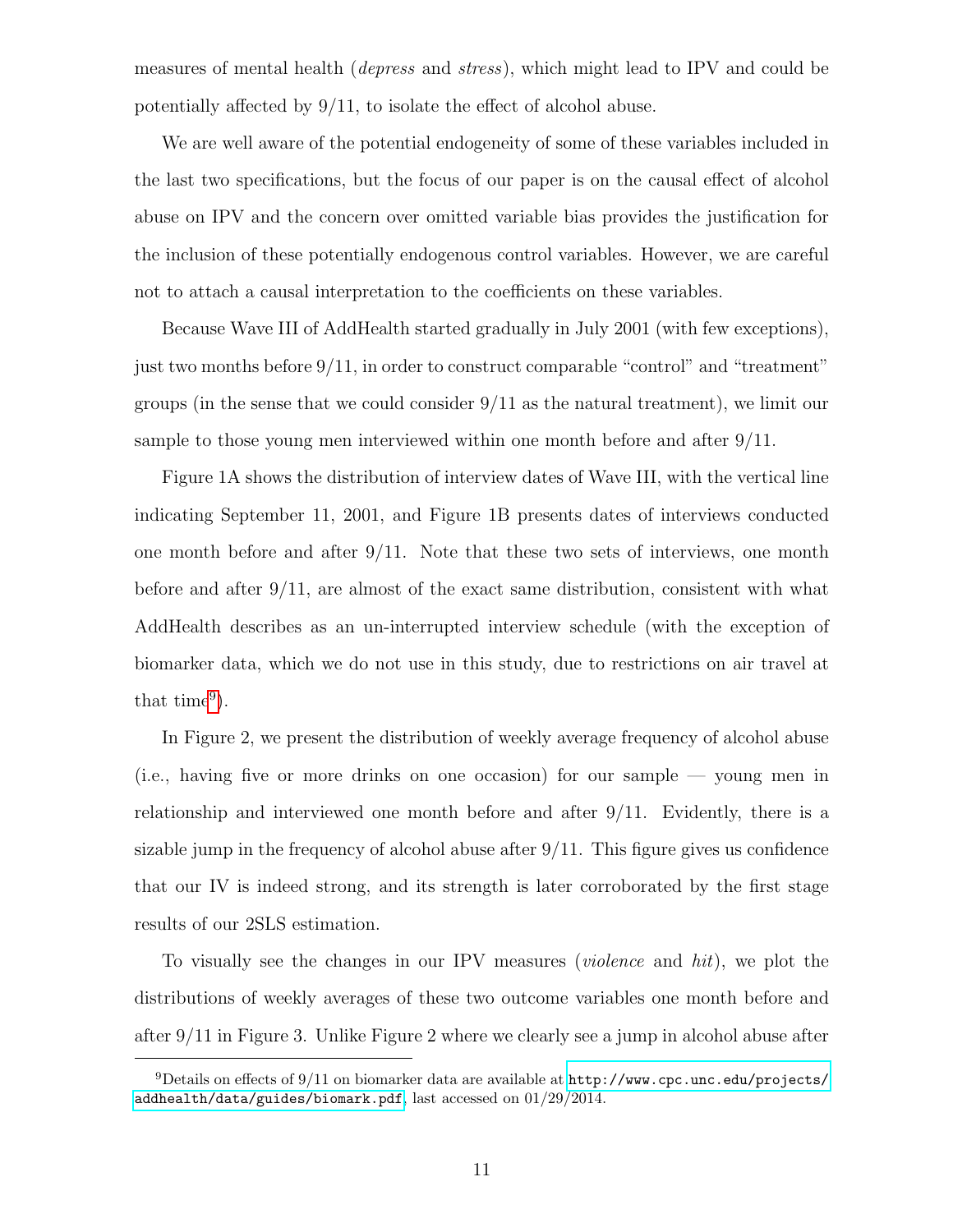$9/11$ , we do not see sudden increases, following the  $9/11$ , in the frequencies of engaging in either of our two measures of IPV, presaging our 2SLS estimation results.[10](#page-13-0)

#### 4 Results

Table 1 presents summary statistics of all the variables used in this study. The average respondent is about 22 years of age; 73% of them are 21 years of age or older. Most of our respondents are White (72%) and 17% have a Hispanic background. The average education level is about 13 years, and almost 15% of respondents report being married at the time of interview. 41% have smoked for at least 30 days in their lives, and about 50% have used marijuana during the year before the interview.

With respect to measures of the respondents' proclivity to take risks, the average score for risk attitudes/impulsivity is 16.9, about 65% have gambled before, and almost 65% of them have played lottery. Approximately 11% reported having problems with dating due to drinking and almost 15% reported having regrets about some drinkingrelated behaviors. The average frequency of being depressed in the past week is close to 0 (never or rarely), and about 3.5% of our respondents took prescription medication for depression or stress in the year before the interview. The average number of times for our respondents to have more than five drinks on one occasion is about 1.3.

As for the outcome variables, about 17% of these men reported having hit their partner and about 25% reported that they had been violent towards their partner. Finally, as designed and consistent with the un-interrupted nature of the AddHealth interview, 50% of the respondents in our sample were interviewed after 9/11, and the number of days between the interview and 9/11 ranges from -30 for those interviewed one month before 9/11 to 30 for those interviewed one month after.

Because our identification strategy is based on 9/11, we also check whether our sample means are significantly different by respondents' interview dates. Tables 2a and

<span id="page-13-0"></span><sup>&</sup>lt;sup>10</sup>A potential data limitation is that AddHealth does not provide information on the geographic location of each respondent, thus we cannot test whether those living in New York, Connecticut or New Jersey were more affected by the events of 9/11.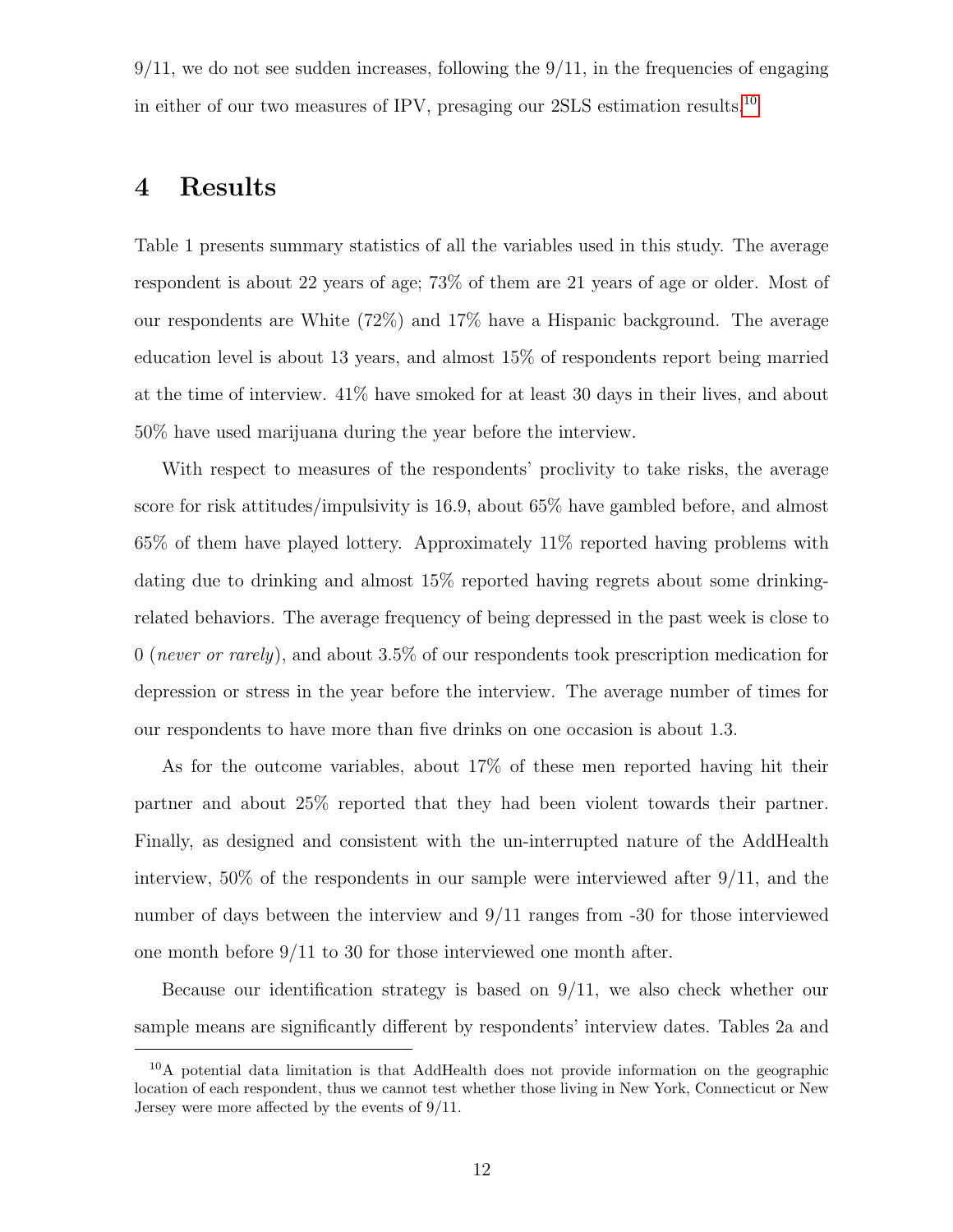2b present the results of regressing each of our independent variables on a continuous variable measuring the number of days between interview and  $9/11$  $9/11$ .<sup>11</sup> As we can see, our respondents are largely similar to one another in characteristics regardless of the date of their interview, with only a few exceptions. Respondents interviewed after 9/11 have fewer years of education, are more likely to be in the lowest quintile of the income distribution, but are less likely to be in the middle quintile. They are also more likely to have smoked and used marijuana in the past, more likely to feel depressed, and score higher on the impulsivity measure. Although these few differences mentioned above are statistically significant, the magnitudes of these differences are fairly small compared to the means of those variables.

As noted earlier, the main reason for the similarity in characteristics for respondents interviewed around 9/11 is, as AddHealth emphasizes, that their interview schedule was unaffected by  $9/11$ ; and Tables 2a and 2b shows that this is generally the case. Most importantly, those interviewed after 9/11 show a higher frequency of engaging in alcohol abuse (both economically and statistically significant) a finding consistent with the literature and in line with of our IV strategy.

Table 3 presents the OLS estimates for both IPV outcome variables. For each dependent variable, estimation results for all four specifications (I to IV) are reported. Starting with the first four columns, we find that regardless of which specification we use, the effect of alcohol abuse on the probability of hitting the partner is always statistically significant, and the magnitude of this effect stays stable at 1.3 to 1.4 percentage points, which corresponds to a 7.6 (1.3/17) to 8.2 (1.4/17) percent increase in the propensity to hit one's partner (the sample mean for outcome variable *hit* is 17 percentage points) for each additional occasion of heavy drinking (more than 5 drinks at one time). Contrary to what other researchers have reported (Caetano, 2008), race (being White) is also a significant predictor of hitting one's partner in some specifications, even after controlling for education and income, but the effect is no longer statistically significant in the

<span id="page-14-0"></span> $11$ We also regress each of our independent variable on a dummy variable equal to one if the respondent was interviewed on or after 9/11 and zero otherwise, and the results are qualitatively the same.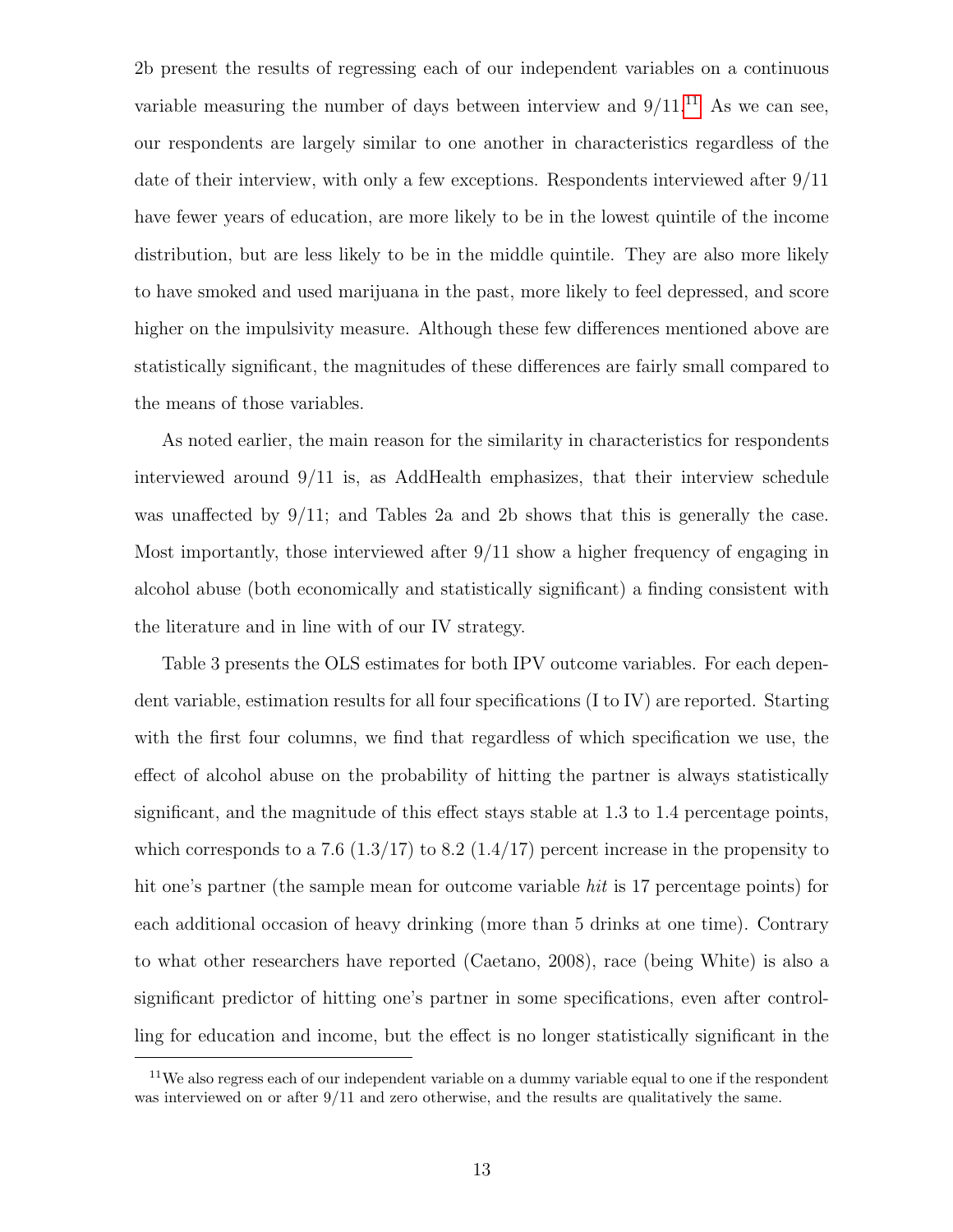specification with the full set of controls.

When we look at the last four columns of the estimation results for the effect of alcohol abuse on the probability of engaging in violence against one's partner, we can see that the results are largely similar to those for the probability of hitting one's partner. The effect of alcohol abuse is always statistically significant with a magnitude ranging from 1.2 to 1.4 percentage points, which translates to a 4.8  $(1.2/24.8)$  to 5.6  $(1.4/24.8)$ percent increase in the propensity to engage in violence against one's partner. As for the control variables, we find that now being White and having past drinking-related problems are consistently associated with statistically significantly higher probabilities of engaging in violence against one's partner, while reporting having purchased lottery tickets predicts lower probabilities, all else equal.

Even though the richness of the AddHealth data allows us to control for many previously unobservable factors, many important factors, which could lead to both violence against one's partner and excessive alcohol consumption, may still be unmeasured. Furthermore, one could question the direction of causality — perhaps being violent makes one more prone to drink; or there may be measurement error in the self-reported alcohol abuse variable. Because of this potential endogeneity, we now turn to the 2SLS estimates.

The first stage results for the 2SLS estimation are reported in Table 4. The coefficients on the variable of interest — number of days between the interview and  $9/11$  are positive, indicating that as we move from  $pre-9/11$  to post-9/11 individuals are more likely to abuse alcohol (i.e. to have an occasion when they have more than five drinks). This effect is statistically significant everywhere at the 1% level, indicating that each additional day after 9/11 increases the number of occasions on which the respondent drank five or more drinks by 0.011 to 0.014 across the different specifications for the two outcome variables. The first stage F statistics are also consistently over 10, passing the commonly used threshold (Cameron and Trivedi, 2005). This result that we have a strong first stage is consistent with the literature on the effect of disasters on substance abuse (see the Introduction), and corroborates the pattern of the change in the frequency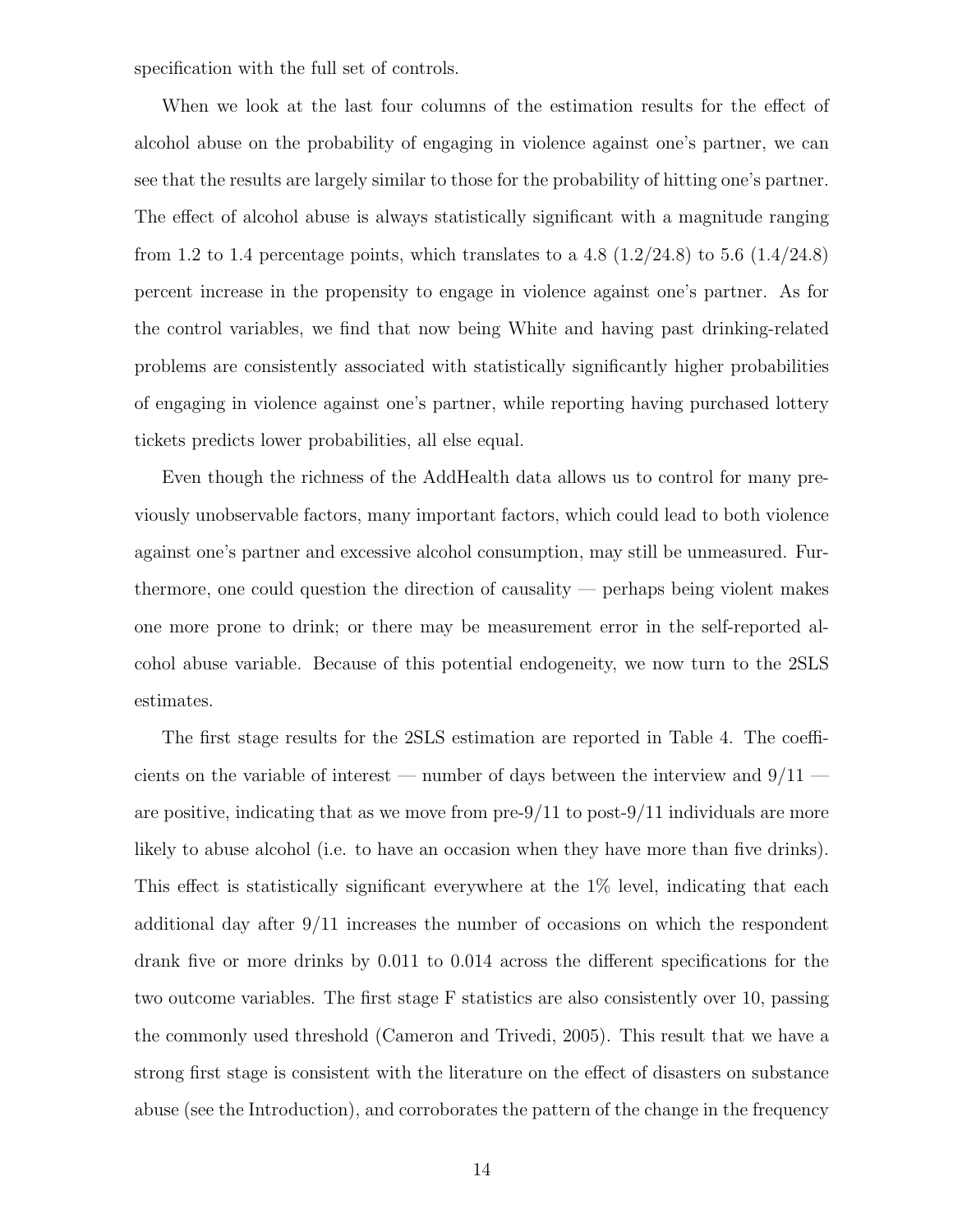of alcohol abuse before and after 9/11 illustrated in Figure 2.

A look at those control variables shows that White young adult men have a higher probability of alcohol abuse, while being Hispanic lowers this probability. Compared to those in the highest income quintile (the reference group), those in lower ones are less likely to drink heavily. Being married appears to have a protective effect against alcohol abuse; and all the measures of attitude towards risk, whether it is health-related behaviors like smoking and marijuana use or just taking risks in daily life such as gambling and playing the lottery, are, as expected, positive and statistically and economically significant predictors of alcohol abuse.

The estimation results for the second stage of 2SLS are reported in Table 5. We focus first on the results for young men's probability of hitting their partners (Table 5, first four columns). Clearly, the effect of the instrumented alcohol abuse on the probability of hitting a partner is no longer statistically significant, regardless of which specification we use. The IV standard errors, as expected, are larger than those in the OLS, while the point estimates are somewhat similar to those of OLS. These results indicate that there is unlikely any causal effect of alcohol abuse on the probability of hitting one's partner.

The last four columns of Table 5 show that the coefficients for the instrumented alcohol abuse on the probabilities of other violence against one's intimate partner are no longer statistically significant either, with standard errors of similar magnitude to those in the first four columns while the IV point estimates are larger than the OLS point estimates. These somewhat larger yet imprecisely estimated coefficients lead us to think that it may be difficult to entirely rule out a positive link between alcohol abuse and violence towards one's partner, though the robustness checks we present in the next section make this interpretation very unlikely. A quick look over all the specifications for both outcome variables makes it clear that the effects of all the control variables are the same as those in the OLS.

Combining the information from Tables 3 to 5 leads us to conclude that failure to deal with the endogeneity of alcohol abuse could lead to the erroneous conclusion that alcohol abuse causes IPV. In fact, using our unique, strong, and arguably exogenous IV,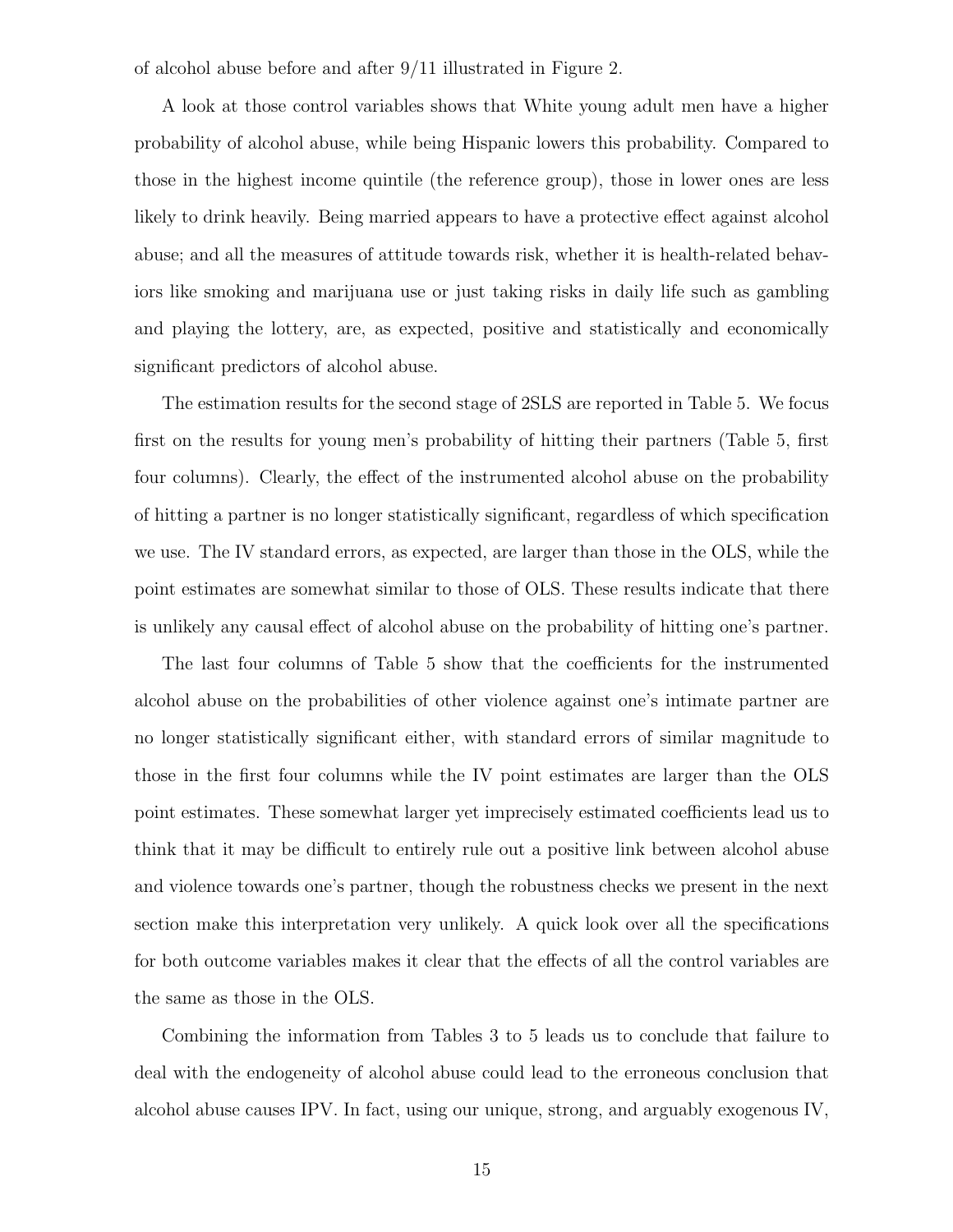we show that the positive correlation we observe between alcohol abuse and IPV may very well not be causal, at least not for the young adult men in our sample.

In addition to using the various specifications shown in Tables 3 to 5, we also conduct several robustness checks. First, we use an alternative instrumental variable. Instead of using the continuous number of days between interview dates and  $9/11$  as the instrument, we create, based on this continuous number, a binary variable which is set to one for those who were interviewed on or after 9/11, and zero for those interviewed before. The estimation results from the specification with this alternative instrument are reported in Table 6. The OLS results remain the same as those in Table 3, and clearly, the 2SLS results are qualitatively the same as those reported in Table 5. We can still conclude that there is strong evidence that alcohol abuse may not lead to higher probabilities of IPV for this group of young adult males.

Second, we use an alternative measure of alcohol abuse. That is, instead of using the number of days having five or more drinks on a single occasion as the measure of alcohol abuse, we use the responses to the question, "During the past two weeks, how many times did you have four or more drinks on a single occasion, for example, in the same evening?" The estimation results, reported in Table 7, are evidently qualitatively similar to the main ones reported in Tables 3-5. That is, OLS results show statistically significant effects of alcohol abuse on IPV, while 2SLS estimation wipes out the statistical significance. So clearly, our conclusion is not sensitive to the measure of alcohol abuse we use.

Third, instead of using the continuous measure of alcohol abuse, i.e., the *number* of days with five or more drinks on a single occasion, we create a binary variable equal to one if the number of days is positive, and zero otherwise. This specification examines the effect of alcohol abuse at the extensive margin, instead of the intensive margin. As is clear from Table 8, the estimation results are again qualitatively the same, with significant OLS estimates and insignificant 2SLS results, consistent with our conclusion that alcohol abuse may not be causal to IPV for our sample.

Fourth, to check whether our estimation results are sensitive to the time window we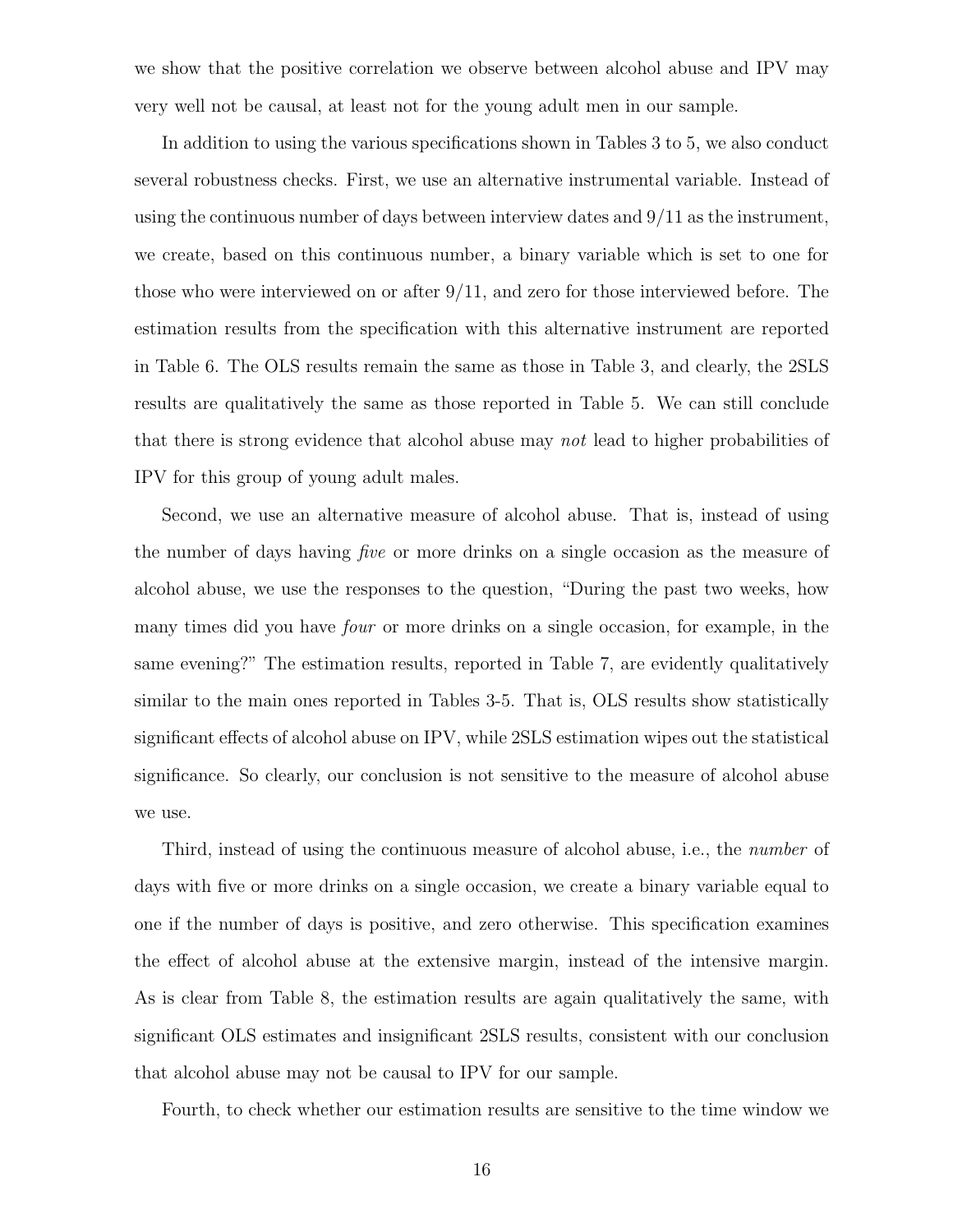choose for the main specification  $-30$  days before and after  $9/11$ , we construct two different samples where we use 15 days and 45 days as the time window, respectively. We estimate our models using OLS and 2SLS using these two different samples and reach essentially the same conclusion; that is, OLS results show a statistically significant correlation between alcohol abuse and IPV, while the 2SLS results indicate that this correlation is not a causal relationship. These results are reported in Appendix Table 2.[12](#page-18-0)

Finally, as noted above, the 2SLS coefficients are sometimes larger than the OLS coefficients, which, coupled with the larger standard errors for the 2SLS, could lead one to speculate that the effect of alcohol on IPV could even have been understated by the OLS model. However, our various robustness checks give us confidence that this is very unlikely to be the case.

Our finding that alcohol is likely only a correlate, not a cause, of IPV for the young adult males in our sample is not a universal finding in the economics literature. For example, Markowitz (2000), Herttua (2010), and Livingston (2011), applying different estimation methods to data from various countries, all found that lower alcohol prices or higher alcohol outlet density would lead to higher probability of IPV. Our results, however, are consistent with what is found by Sabia (2004) who also directly analyzed the relationship between alcohol consumption and IPV, just like what we do in this paper, and are also consistent with what is reported by Durrance, Golden, and Cook (2011) who find that alcohol taxes reduce alcohol consumption but there is no significant effect of alcohol taxes on female homicide — the most extreme form of violence against women.

<span id="page-18-0"></span><sup>&</sup>lt;sup>12</sup>We run a placebo test to rule out the possibility of a "September" effect; i.e. to rule out the possibility that our results are driven by something unique to September (the weather, the season, the coming holidays, etc.) instead of 9/11. Specifically, we run the same regressions using the variables fromWave IV of AddHealth and the number of days between interview dates and 9/11/2008 as the IV. In results not shown here, we find no statistically significant effect of the number of days on alcohol abuse for Wave IV. That is, what we find in the first stage of our 2SLS estimation using Wave III data is indeed the effect of 9/11 instead of the effect of September. However, because the question on alcohol abuse in Wave IV uses the past 12 months, instead of the past two weeks, as the time frame, we do not consider this result exactly comparable and therefore are not reporting it here.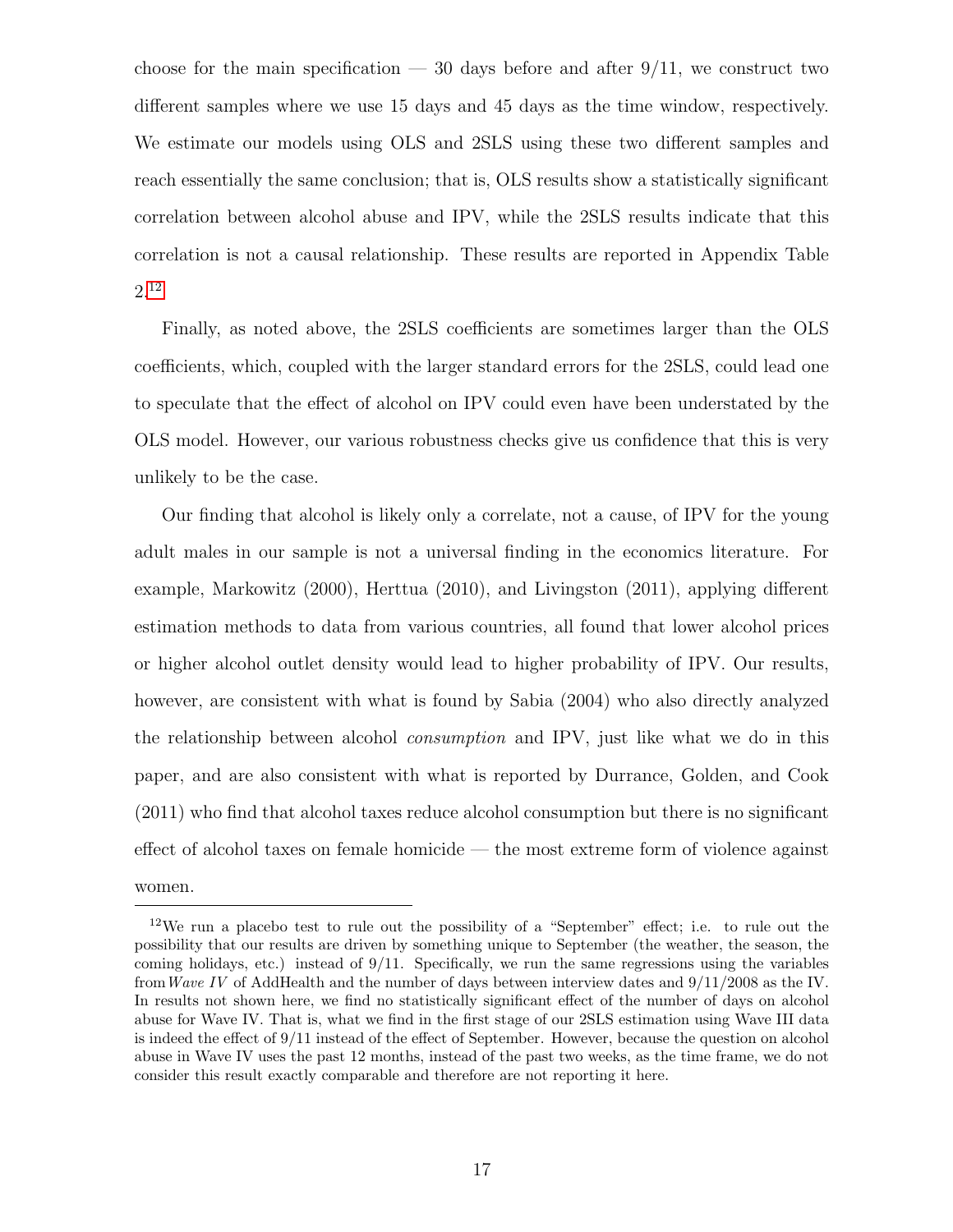## 5 Conclusions and Discussion

IPV is a serious public health issue. It is widespread, and it imposes substantial economic costs on both the victims and society as a whole. It is therefore important to understand the causes, not just the associative factors, underlying IPV, so policymakers can make effective policy recommendations.

Numerous studies have established a strong positive correlation between alcohol abuse and IPV. Yet identifying the causal effect of alcohol abuse on IPV has been difficult due to the potential endogeneity issue that people who are more likely to engage in excessive drinking are also more likely to engage in IPV due to an unobserved third factor, people may misreport their alcohol abuse, and there might be reversed causality from IPV to alcohol abuse.

In this paper, we add to the existing literature on disentangling correlation from causality in the link between IPV and alcohol abuse by exploiting the unexpected and exogenous nature of 9/11 and the timing of the data collection of Wave III of the AddHealth survey to identify the causal effect of alcohol abuse on IPV among young adult men. The strength of our IV is illustrated by the statistically significant results from our first stage estimation, and the richness of our data makes it possible to control for a wide range of confounding personal characteristics. Our 2SLS estimation results, which are robust to various specification checks, indicate that, contrary to the OLS results which support the common belief, alcohol abuse may not be the cause of IPV.

Finally, we realize that, as an important caveat, it cannot be completely ruled out that the insignificant 2SLS results could be partially attributed to the rather large 2SLS standard errors. However, we believe that the arguably exogenous nature of our IV and the consistent results from all the robustness checks at least indicate that policy makers, before investing public funds in certain anti-IPV programs, need to take into consideration the possibility that there might not be any causal effect of alcohol abuse on IPV.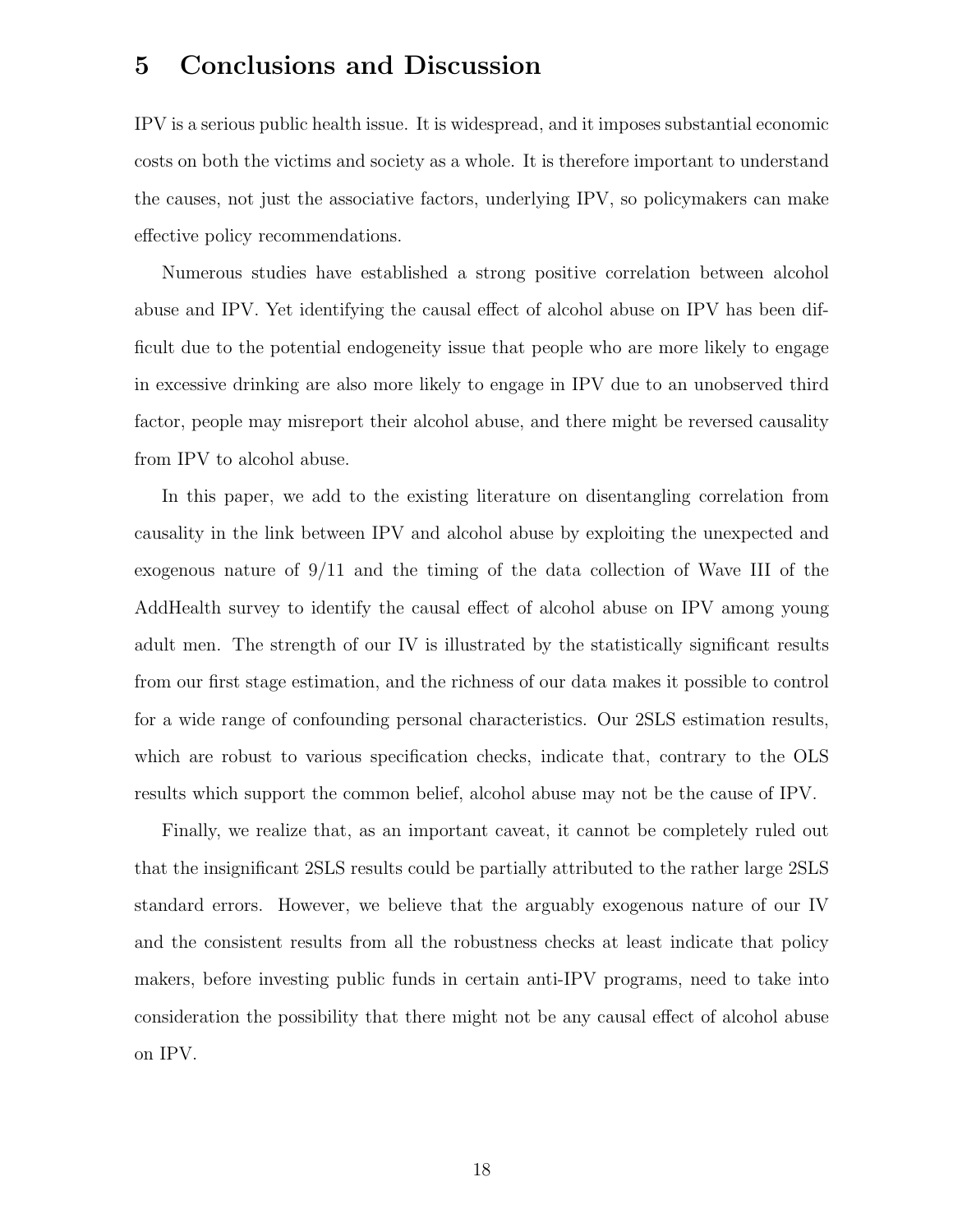This research uses data from Add Health, a program project directed by Kathleen Mullan Harris and designed by J. Richard Udry, Peter S. Bearman, and Kathleen Mullan Harris at the University of North Carolina at Chapel Hill, and funded by grant P01-HD31921 from the Eunice Kennedy Shriver National Institute of Child Health and Human Development, with cooperative funding from 23 other federal agencies and foundations. Special acknowledgment is due Ronald R. Rindfuss and Barbara Entwisle for assistance in the original design. Information on how to obtain the Add Health data files is available on the Add Health website (http://www.cpc.unc.edu/addhealth). No direct support was received from grant P01-HD31921 for this analysis.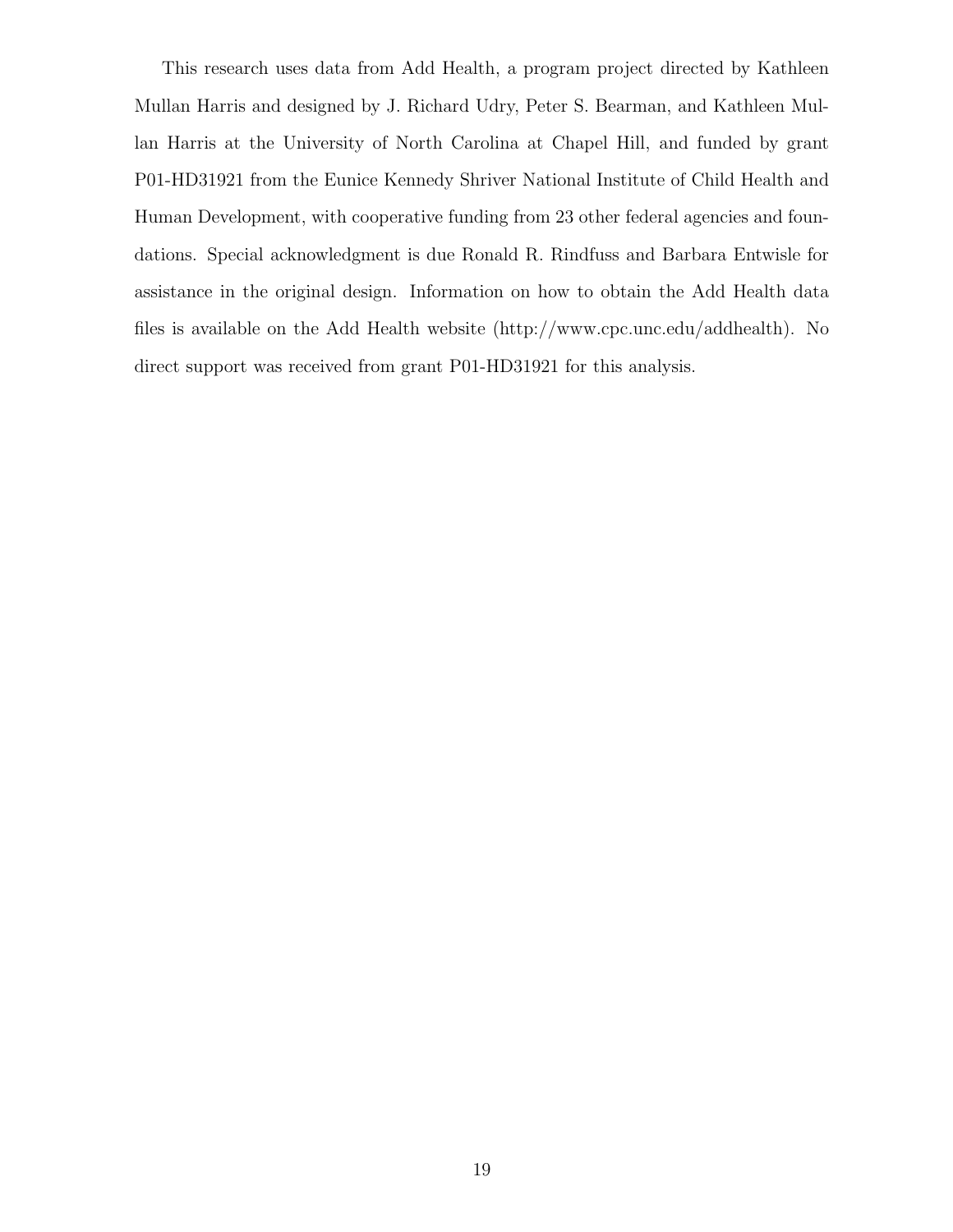#### **References**

Aizer, Anna. "Poverty, Violence, and Health The Impact of Domestic Violence During Pregnancy on Newborn Health." *Journal of Human Resources* 46, no. 3 (2011): 518-538.

Aslund, Olof, and Dan-Olof Rooth. "Shifts in attitudes and labor market discrimination: Swedish experiences after 9-11." *Journal of Population Economics* 18.4 (2005): 603-629.

Archer, John. "Sex differences in physically aggressive acts between heterosexual partners: A meta-analytic review." *Aggression and Violent Behavior* 7, no. 4 (2002): 313-351.

Averett, Susan L., and Yang Wang. "Identification of the effect of depression on risky sexual behavior: Exploiting a natural experiment." *The American Economic Review* 102, no. 3 (2012): 570-574.

Bush, Kristen, Daniel R. Kivlahan, Mary B. McDonell, Stephan D. Fihn, and Katharine A. Bradley. "The AUDIT alcohol consumption questions (AUDIT-C): an effective brief screening test for problem drinking." *Archives of internal medicine* 158, no. 16 (1998): 1789.

Campbell, Jacquelyn C. "Health consequences of intimate partner violence." *Lancet* 359, no. 9314 (2002): 1331-1336.

Caetano, Raul, John Schafer, and Carol B. Cunradi. "Alcohol-related intimate partner violence among white, black, and Hispanic couples in the United States." *Alcohol Research and Health* 25, no. 1 (2001): 58-65.

Caetano, Raul, Patrice AC Vaeth, and Suhasini Ramisetty-Mikler. "Intimate partner violence victim and perpetrator characteristics among couples in the United States." *Journal of Family Violence* 23, no. 6 (2008): 507-518.

#### CASA

2001, [http://www.casacolumbia.org/templates/PressReleases.aspx?articleid=114&zoneid=48.](http://www.casacolumbia.org/templates/PressReleases.aspx?articleid=114&zoneid=48)

Cameron, A. Colin, and Pravin K. Trivedi. *Microeconometrics: methods and applications*. Cambridge university press, 2005.

Card, David, and Gordon B. Dahl. "Family Violence and Football: The Effect of Unexpected Emotional Cues on Violent Behavior\*." *The Quarterly Journal of Economics* 126, no. 1 (2011): 103-143.

Carpenter, Christopher, and Carlos Dobkin. "The drinking age, alcohol consumption, and crime." *AEJ–Applied Microeconomics, forthcoming* (2008).

CDC–National Center for Injury Prevention and Control. "Costs of Intimate Partner Violence Against Women in the United States.*"* Atlanta, Ga.: Centers for Disease Control and Prevention. (2003)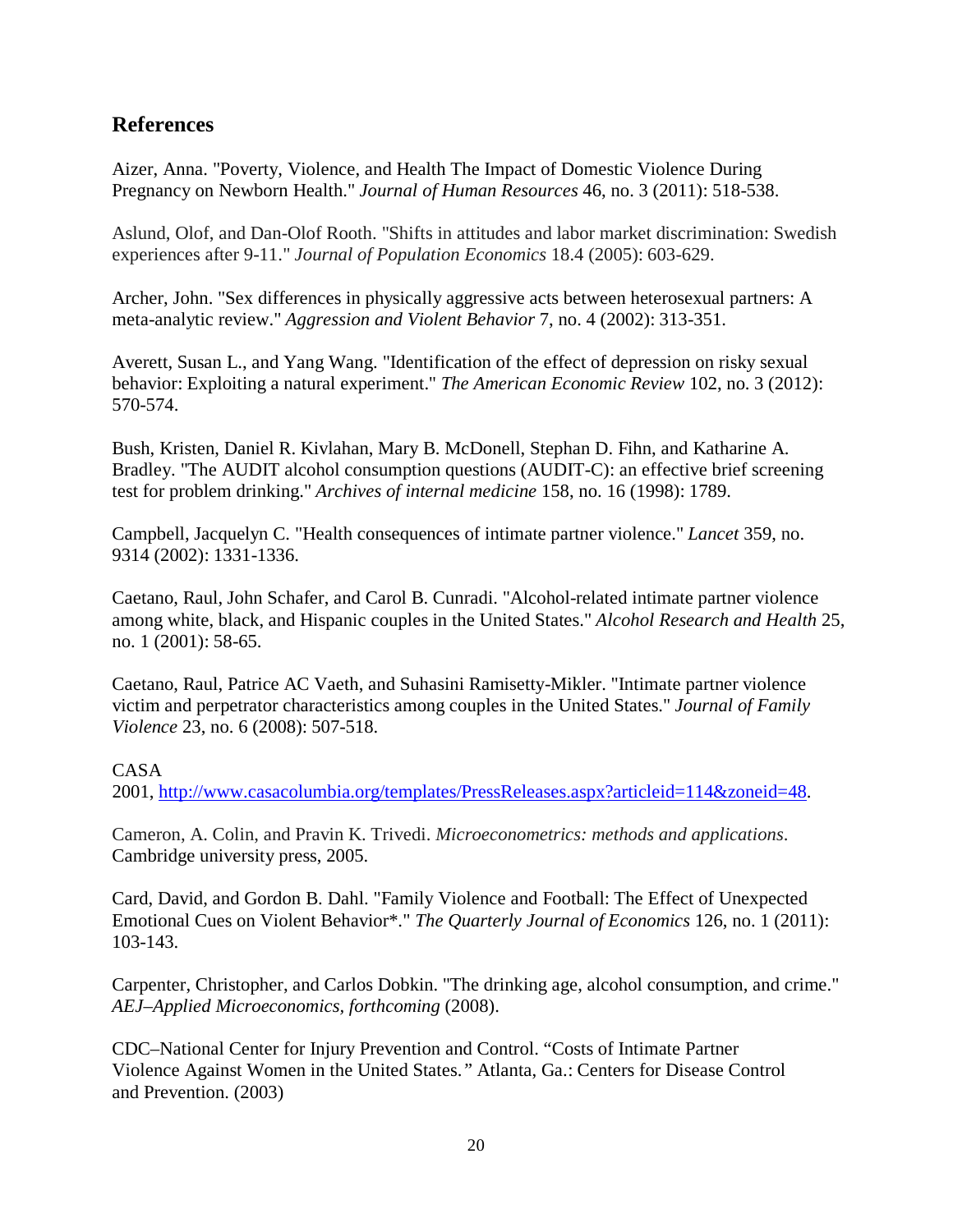Connor, Jennie, Ryan You, and Sally Casswell. "Alcohol-related harm to others: a survey of physical and sexual assault in New Zealand." *Journal of the New Zealand Medical Association* 122, no. 1303 (2009).

Djikanovic, Bosiljka, Henrica AFM Jansen, and Stanislava Otasevic. "Factors associated with intimate partner violence against women in Serbia: a cross-sectional study." *Journal of epidemiology and community health* 64, no. 8 (2010): 728-735.

Durrance, Christine Piette, Shelley Golden, Krista Perreira, and Philip Cook. "Taxing sin and saving lives: Can alcohol taxation reduce female homicides?." *Social Science & Medicine* 73, no. 1 (2011): 169-176.

Farmer, Amy, and Jill Tiefenthaler. "An economic analysis of domestic violence." *Review of Social Economy* 55, no. 3 (1997): 337-358.

Garcia-Moreno, Claudia, Henrica AFM Jansen, Mary Ellsberg, Lori Heise, and Charlotte H. Watts. "Prevalence of intimate partner violence: findings from the WHO multi-country study on women's health and domestic violence." *Lancet* 368, no. 9543 (2006): 1260.

Gil-Gonzalez, Diana, Carmen Vives-Cases, Carlos Alvarez-Dardet, and Jaime Latour-Pérez. "Alcohol and intimate partner violence: do we have enough information to act?." *The European Journal of Public Health* 16, no. 3 (2006): 278-284.

Gomez, Anu Manchikanti. "Testing the cycle of violence hypothesis: Child abuse and adolescent dating violence as predictors of intimate partner violence in young adulthood." *Youth & Society* 43, no. 1 (2011): 171-192.

Graham, Kathryn, Sharon Bernards, Sharon C. Wilsnack, and Gerhard Gmel. "Alcohol may not cause partner violence but it seems to make it worse: a cross national comparison of the relationship between alcohol and severity of partner violence." *Journal of interpersonal violence* 26, no. 8 (2011): 1503-1523.

Herttua, Kimmo. "The effects of the 2004 reduction in the price of alcohol on alcohol-related harm in Finland: A natural experiment based on register data." *Finnish Yearbook of Population Research* (2010).

Hidrobo, Melissa, and Lia Fernald. "Cash transfers and domestic violence." *Journal of health economics* 32, no. 1 (2013): 304-319.

Iyengar, Radha. "Does the certainty of arrest reduce domestic violence? Evidence from mandatory and recommended arrest laws." *Journal of Public Economics* 93.1 (2009): 85-98.

Johnson, Holly. "Contrasting views of the role of alcohol in cases of wife assault." *Journal of interpersonal violence* 16, no. 1 (2001): 54-72.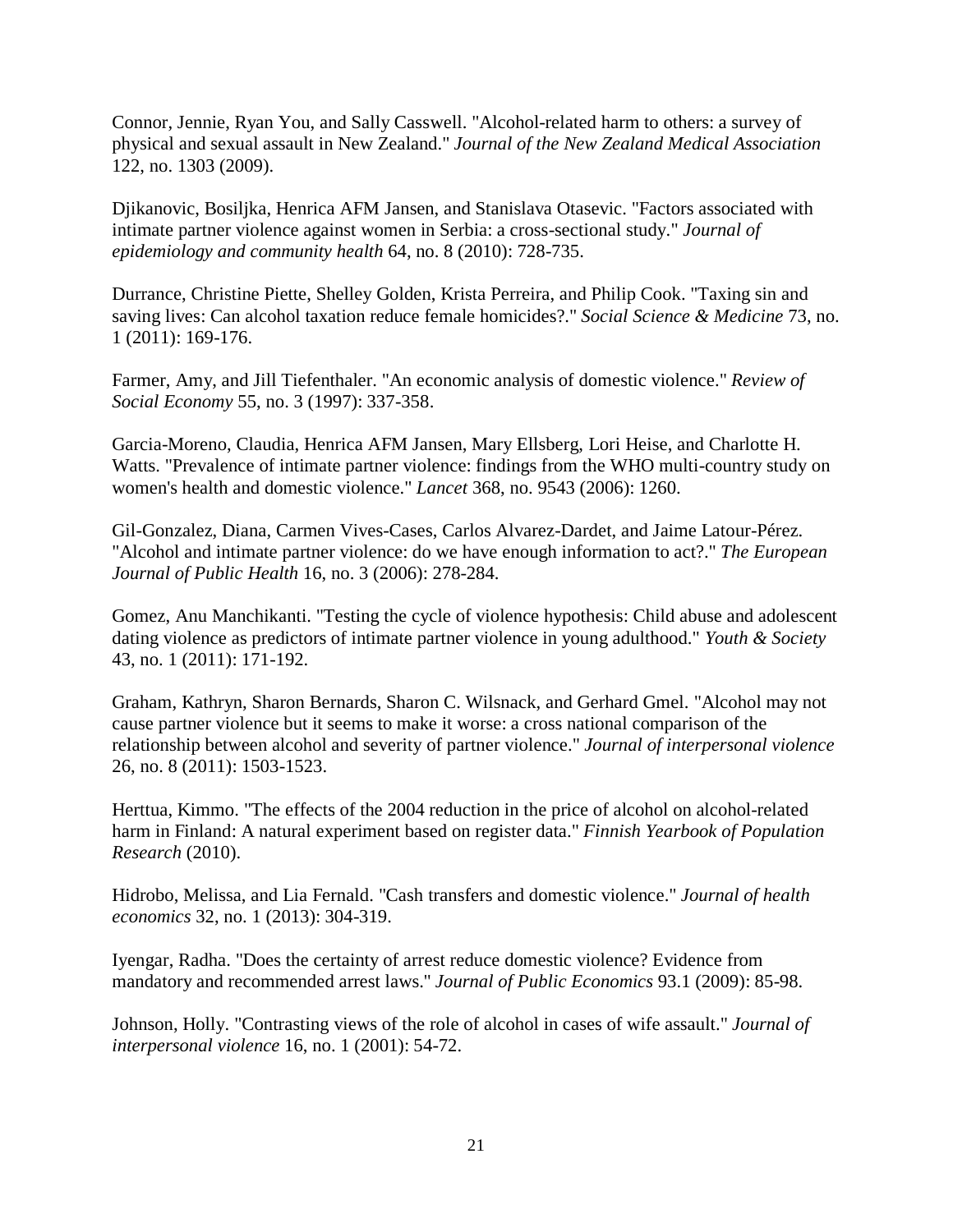Joseph, Stephen, William Yule, Ruth Williams, and Peter Hodgkinson. "Increased substance use in survivors of the Herald of Free Enterprise disaster." *British Journal of Medical Psychology* 66, no. 2 (2011): 185-191.

Kaura, Shelby A., and Craig M. Allen. "Dissatisfaction with relationship power and dating violence perpetration by men and women." *Journal of Interpersonal Violence* 19, no. 5 (2004): 576-588.

Kiss, Ligia, Lilia Blima Schraiber, Lori Heise, Cathy Zimmerman, Nelson Gouveia, and Charlotte Watts. "Gender-based violence and socioeconomic inequalities: Does living in more deprived neighbourhoods increase women's risk of intimate partner violence?." *Social Science & Medicine* 74, no. 8 (2012): 1172-1179.

Livingston, Michael. "A longitudinal analysis of alcohol outlet density and domestic violence." *Addiction* 106, no. 5 (2011): 919-925.

Markowitz, Sara. "The price of alcohol, wife abuse, and husband abuse." *Southern Economic Journal* (2000): 279-303.

Markowitz, Sara, and Michael Grossman. "Alcohol regulation and domestic violence towards children." *Contemporary Economic Policy* 16, no. 3 (1998): 309-320.

Matthews, Kent, Jonathan Shepherd, and Vaseekaran Sivarajasingham. "Violence-related injury and the price of beer in England and Wales." *Applied Economics* 38, no. 6 (2006): 661-670.

National Center for Injury Prevention and Control. "Cost of Intimate Partner Violence Against Women in the United States*.".* Atlanta, Ga. 2003

O'Farrell, Timothy J., Christopher M. Murphy, Sharon H. Stephan, William Fals-Stewart, and Marie Murphy. "Partner violence before and after couples-based alcoholism treatment for male alcoholic patients: the role of treatment involvement and abstinence." *Journal of Consulting and Clinical Psychology* 72, no. 2 (2004): 202.

The National Center on Addiction and Substance Abuse at Columbia University. 2001, "13 states and four major cities see increased demand for drug and alcohol treatment since september 11." [http://www.casacolumbia.org/templates/PressReleases.aspx?articleid=114&zoneid=48.](http://www.casacolumbia.org/templates/PressReleases.aspx?articleid=114&zoneid=48)

National Institute on Drug Abuse, National Institutes of Health "Stress, Depression and Drug Abuse: Fallout of September 11. 2003.<http://www.medicinenet.com/script/main/art.asp?articlekey=24251>

Peluso.P.2010. "FDNY Was Faced With Alcohol, Drug Abuse Problems Following 9/11."

Pollak, Robert A. "An intergenerational model of domestic violence." *Journal of Population Economics* 17.2 (2004): 311-329.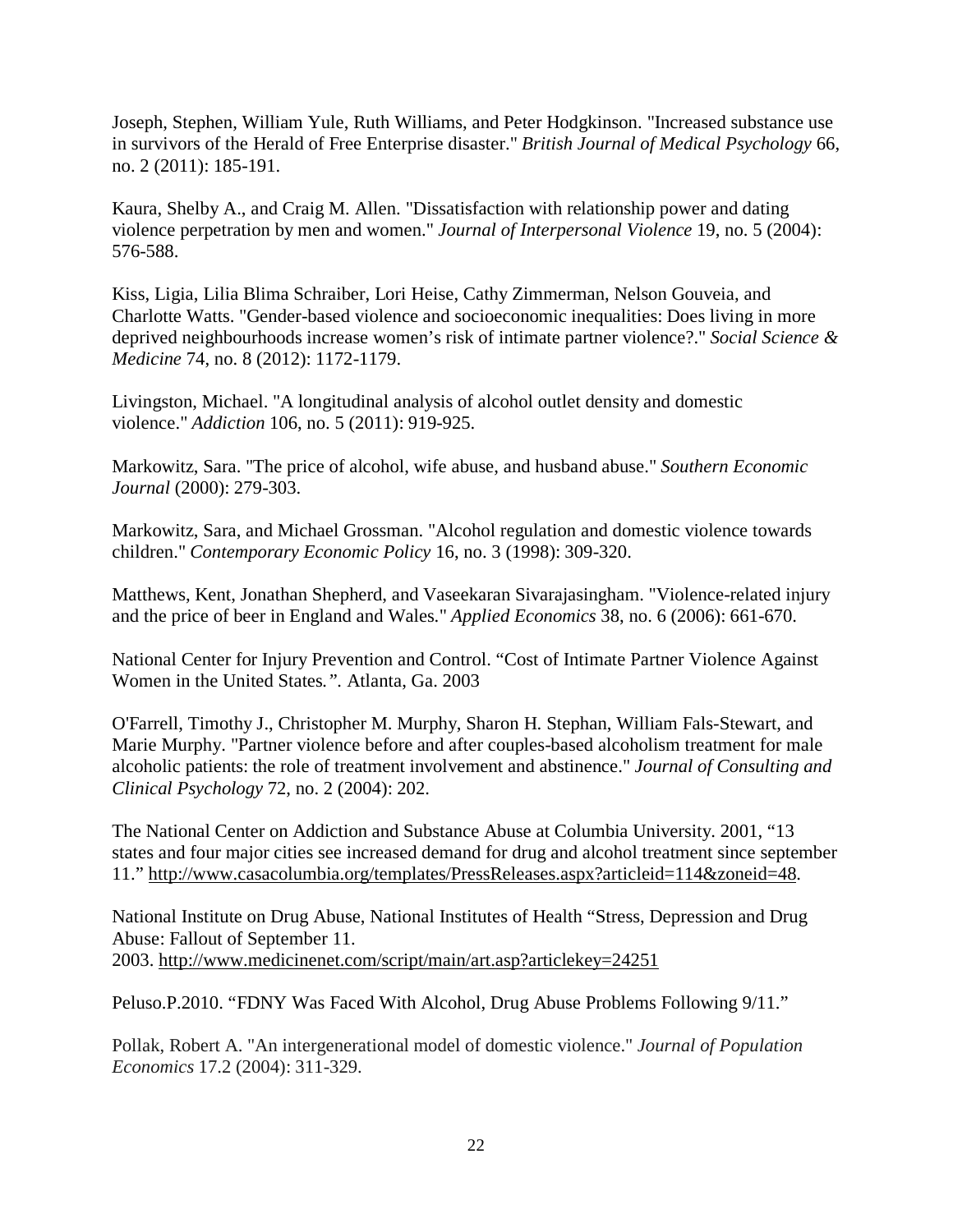Powell, Lisa M., Christina U. Czart Ciecierski, Frank J. Chaloupka, and Henry Wechsler. "Binge drinking and violence among college students: Sensitivity to correlation in the unobservables." *Chicago: University of Illinois* (2002).

Roizen, Judith. "Issues in the epidemiology of alcohol and violence." *Alcohol and interpersonal violence: Fostering multidisciplinary perspectives* 1, no. 93 (1993): 3.

Ruiz-Pérez, Isabel, Juncal Plazaola-Castaño, and Carmen Vives-Cases. "Methodological issues in the study of violence against women." *Journal of epidemiology and community health* 61, no. Suppl 2 (2007): ii26-ii31.

Sabia, Joseph J. "Alcohol consumption and domestic violence against mothers." *Journal of Mental Health Policy and Economics* 7, no. 4 (2004): 191-205.

Smith, David W., Elaine H. Christiansen, Robert Vincent, and Neil E. Hann. "Population effects of the bombing of Oklahoma City." *The Journal of the Oklahoma State Medical Association* 92, no. 4 (1999): 193.

Straus, Murray A., Sherry L. Hamby, Sue Boney-McCoy, and David B. Sugarman. "The revised Conflict Tactics Scales (CTS2) development and preliminary psychometric data." *Journal of family issues* 17, no. 3 (1996): 283-316.

Tauchen, Helen V., Ann Dryden Witte, and Sharon K. Long. "Domestic violence: A non-random affair." *International Economic Review*, Vol. 32, No. 2 (1991): pp. 491-511.

Thompson, Robert S., Amy E. Bonomi, Melissa Anderson, Robert J. Reid, Jane A. Dimer, David Carrell, and Frederick P. Rivara. "Intimate partner violence: prevalence, types, and chronicity in adult women." *American journal of preventive medicine* (2006).

Tjaden, Patricia Godeke, and Nancy Thoennes. "Extent, nature, and consequences of intimate partner violence: Findings from the National Violence Against Women Survey." Washington, DC: National Institute of Justice, 2000.

Tumwesigye, Nazarius M., Grace B. Kyomuhendo, Thomas K. Greenfield, and Rhoda K. Wanyenze. "Problem drinking and physical intimate partner violence against women: evidence from a national survey in Uganda." *BMC Public Health* 12, no. 1 (2012): 399.

United Nations., 1995. Fourth World Conference on Women. [http://www.un.org/womenwatch/daw/beijing/pdf/Beijing%20full%20report%20E.pdf.](http://www.un.org/womenwatch/daw/beijing/pdf/Beijing%20full%20report%20E.pdf) (Accessed July 5, 2011).

Vlahov, David, Sandro Galea, Heidi Resnick, Jennifer Ahern, Joseph A. Boscarino, Michael Bucuvalas, Joel Gold, and Dean Kilpatrick. "Increased use of cigarettes, alcohol, and marijuana among Manhattan, New York, residents after the September 11th terrorist attacks." *American Journal of Epidemiology* 155, no. 11 (2002): 988-996.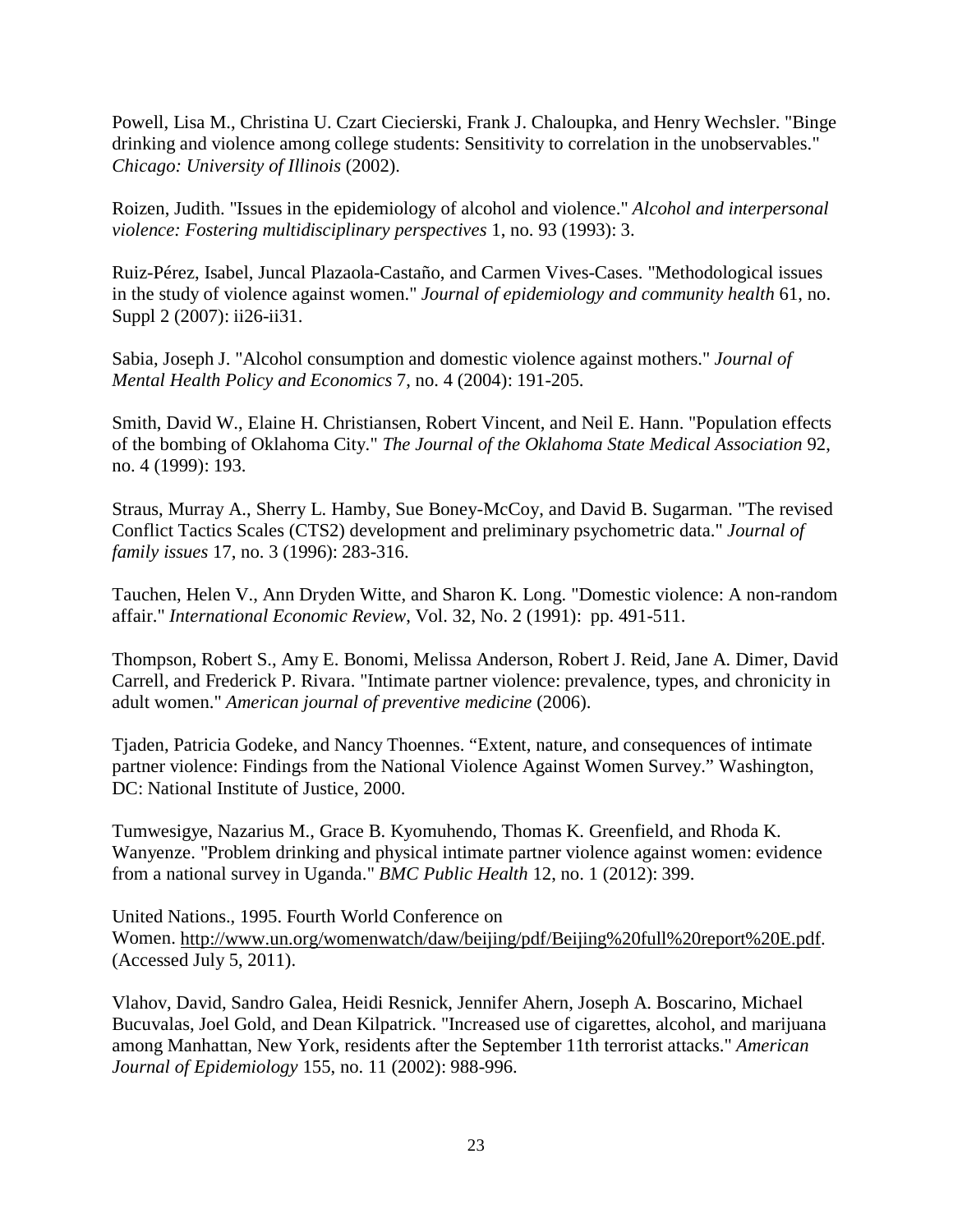Vlahov, David, Sandro Galea, Jennifer Ahern, Heidi Resnick, Joseph A. Boscarino, Joel Gold, Michael Bucuvalas, and Dean Kilpatrick. "Consumption of cigarettes, alcohol, and marijuana among New York City residents six months after the September 11 terrorist attacks." *The American journal of drug and alcohol abuse* 30, no. 2 (2004): 385-407.

Wang, Yang, and Muzhe Yang. "Crisis-Induced Depression, Physical Activity and Dietary Intake among Young Adults: Evidence from the 9/11 Terrorist Attacks." *Economics & Human Biology* (2012).

White, Helene Raskin, and Ping-Hsin Chen. "Problem drinking and intimate partner violence." *Journal of Studies on Alcohol and Drugs* 63, no. 2 (2002): 205.

World Health Organization. *WHO Multi-country Study on Women's Health and Domestic Violence Against Women: Initial Results on Prevalence, Health Outcomes and Women's Responses*. World Health Organization, 2005.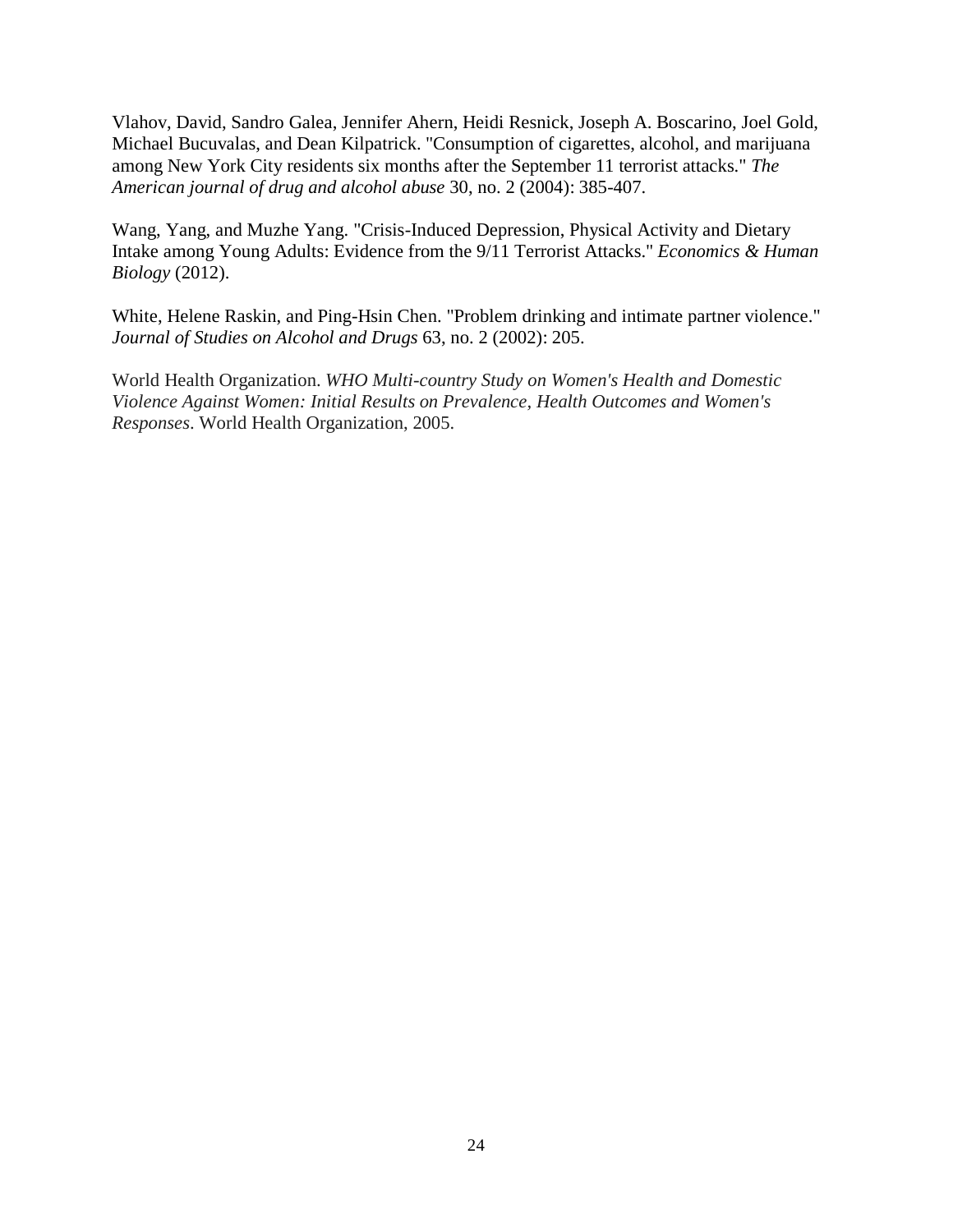

Figure 1A. Distribution of Interviews for AddHealth Wave III.

Figure 1B. Distribution of Interviews for the Analysis Sample.

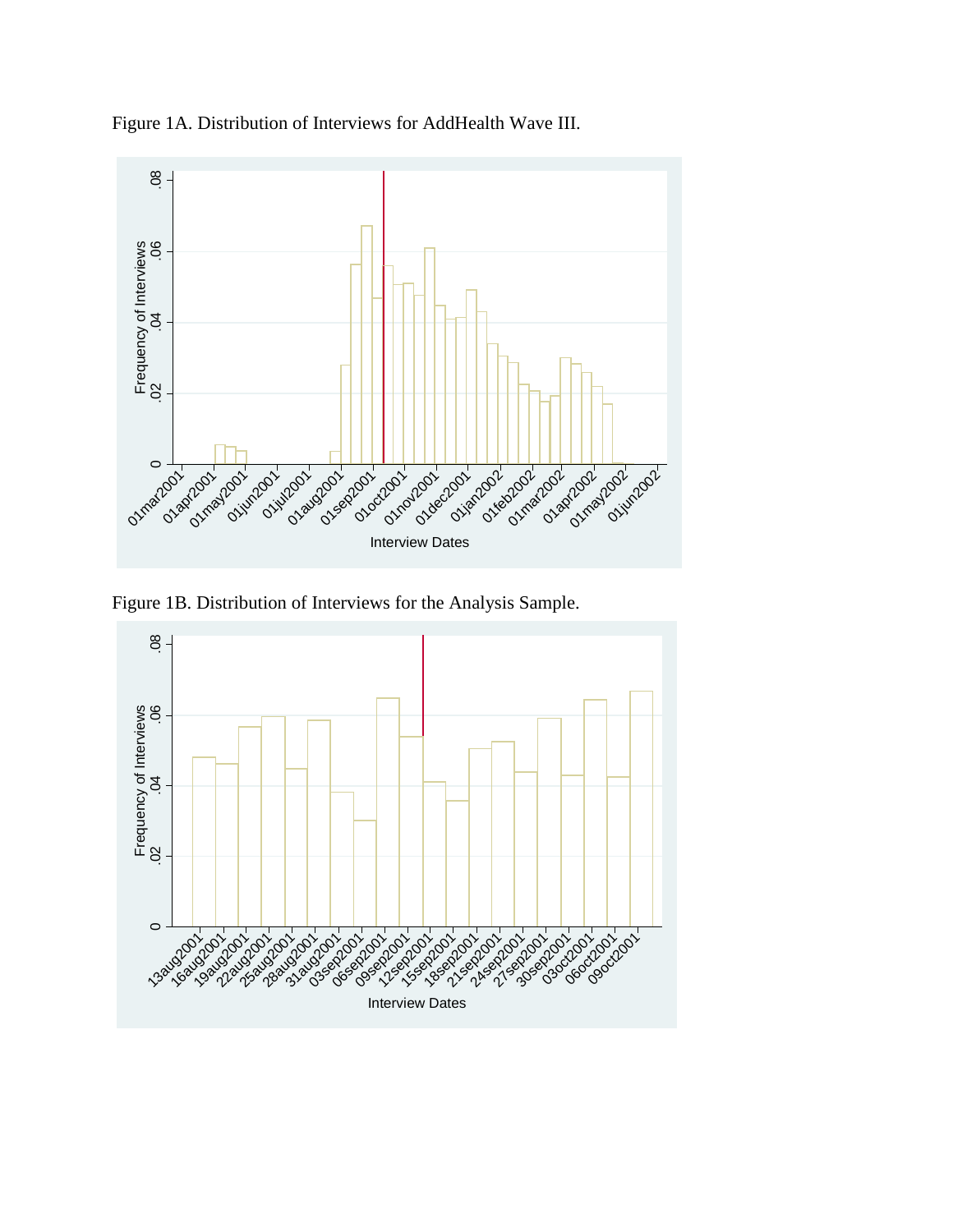

Figure 2. Distributions of Weekly Average of Times Engaging in Heavy Drinking.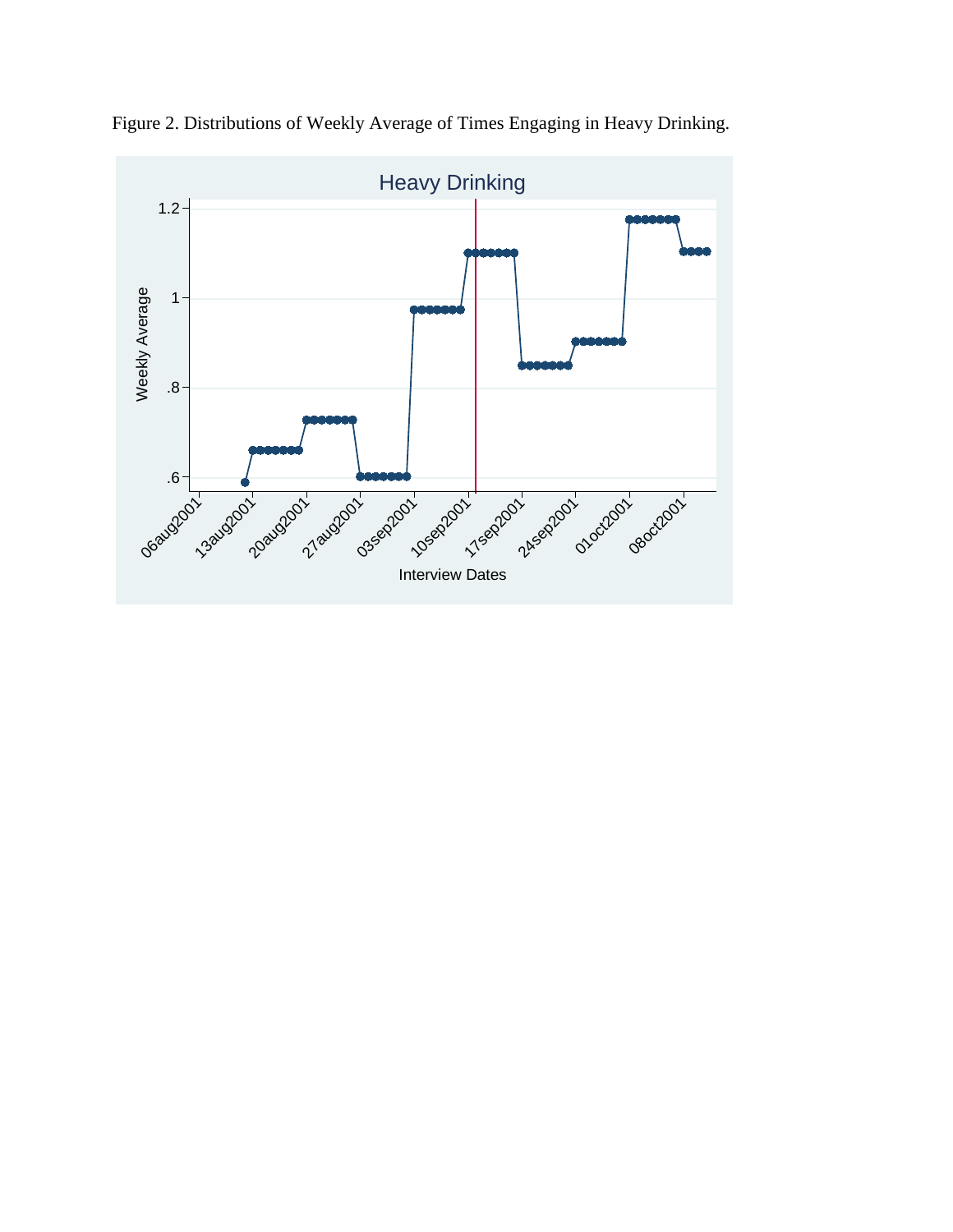

Figure 3. Distributions of Weekly Averages of the Two Outcome Variables.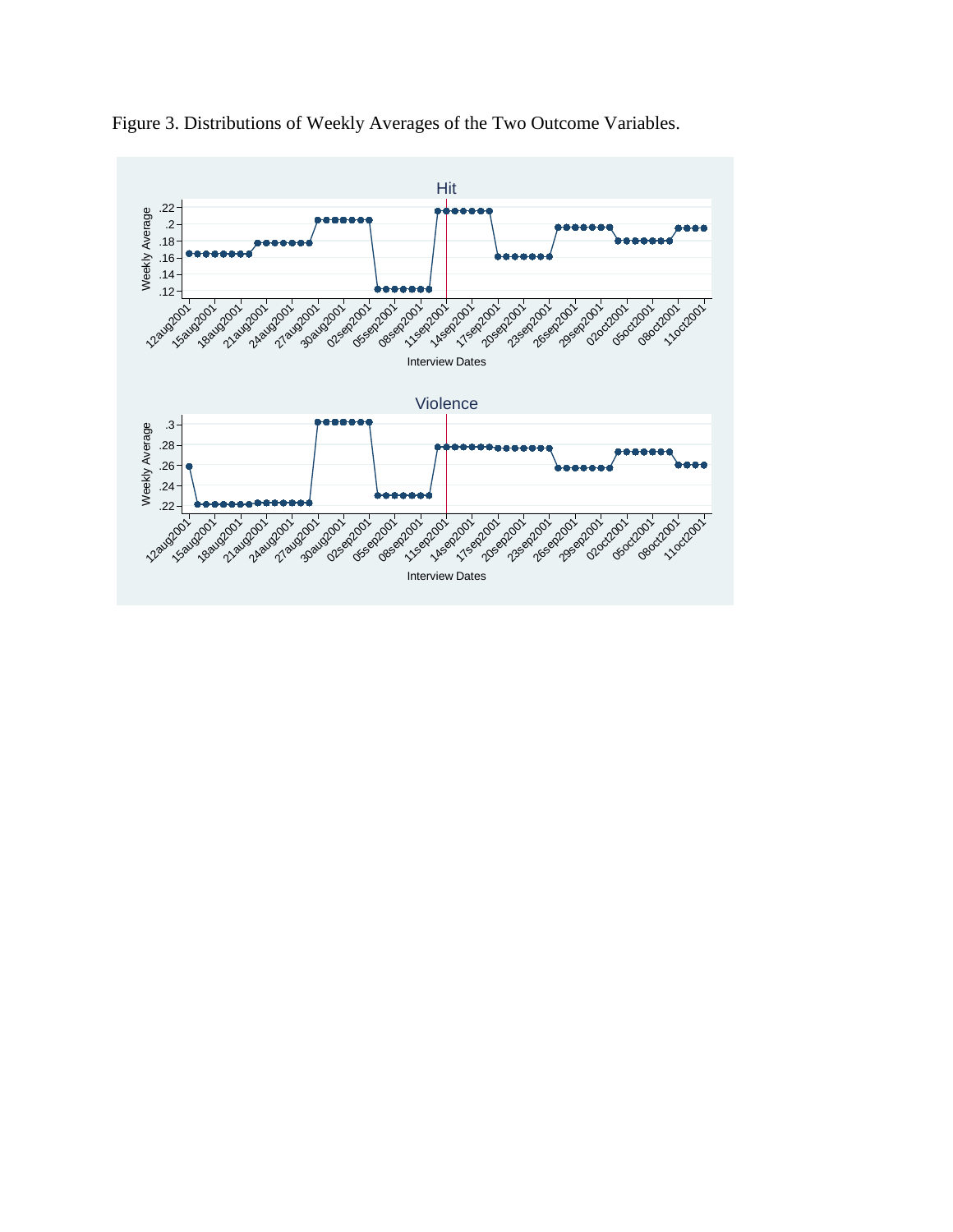#### Table 1. Summary Statistics

| <b>VARIABLES</b>                        | Obs  | Mean   | Std. Dev. | Min            | Max          |
|-----------------------------------------|------|--------|-----------|----------------|--------------|
| Alcohol Abuse*                          | 2100 | 1.344  | 2.361     | $\overline{0}$ | 14           |
| Interviewed after 9/11                  | 2100 | 0.501  | 0.500     | $\Omega$       | $\mathbf{1}$ |
| # of Days between<br>interview and 9/11 | 2100 | 0.156  | 17.802    | $-30$          | 30           |
| <b>Hit Partner</b>                      | 2100 | 0.171  | 0.377     | $\Omega$       | $\mathbf{1}$ |
| <b>Violent Towards Partner</b>          | 2088 | 0.248  | 0.432     | $\mathbf{0}$   | $\mathbf{1}$ |
| Age                                     | 2100 | 21.762 | 1.752     | 18             | 27           |
| Age 21 or above                         | 2100 | 0.734  | 0.442     | $\mathbf{0}$   | $\mathbf{1}$ |
| White                                   | 2100 | 0.724  | 0.447     | $\Omega$       | $\mathbf{1}$ |
| Hispanic                                | 2100 | 0.170  | 0.376     | $\mathbf{0}$   | $\mathbf{1}$ |
| Years of Education                      | 2100 | 13.085 | 1.862     | 6              | 20           |
| <b>Ever Married</b>                     | 2100 | 0.151  | 0.359     | $\Omega$       | $\mathbf{1}$ |
| First Income Quintile                   | 2100 | 0.124  | 0.329     | $\mathbf{0}$   | $\mathbf{1}$ |
| Second Income Quintile                  | 2100 | 0.185  | 0.388     | $\mathbf{0}$   | $\mathbf{1}$ |
| Third Income Quintile                   | 2100 | 0.187  | 0.390     | $\Omega$       | $\mathbf{1}$ |
| Fourth Income Quintile                  | 2100 | 0.230  | 0.421     | $\Omega$       | $\mathbf{1}$ |
| Fifth Income Quintile                   | 2100 | 0.230  | 0.421     | $\mathbf{0}$   | $\mathbf{1}$ |
| <b>Income Missing</b>                   | 2100 | 0.044  | 0.206     | $\Omega$       | $\mathbf{1}$ |
| Dating Problems                         | 1980 | 0.112  | 0.315     | $\Omega$       | $\mathbf{1}$ |
| Regret due to Alcohol                   | 1981 | 0.150  | 0.357     | $\Omega$       | $\mathbf{1}$ |
| Depress                                 | 2098 | 0.276  | 0.586     | $\mathbf{0}$   | 3            |
| <b>Stress</b>                           | 2098 | 0.035  | 0.183     | $\Omega$       | $\mathbf{1}$ |
| <b>Ever Smoked Cigarettes</b>           | 2092 | 0.410  | 0.492     | $\mathbf{0}$   | $\mathbf{1}$ |
| Marijuana Last Year                     | 2052 | 0.504  | 0.500     | $\mathbf{0}$   | $\mathbf{1}$ |
| Index of Risk Taking                    | 1994 | 16.945 | 5.839     | 6              | 30           |
| Ever Gamble                             | 2093 | 0.651  | 0.477     | $\mathbf{0}$   | $\mathbf{1}$ |
| Played Lottery                          | 2095 | 0.650  | 0.477     | $\mathbf{0}$   | $\mathbf{1}$ |

\* Alcohol abuse is defined as the number of days that an individual had five or more drinks on a single occasion.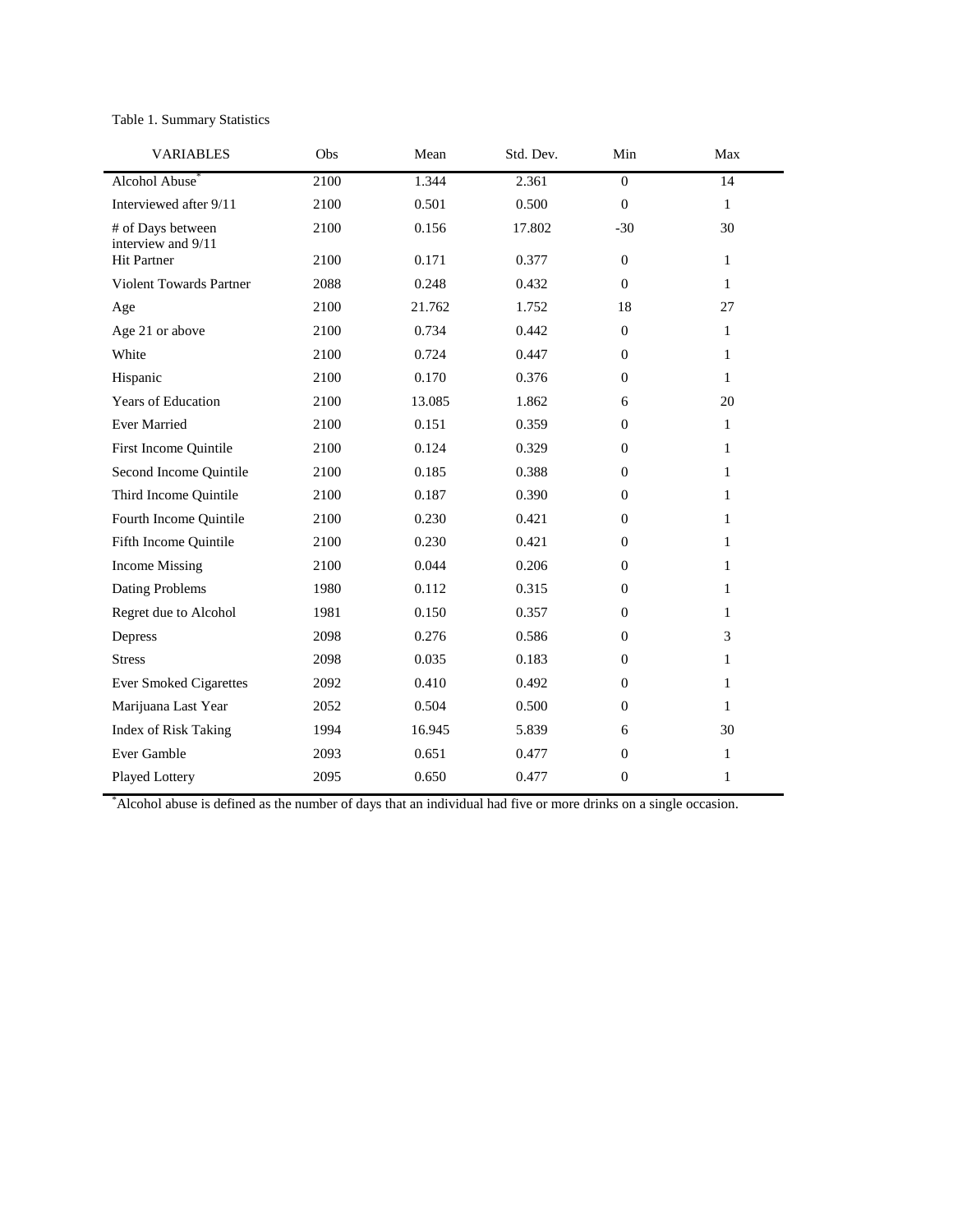| <b>VARIABLES</b>                 | (1)<br>Age             | (2)<br>21 or above    | (3)<br>Hispanic       | (4)<br>White          | (5)<br>Years of<br>Education | (6)<br>Ever<br>Married | First Income<br>Ouintile | (8)<br>Second<br>Income<br>Ouintile | (9)<br>Third<br>Income<br>Ouintile | (10)<br>Fourth<br>Income<br>Ouintile | (11)<br>Fifth<br>Income<br>Ouintile | (12)<br>Income<br>Missing |
|----------------------------------|------------------------|-----------------------|-----------------------|-----------------------|------------------------------|------------------------|--------------------------|-------------------------------------|------------------------------------|--------------------------------------|-------------------------------------|---------------------------|
| IV                               | 0.001                  | $-0.000$              | 0.000                 | 0.000                 | $-0.009***$                  | $-0.0005$              | $0.002***$               | 0.0002                              | $-0.001***$                        | $-0.0004$                            | 0.0002                              | $-0.0002$                 |
|                                  | (0.002)                | (0.001)               | (0.001)               | (0.001)               | (0.002)                      | (0.0004)               | (0.0004)                 | (0.0005)                            | (0.0004)                           | (0.001)                              | (0.001)                             | (0.0002)                  |
| Constant                         | $21.762***$<br>(0.038) | $0.734***$<br>(0.010) | $0.170***$<br>(0.008) | $0.724***$<br>(0.010) | 13.086***<br>(0.040)         | $0.152***$<br>(0.008)  | $0.124***$<br>(0.007)    | $0.185***$<br>(0.008)               | $0.187***$<br>(0.009)              | $0.231***$<br>(0.009)                | $0.229***$<br>(0.009)               | $0.044***$<br>(0.004)     |
| <b>Observations</b><br>R-squared | 2.100<br>0.000         | 2100<br>0.000         | 2,100<br>0.000        | 2,100<br>0.000        | 2,100<br>0.005               | 2.100<br>0.000         | 2,100<br>0.011           | 2.100<br>0.000                      | 2,100<br>0.003                     | 2,100<br>0.000                       | 2,100<br>0.000                      | 2,100<br>0.000            |

Table 2A. Means by the Instrument Variable: Number of Days between Interview and 9/11.

Coefficients are from a regression of each independent variable on a continuous variable measuring the number of days between interview and 9/11, thus each column is a separate regression. Robust standard errors in parentheses. \*\*\* p<0.01, \*\* p<0.05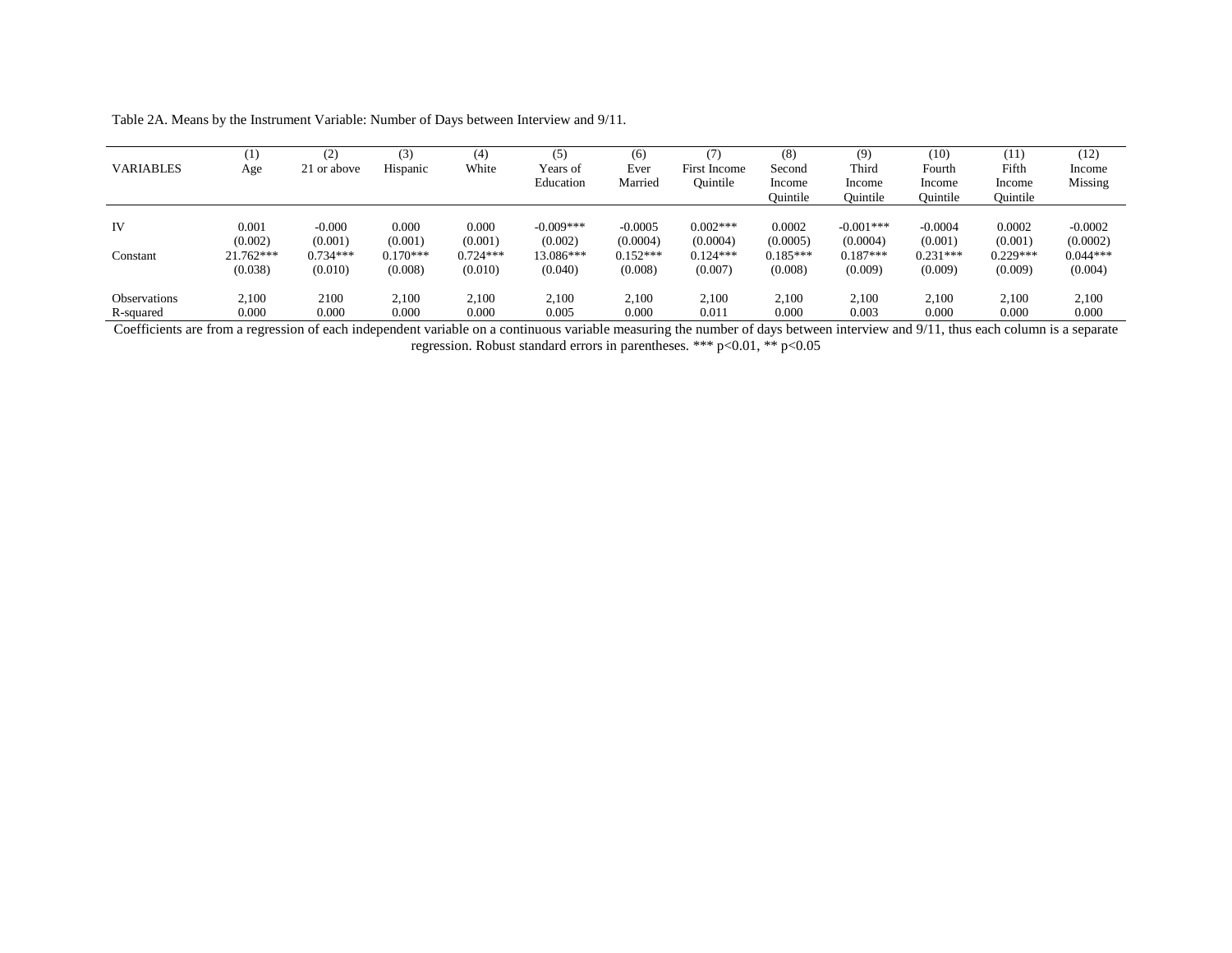| <b>VARIABLES</b>                 | (1)<br>Dating<br>Problems           | (2)<br>Regret due to<br>Alcohol     | (3)<br>Depress                 | (4)<br><b>Stress</b>                | (5)<br>Ever<br>Smoked<br>Cigarettes | (6)<br>Marijuana<br>Last Year       | (7)<br>Index of<br>Risk<br>Taking    | (8)<br>Ever<br>Gamble              | (9)<br>Played Lottery           | (10)<br>Heavy Drinking              |
|----------------------------------|-------------------------------------|-------------------------------------|--------------------------------|-------------------------------------|-------------------------------------|-------------------------------------|--------------------------------------|------------------------------------|---------------------------------|-------------------------------------|
| IV<br>Constant                   | $-0.0002$<br>(0.0004)<br>$0.112***$ | $-0.0001$<br>(0.0004)<br>$0.150***$ | 0.001<br>(0.001)<br>$0.276***$ | $-0.0001$<br>(0.0002)<br>$0.035***$ | $0.002***$<br>(0.001)<br>$0.410***$ | $0.002***$<br>(0.001)<br>$0.504***$ | $0.021***$<br>(0.007)<br>$16.937***$ | $-0.0003$<br>(0.001)<br>$0.651***$ | 0.0002<br>(0.001)<br>$0.650***$ | $0.014***$<br>(0.003)<br>$1.342***$ |
| <b>Observations</b><br>R-squared | (0.007)<br>1.980<br>0.000           | (0.008)<br>1.981<br>0.000           | (0.013)<br>2,098<br>0.002      | (0.004)<br>2,100<br>0.000           | (0.011)<br>2,092<br>0.006           | (0.011)<br>2,052<br>0.005           | (0.131)<br>1.994<br>0.004            | (0.010)<br>2,093<br>0.000          | (0.010)<br>2,095<br>0.000       | (0.051)<br>2,100<br>0.011           |

Table 2B. Means by the Instrument Variable: Number of Days between Interview and 9/11.

Coefficients are from a regression of each independent variable on a continuous variable measuring the number of days between interview and 9/11, thus each column is a separate regression. Robust standard errors in parentheses. \*\*\* p<0.01, \*\* p<0.05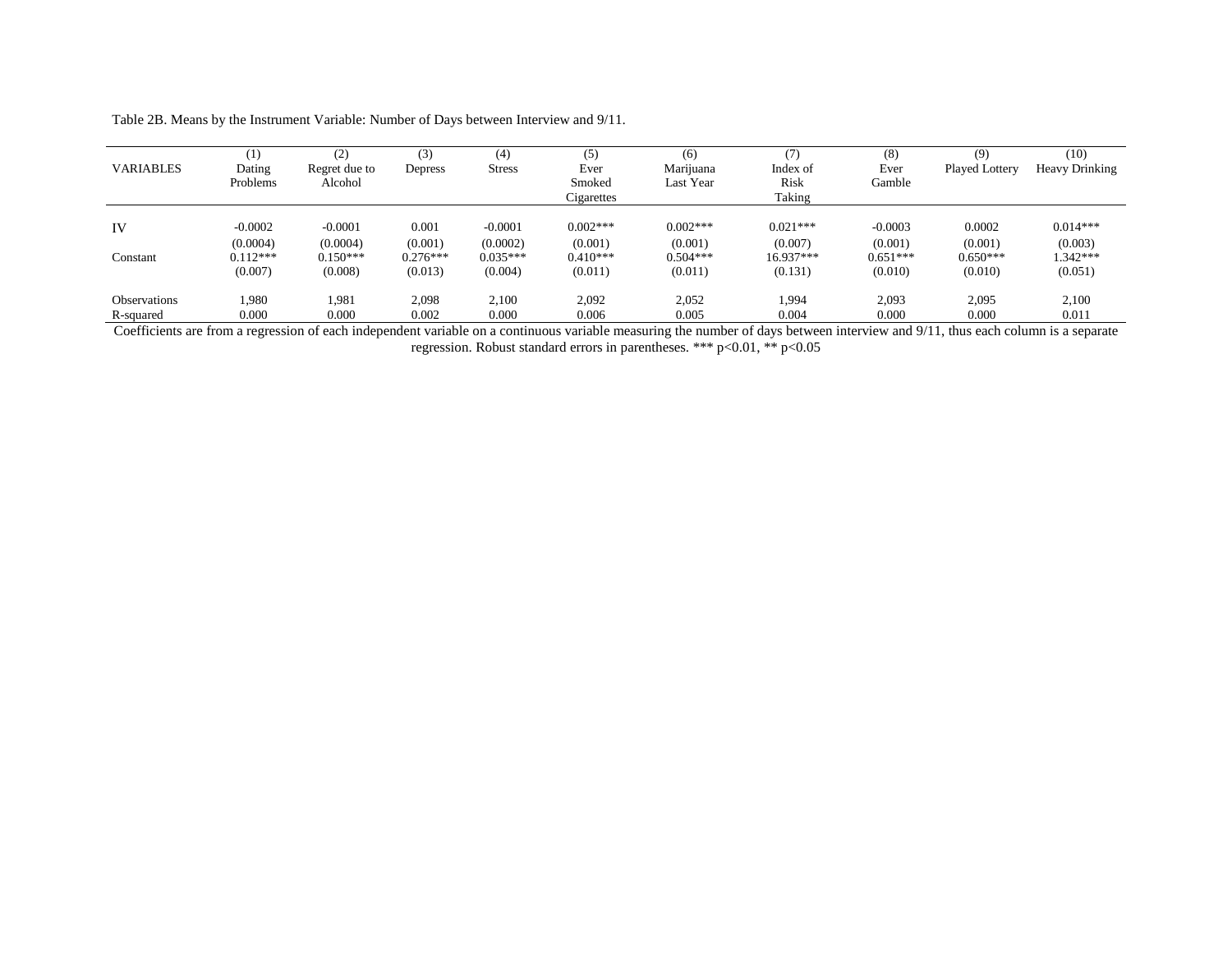| Table 3. OLS Results.       |                       |                             |                                                        |                             |                                      |                                      |                                      |                                      |
|-----------------------------|-----------------------|-----------------------------|--------------------------------------------------------|-----------------------------|--------------------------------------|--------------------------------------|--------------------------------------|--------------------------------------|
| <b>VARIABLES</b>            | (1)                   | (2)                         | (3)<br>Hit Partner Hit Partner Hit Partner Hit Partner | (4)                         | (5)<br>Violent<br>towards<br>Partner | (6)<br>Violent<br>towards<br>Partner | (7)<br>Violent<br>towards<br>Partner | (8)<br>Violent<br>towards<br>Partner |
| Alcohol Abuse <sup>®</sup>  | $0.013***$            | $0.013***$                  | $0.014***$                                             | $0.013***$                  | $0.013***$                           | $0.012***$                           | $0.013***$                           | $0.014***$                           |
| Age                         | (0.004)               | (0.004)<br>$-0.010$         | (0.004)<br>$-0.013$                                    | (0.005)<br>$-0.011$         | (0.004)                              | (0.004)<br>0.003                     | (0.005)<br>0.002                     | (0.005)<br>$-0.003$                  |
| Age 21 or Older             |                       | (0.007)<br>0.015<br>(0.030) | (0.008)<br>0.039<br>(0.030)                            | (0.008)<br>0.040<br>(0.032) |                                      | (0.009)<br>$-0.030$<br>(0.035)       | (0.009)<br>$-0.000$<br>(0.036)       | (0.009)<br>0.025<br>(0.037)          |
| White                       |                       | $0.045**$<br>(0.018)        | 0.025<br>(0.018)                                       | 0.019<br>(0.020)            |                                      | $0.050**$<br>(0.021)                 | $0.042**$<br>(0.021)                 | 0.039<br>(0.023)                     |
| Hispanic                    |                       | $-0.013$<br>(0.022)         | 0.002<br>(0.022)                                       | 0.001<br>(0.024)            |                                      | $-0.030$<br>(0.025)                  | $-0.024$<br>(0.025)                  | $-0.038$<br>(0.026)                  |
| <b>Years of Education</b>   |                       | $-0.001$<br>(0.005)         | 0.002<br>(0.005)                                       | 0.003<br>(0.005)            |                                      | $-0.001$<br>(0.005)                  | 0.004<br>(0.005)                     | 0.007<br>(0.006)                     |
| <b>Ever Married</b>         |                       | 0.035<br>(0.025)            | 0.033<br>(0.025)                                       | 0.036<br>(0.026)            |                                      | $-0.010$<br>(0.028)                  | $-0.030$<br>(0.028)                  | $-0.025$<br>(0.030)                  |
| First Income Quintile       |                       | $-0.036$<br>(0.029)         | $-0.034$<br>(0.029)                                    | $-0.024$<br>(0.031)         |                                      | $-0.010$<br>(0.035)                  | $-0.001$<br>(0.035)                  | $-0.003$<br>(0.037)                  |
| Second Income<br>Quintile   |                       | 0.005                       | 0.003                                                  | $-0.005$                    |                                      | 0.015                                | $-0.000$                             | $-0.036$                             |
| Third Income Quintile       |                       | (0.027)<br>$-0.018$         | (0.028)<br>$-0.028$                                    | (0.029)<br>$-0.014$         |                                      | (0.032)<br>$-0.005$                  | (0.032)<br>$-0.007$                  | (0.033)<br>$-0.008$                  |
| Fourth Income               |                       | (0.027)<br>$-0.024$         | (0.028)<br>$-0.029$                                    | (0.029)<br>$-0.026$         |                                      | (0.031)<br>$-0.018$                  | (0.032)<br>$-0.024$                  | (0.033)<br>$-0.037$                  |
| Quintile                    |                       | (0.025)                     | (0.025)                                                | (0.026)                     |                                      | (0.028)                              | (0.029)                              | (0.030)                              |
| <b>Income Missing</b>       |                       | 0.060<br>(0.047)            | 0.057<br>(0.049)                                       | 0.075<br>(0.052)            |                                      | 0.087<br>(0.052)                     | 0.090<br>(0.054)                     | 0.076<br>(0.059)                     |
| Dating Problems             |                       |                             | 0.048<br>(0.033)                                       | 0.057<br>(0.034)            |                                      |                                      | $0.116***$<br>(0.038)                | $0.117***$<br>(0.040)                |
| Regret due to Alcohol       |                       |                             | 0.054<br>(0.029)                                       | 0.045<br>(0.030)            |                                      |                                      | $0.067**$<br>(0.033)                 | 0.062<br>(0.034)                     |
| Depress                     |                       |                             | 0.021<br>(0.015)                                       | 0.023<br>(0.015)            |                                      |                                      | 0.012<br>(0.017)                     | 0.015<br>(0.018)                     |
| <b>Stress</b>               |                       |                             | 0.055<br>(0.054)                                       | 0.008<br>(0.052)            |                                      |                                      | 0.082<br>(0.062)                     | 0.081<br>(0.064)                     |
| Ever Smoked                 |                       |                             |                                                        | $-0.014$<br>(0.020)         |                                      |                                      |                                      | $-0.020$<br>(0.023)                  |
| Marijuana Last Year         |                       |                             |                                                        | 0.015<br>(0.020)            |                                      |                                      |                                      | 0.020<br>(0.022)                     |
| <b>Index of Risk Taking</b> |                       |                             |                                                        | $-0.000$<br>(0.002)         |                                      |                                      |                                      | 0.000<br>(0.002)                     |
| Ever Gamble                 |                       |                             |                                                        | 0.023<br>(0.020)            |                                      |                                      |                                      | 0.015<br>(0.023)                     |
| Play Lottery                |                       |                             |                                                        | 0.007<br>(0.021)            |                                      |                                      |                                      | $-0.049**$<br>(0.024)                |
| Constant                    | $0.153***$<br>(0.009) | $0.335**$<br>(0.161)        | $0.341**$<br>(0.164)                                   | 0.280<br>(0.179)            | $0.233***$<br>(0.011)                | 0.178<br>(0.190)                     | 0.096<br>(0.195)                     | 0.171<br>(0.208)                     |
| Observations<br>R-squared   | 2,100<br>0.007        | 2,100<br>0.014              | 1,978<br>0.024                                         | 1,847<br>0.023              | 2,098<br>0.005                       | 2,098<br>0.011                       | 1,977<br>0.029                       | 1,846<br>0.032                       |

\* Alcohol abuse is defined as the number of days that an individual had five or more drinks on a single occasion. Robust standard errors in parentheses. \*\*\* p<0.01, \*\* p<0.05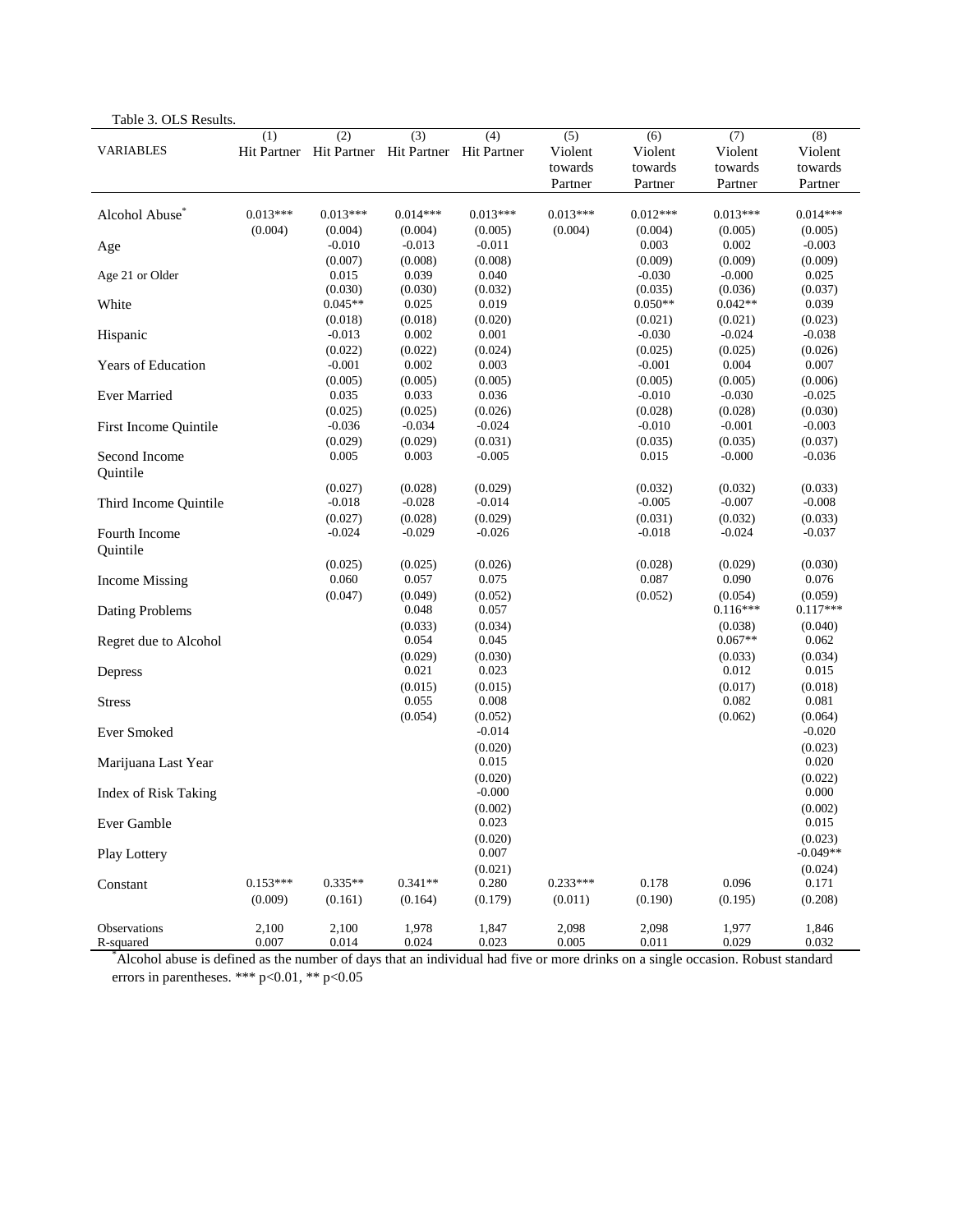|                             | (1)        | (2)         | (3)         | (4)         | (5)        | (6)         | (7)         | (8)         |
|-----------------------------|------------|-------------|-------------|-------------|------------|-------------|-------------|-------------|
| <b>VARIABLES</b>            | Alcohol    | Alcohol     | Alcohol     | Alcohol     | Alcohol    | Alcohol     | Alcohol     | Alcohol     |
|                             | Abuse      | Abuse       | Abuse       | Abuse       | Abuse      | Abuse       | Abuse       | Abuse       |
|                             |            |             |             |             |            |             |             |             |
| IV $(9/11$ days)            | $0.014***$ | $0.013***$  | $0.014***$  | $0.011***$  | $0.013***$ | $0.013***$  | $0.013***$  | $0.011***$  |
|                             | (0.003)    | (0.003)     | (0.003)     | (0.003)     | (0.003)    | (0.003)     | (0.003)     | (0.003)     |
| Age                         |            | $-0.087$    | $-0.082$    | $-0.039$    |            | $-0.093$    | $-0.091$    | $-0.051$    |
|                             |            | (0.049)     | (0.051)     | (0.050)     |            | (0.049)     | (0.051)     | (0.049)     |
| Age 21 or Older             |            | 0.338       | 0.251       | 0.092       |            | 0.363       | 0.285       | 0.136       |
|                             |            | (0.194)     | (0.202)     | (0.194)     |            | (0.193)     | (0.201)     | (0.192)     |
| White                       |            | $0.464***$  | $0.517***$  | $0.401***$  |            | $0.454***$  | $0.508***$  | $0.397***$  |
|                             |            | (0.116)     | (0.119)     | (0.115)     |            | (0.114)     | (0.118)     | (0.114)     |
| Hispanic                    |            | $-0.279**$  | $-0.274**$  | $-0.095$    |            | $-0.268**$  | $-0.263**$  | $-0.085$    |
|                             |            | (0.121)     | (0.124)     | (0.122)     |            | (0.120)     | (0.123)     | (0.122)     |
| Years of                    |            | $-0.043$    | $-0.035$    | 0.013       |            | $-0.041$    | $-0.033$    | 0.014       |
| Education                   |            | (0.027)     | (0.027)     | (0.026)     |            | (0.027)     | (0.027)     | (0.026)     |
| <b>Ever Married</b>         |            | $-0.629***$ | $-0.580***$ | $-0.456***$ |            | $-0.600***$ | $-0.556***$ | $-0.432***$ |
|                             |            | (0.131)     | (0.139)     | (0.136)     |            | (0.131)     | (0.138)     | (0.135)     |
| <b>First Income</b>         |            | $-0.419**$  | $-0.498**$  | $-0.311$    |            | $-0.449**$  | $-0.529***$ | $-0.344$    |
| Ouintile                    |            | (0.203)     | (0.208)     | (0.211)     |            | (0.198)     | (0.203)     | (0.207)     |
| Second Income               |            | $-0.324$    | $-0.366**$  | $-0.187$    |            | $-0.330$    | $-0.372**$  | $-0.196$    |
|                             |            | (0.176)     | (0.180)     | (0.180)     |            | (0.176)     | (0.179)     | (0.179)     |
| Ouintile                    |            |             |             |             |            |             |             |             |
| Third Income                |            | $-0.384**$  | $-0.453**$  | $-0.437**$  |            | $-0.384**$  | $-0.451**$  | $-0.435**$  |
| Ouintile                    |            | (0.168)     | (0.177)     | (0.170)     |            | (0.167)     | (0.176)     | (0.169)     |
| Fourth Income               |            | $-0.133$    | $-0.141$    | $-0.249$    |            | $-0.120$    | $-0.128$    | $-0.234$    |
| Ouintile                    |            | (0.152)     | (0.158)     | (0.155)     |            | (0.152)     | (0.158)     | (0.155)     |
| <b>Income Missing</b>       |            | $-0.355$    | $-0.274$    | 0.160       |            | $-0.364$    | $-0.289$    | 0.158       |
|                             |            | (0.258)     | (0.274)     | (0.280)     |            | (0.256)     | (0.272)     | (0.280)     |
| Dating Problems             |            |             | $-0.037$    | $-0.044$    |            |             | $-0.032$    | $-0.028$    |
|                             |            |             | (0.180)     | (0.174)     |            |             | (0.180)     | (0.175)     |
| Regret due to Alcohol       |            |             | 0.250       | 0.269       |            |             | 0.256       | 0.277       |
|                             |            |             | (0.162)     | (0.156)     |            |             | (0.161)     | (0.156)     |
| Depress                     |            |             | 0.098       | $-0.053$    |            |             | 0.074       | $-0.073$    |
|                             |            |             | (0.085)     | (0.082)     |            |             | (0.083)     | (0.081)     |
| <b>Stress</b>               |            |             | 0.048       | $-0.031$    |            |             | 0.076       | $-0.003$    |
|                             |            |             | (0.352)     | (0.350)     |            |             | (0.351)     | (0.350)     |
| Ever Smoked                 |            |             |             | $0.695***$  |            |             |             | $0.695***$  |
|                             |            |             |             | (0.125)     |            |             |             | (0.124)     |
| Marijuana Last Year         |            |             |             | $0.605***$  |            |             |             | $0.602***$  |
|                             |            |             |             | (0.109)     |            |             |             | (0.109)     |
| <b>Index of Risk Taking</b> |            |             |             | $0.065***$  |            |             |             | $0.062***$  |
|                             |            |             |             | (0.009)     |            |             |             | (0.009)     |
| Ever Gamble                 |            |             |             | $0.316***$  |            |             |             | $0.318***$  |
|                             |            |             |             | (0.114)     |            |             |             | (0.114)     |
| <b>Play Lottery</b>         |            |             |             | $0.239**$   |            |             |             | 0.224       |
|                             |            |             |             | (0.116)     |            |             |             | (0.115)     |
| Constant                    | 1.342***   | $3.577***$  | 3.368***    | $-0.076$    | 1.332***   | 3.669***    | $3.514***$  | 0.164       |
|                             | (0.051)    | (1.040)     | (1.088)     | (1.092)     | (0.051)    | (1.037)     | (1.085)     | (1.085)     |
|                             |            |             |             |             |            |             |             |             |
| Observations                | 2,100      | 2,100       | 1,978       | 1,847       | 2,098      | 2,098       | 1,977       | 1,846       |
| First Stage E-Stat          | 2421       | 2374        | 22.33       | 15.82       | 22.10      | 21.47       | 20.43       | 14.50       |

Tabe 4. 2SLS Results. First Stage. Dependent Variable is Number of Times with More Than 5 Drinks on one Occasion in Past Two Weeks.

First Stage F-Stat 24.21 23.74 22.33 15.82 22.10 21.47 20.43 14.50<br>Alcohol abuse is defined as the number of days that an individual had five or more drinks on a single occasion. Robust standard

errors in parentheses \*\*\* p<0.01, \*\* p<0.05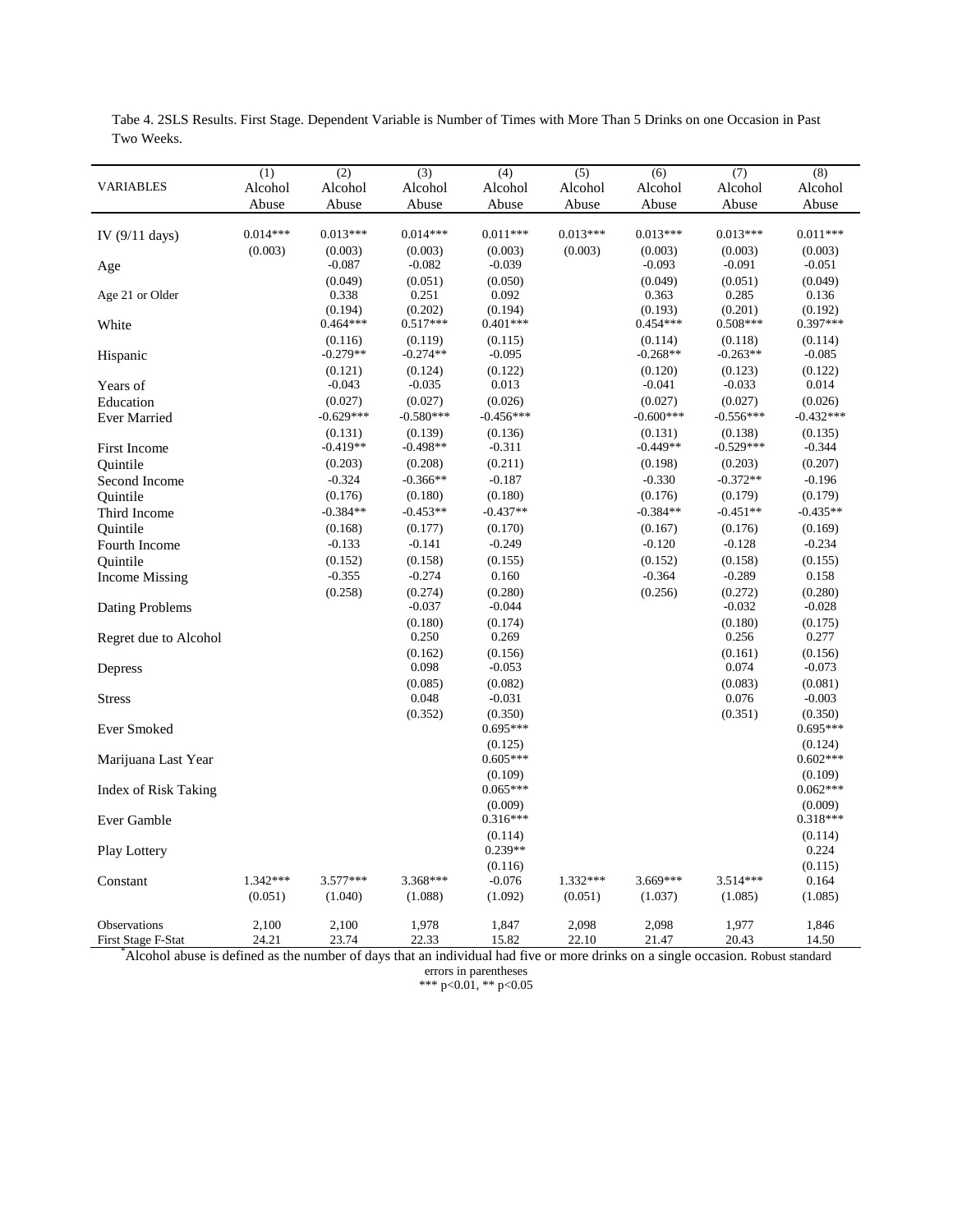|                              | (1)        | $\overline{(2)}$ | (3)              | (4)              | (5)        | (6)      | (7)              | (8)              |
|------------------------------|------------|------------------|------------------|------------------|------------|----------|------------------|------------------|
| <b>VARIABLES</b>             | Hit        | Hit              | Hit              | Hit              | Violent    | Violent  | Violent          | Violent          |
|                              | Partner    | Partner          | Partner          | Partner          | towards    | towards  | towards          | towards          |
|                              |            |                  |                  |                  | Partner    | Partner  | Partner          | Partner          |
| Alcohol Abuse <sup>®</sup>   | $-0.000$   | 0.004            | 0.030            | 0.029            | 0.021      | 0.021    | 0.018            | 0.035            |
|                              | (0.033)    | (0.034)          | (0.034)          | (0.043)          | (0.040)    | (0.042)  | (0.042)          | (0.053)          |
| Age                          |            | $-0.010$         | $-0.012$         | $-0.011$         |            | 0.004    | 0.002            | $-0.003$         |
|                              |            | (0.008)          | (0.008)          | (0.008)          |            | (0.009)  | (0.010)          | (0.009)          |
| Age 21 or Older              |            | 0.017            | 0.035            | 0.039            |            | $-0.034$ | $-0.002$         | 0.022            |
|                              |            | (0.032)          | (0.031)          | (0.032)          |            | (0.038)  | (0.038)          | (0.038)          |
| White                        |            | $0.049**$        | 0.017            | 0.013            |            | 0.046    | 0.039            | 0.031            |
|                              |            | (0.024)          | (0.025)          | (0.027)          |            | (0.028)  | (0.030)          | (0.032)          |
| Hispanic                     |            | $-0.016$         | 0.006            | 0.002            |            | $-0.028$ | $-0.022$         | $-0.037$         |
|                              |            | (0.023)          | (0.023)          | (0.023)          |            | (0.027)  | (0.027)          | (0.026)          |
| Years of                     |            | $-0.001$         | 0.003            | 0.003            |            | $-0.001$ | 0.004            | 0.007            |
| Education                    |            | (0.005)          | (0.005)          | (0.005)          |            | (0.006)  | (0.006)          | (0.006)          |
| <b>Ever Married</b>          |            | 0.029            | 0.042            | 0.044            |            | $-0.004$ | $-0.027$         | $-0.015$         |
|                              |            | (0.033)          | (0.032)          | (0.033)          |            | (0.039)  | (0.038)          | (0.039)          |
| <b>First Income Quintile</b> |            | $-0.040$         | $-0.027$         | $-0.020$         |            | $-0.006$ | 0.001            | 0.004            |
|                              |            | (0.032)          | (0.033)          | (0.033)          |            | (0.038)  | (0.040)          | (0.040)          |
| Second Income Quintile       |            | 0.002            | 0.008            | $-0.002$         |            | 0.019    | 0.002            | $-0.032$         |
|                              |            | (0.029)          | (0.031)          | (0.030)          |            | (0.034)  | (0.035)          | (0.034)          |
| Third Income Quintile        |            | $-0.022$         | $-0.021$         | $-0.007$         |            | $-0.001$ | $-0.005$         | 0.002            |
|                              |            | (0.030)          | (0.031)          | (0.033)          |            | (0.035)  | (0.037)          | (0.040)          |
| Fourth Income Quintile       |            | $-0.025$         | $-0.026$         | $-0.022$         |            | $-0.017$ | $-0.023$         | $-0.032$         |
|                              |            | (0.025)          | (0.025)          | (0.028)          |            | (0.029)  | (0.029)          | (0.033)          |
| <b>Income Missing</b>        |            | 0.057            | 0.062            | 0.072            |            | 0.091    | 0.091            | 0.073            |
|                              |            | (0.048)          | (0.047)          | (0.051)          |            | (0.053)  | (0.055)          | (0.058)          |
| Dating Problems              |            |                  | 0.048            | 0.058            |            |          | $0.117***$       | $0.118***$       |
|                              |            |                  | (0.034)          | (0.035)          |            |          | (0.038)          | (0.040)          |
| Regret due to Alcohol        |            |                  | 0.050            | 0.041            |            |          | 0.066            | 0.056            |
|                              |            |                  | (0.030)<br>0.019 | (0.032)<br>0.023 |            |          | (0.034)<br>0.012 | (0.037)<br>0.016 |
| Depress                      |            |                  |                  |                  |            |          |                  |                  |
|                              |            |                  | (0.015)<br>0.055 | (0.015)<br>0.009 |            |          | (0.018)<br>0.082 | (0.018)<br>0.082 |
| <b>Stress</b>                |            |                  | (0.056)          | (0.054)          |            |          | (0.062)          | (0.065)          |
| <b>Ever Smoked</b>           |            |                  |                  | $-0.025$         |            |          |                  | $-0.035$         |
|                              |            |                  |                  | (0.035)          |            |          |                  | (0.042)          |
| Marijuana Last Year          |            |                  |                  | 0.005            |            |          |                  | 0.007            |
|                              |            |                  |                  | (0.033)          |            |          |                  | (0.040)          |
| <b>Index of Risk Taking</b>  |            |                  |                  | $-0.001$         |            |          |                  | $-0.001$         |
|                              |            |                  |                  | (0.003)          |            |          |                  | (0.004)          |
| Ever Gamble                  |            |                  |                  | 0.018            |            |          |                  | 0.008            |
|                              |            |                  |                  | (0.024)          |            |          |                  | (0.028)          |
| Play Lottery                 |            |                  |                  | 0.003            |            |          |                  | $-0.054**$       |
|                              |            |                  |                  | (0.023)          |            |          |                  | (0.026)          |
| Constant                     | $0.171***$ | 0.366            | 0.290            | 0.284            | $0.222***$ | 0.145    | 0.078            | 0.171            |
|                              | (0.045)    | (0.201)          | (0.200)          | (0.178)          | (0.054)    | (0.238)  | (0.238)          | (0.207)          |
|                              |            |                  |                  |                  |            |          |                  |                  |
| Observations                 | 2,100      | 2,100            | 1,978            | 1,847            | 2,098      | 2,098    | 1,977            | 1,846            |
| <b>First Stage F-Stat</b>    | 24.21      | 23.74            | 22.33            | 15.82            | 22.10      | 21.47    | 20.43            | 14.50            |

Table 5. 2SLS Results. Second Stage.

First Stage F-Stat 24.21 23.74 22.33 15.82 22.10 21.47 20.43 14.50 \* Alcohol abuse is defined as the number of days that an individual had five or more drinks on a single occasion. Robust standard

errors in parentheses

\*\*\* p<0.01, \*\* p<0.05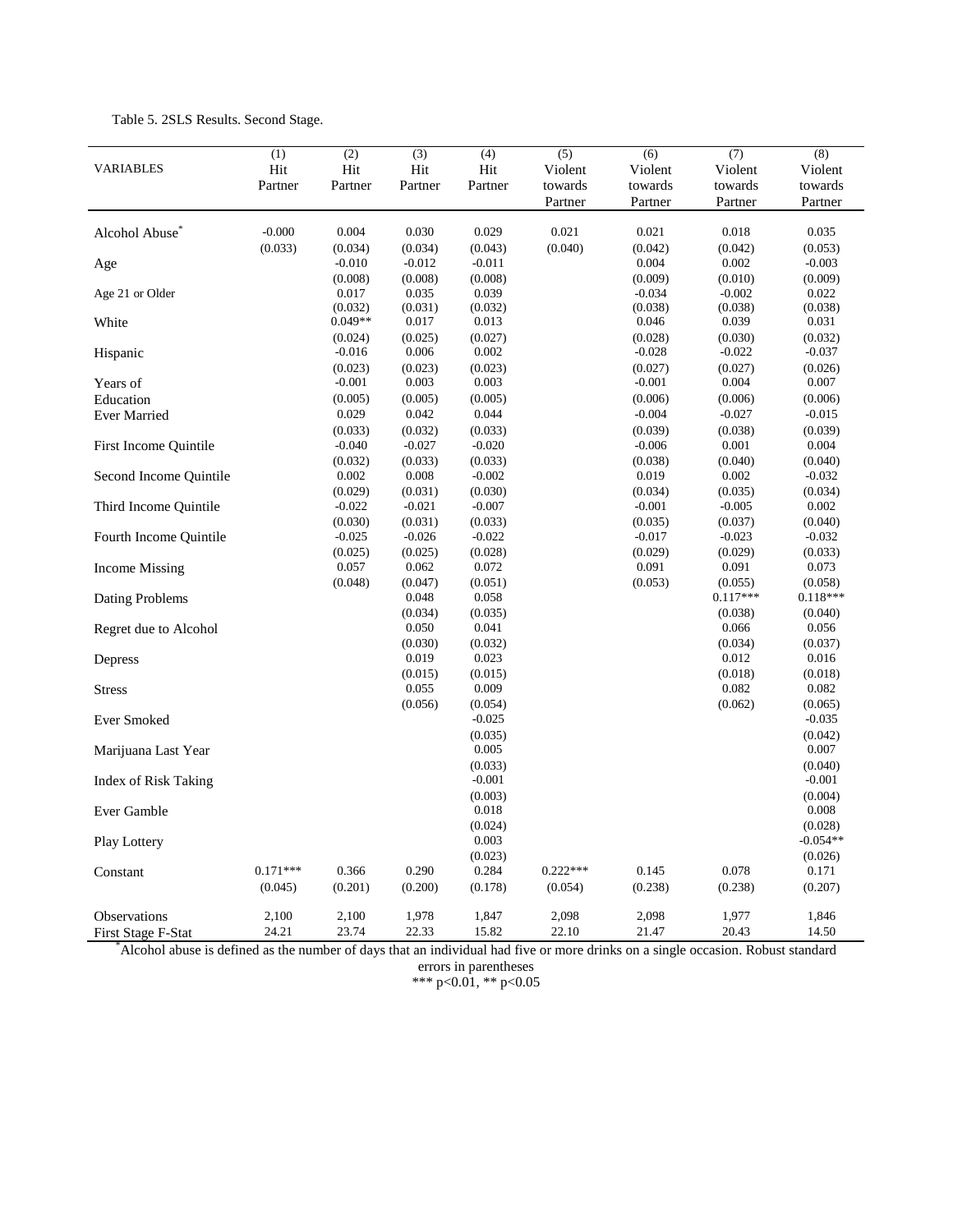Table 7. Robustness Check: Have 4 or more Drinks on One Occasion as the Measure of Alcohol Abuse.

|                     | (1)                | (2)                | (3)                | (4)                | (5)                   | (6)             | (7)             | (8)             |
|---------------------|--------------------|--------------------|--------------------|--------------------|-----------------------|-----------------|-----------------|-----------------|
| <b>VARIABLES</b>    | <b>Hit Partner</b> | <b>Hit Partner</b> | <b>Hit Partner</b> | <b>Hit Partner</b> | Violent towards       | Violent towards | Violent towards | Violent towards |
|                     |                    |                    |                    |                    | Partner               | Partner         | Partner         | Partner         |
|                     |                    |                    |                    |                    |                       |                 |                 |                 |
|                     |                    |                    |                    |                    | Panel A: OLS Results  |                 |                 |                 |
| Alcohol Abuse       | $0.012***$         | $0.011***$         | $0.013***$         | $0.011**$          | $0.014***$            | $0.013***$      | $0.014***$      | $0.014***$      |
|                     | (0.004)            | (0.004)            | (0.004)            | (0.005)            | (0.004)               | (0.004)         | (0.005)         | (0.005)         |
|                     |                    |                    |                    |                    | Panel B: 2SLS Results |                 |                 |                 |
| Alcohol Abuse       | $-0.001$           | 0.003              | 0.029              | 0.030              | 0.020                 | 0.020           | 0.016           | 0.037           |
|                     | (0.034)            | (0.033)            | (0.034)            | (0.044)            | (0.041)               | (0.041)         | (0.042)         | (0.054)         |
| <b>Observations</b> | 2,097              | 2,097              | 1,975              | 1,846              | 2,095                 | 2,095           | 1,974           | 1,845           |
| First Stage F-Stat  | 23.46              | 25.41              | 22.20              | 14.90              | 21.35                 | 23.06           | 20.31           | 13.59           |

Robust standard errors in parentheses \*\*\* p<0.01, \*\* p<0.05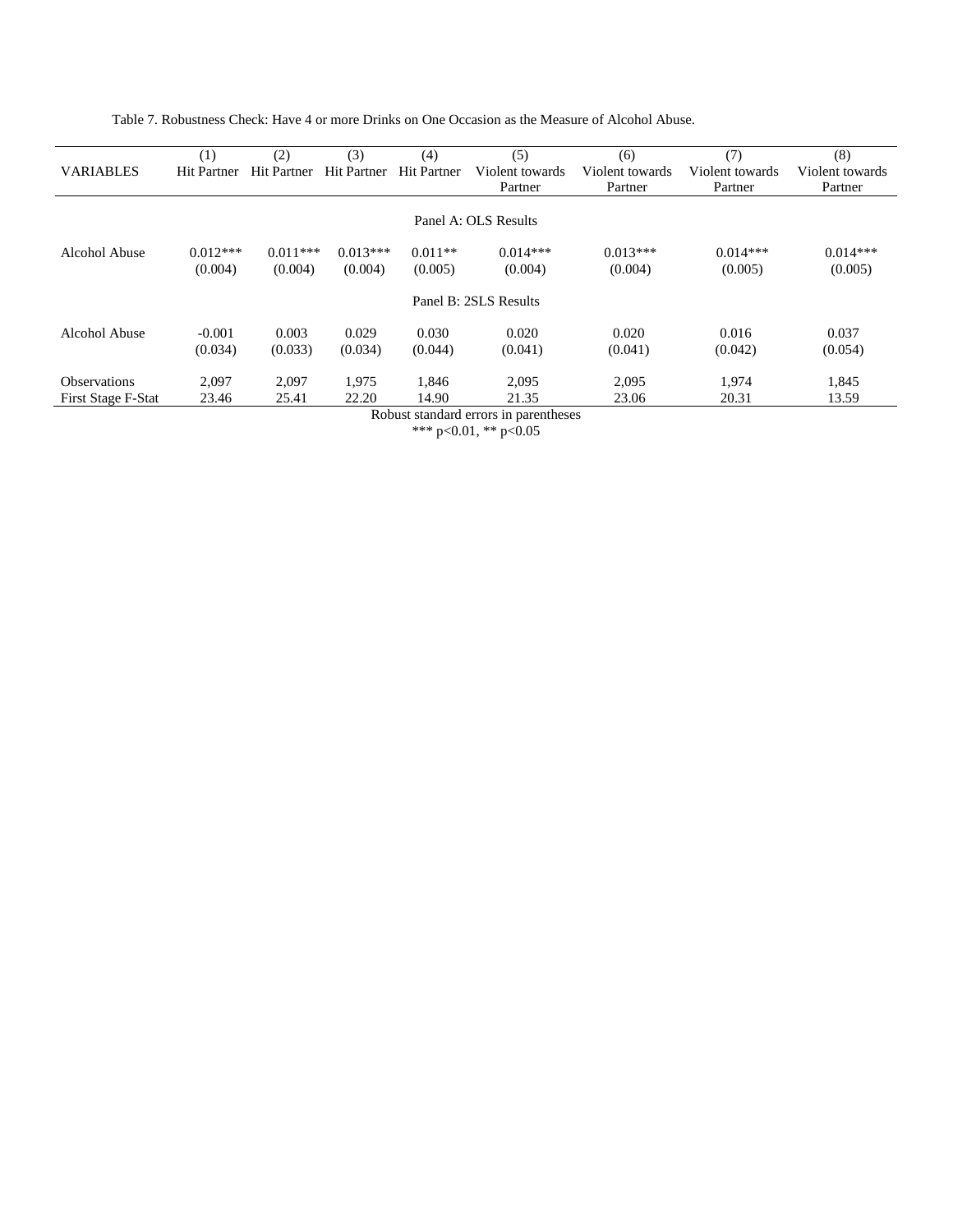Table 8. Robustness Check: Binary Measure of Alcohol Abuse.

|                       | (1)        | (2)                | (3)                | (4)                  | (5)        | (6)        | (7)       | (8)       |  |  |
|-----------------------|------------|--------------------|--------------------|----------------------|------------|------------|-----------|-----------|--|--|
| <b>VARIABLES</b>      | Hit        | <b>Hit Partner</b> | <b>Hit Partner</b> | Hit                  | Violent    | Violent    | Violent   | Violent   |  |  |
|                       | Partner    |                    |                    | Partner              | towards    | towards    | towards   | towards   |  |  |
|                       |            |                    |                    |                      | Partner    | Partner    | Partner   | Partner   |  |  |
|                       |            |                    |                    |                      |            |            |           |           |  |  |
|                       |            |                    |                    | Panel A: OLS Results |            |            |           |           |  |  |
| Alcohol Abuse         | $0.046***$ | $0.043**$          | $0.047***$         | 0.037                | $0.058***$ | $0.056***$ | $0.050**$ | $0.054**$ |  |  |
|                       | (0.017)    | (0.017)            | (0.018)            | (0.020)              | (0.019)    | (0.020)    | (0.020)   | (0.022)   |  |  |
| Panel B: 2SLS Results |            |                    |                    |                      |            |            |           |           |  |  |
| Alcohol Abuse         | $-0.001$   | 0.022              | 0.167              | 0.191                | 0.129      | 0.122      | 0.101     | 0.229     |  |  |
|                       | (0.210)    | (0.197)            | (0.193)            | (0.284)              | (0.250)    | (0.239)    | (0.232)   | (0.343)   |  |  |
| <b>Observations</b>   | 2,100      | 2,100              | 1,978              | 1,847                | 2,098      | 2,098      | 1,977     | 1,846     |  |  |
| First stage F-stat    | 13.26      | 14.90              | 15.14              | 8.193                | 12.36      | 13.55      | 14.05     | 7.590     |  |  |

Robust standard errors in parentheses \*\*\* p<0.01, \*\* p<0.05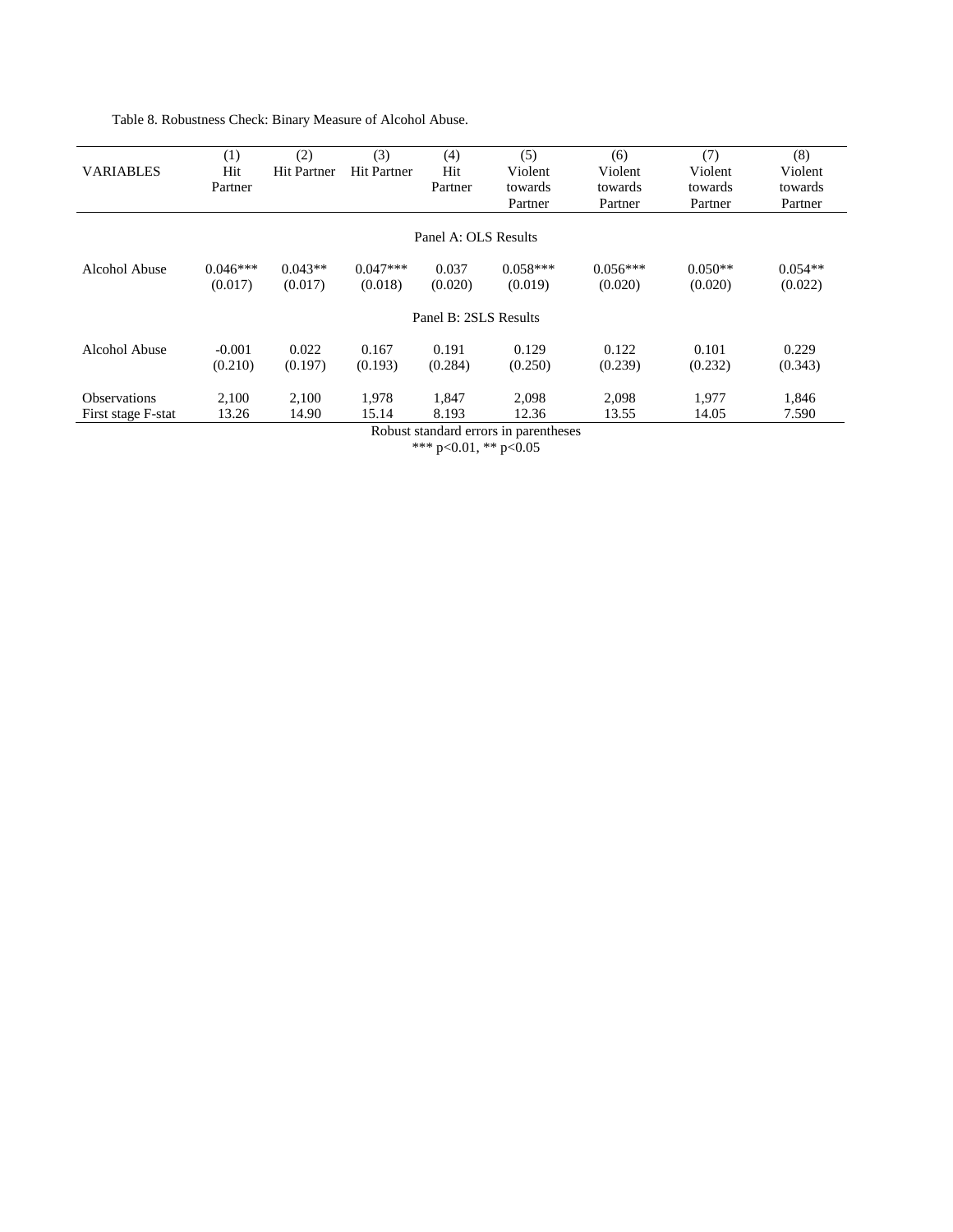Appendix Table 1. Questions Used to Generate Some of the Control Variables.

Attitudes towards Risk/Impulsivity:

I often try new things just for fun or thrills, even if most people think they are a waste of time.

When nothing new is happening, I usually start looking for something exciting.

I often do things based on how I feel at the moment.

I sometimes get so excited that I lose control of myself.

I like it when people can do whatever they w ant, without strict rules and regulations.

I often follow my instincts, without thinking through all the details.

1 not true 2 a little true 3 somewhat true 4 pretty true 5 very true